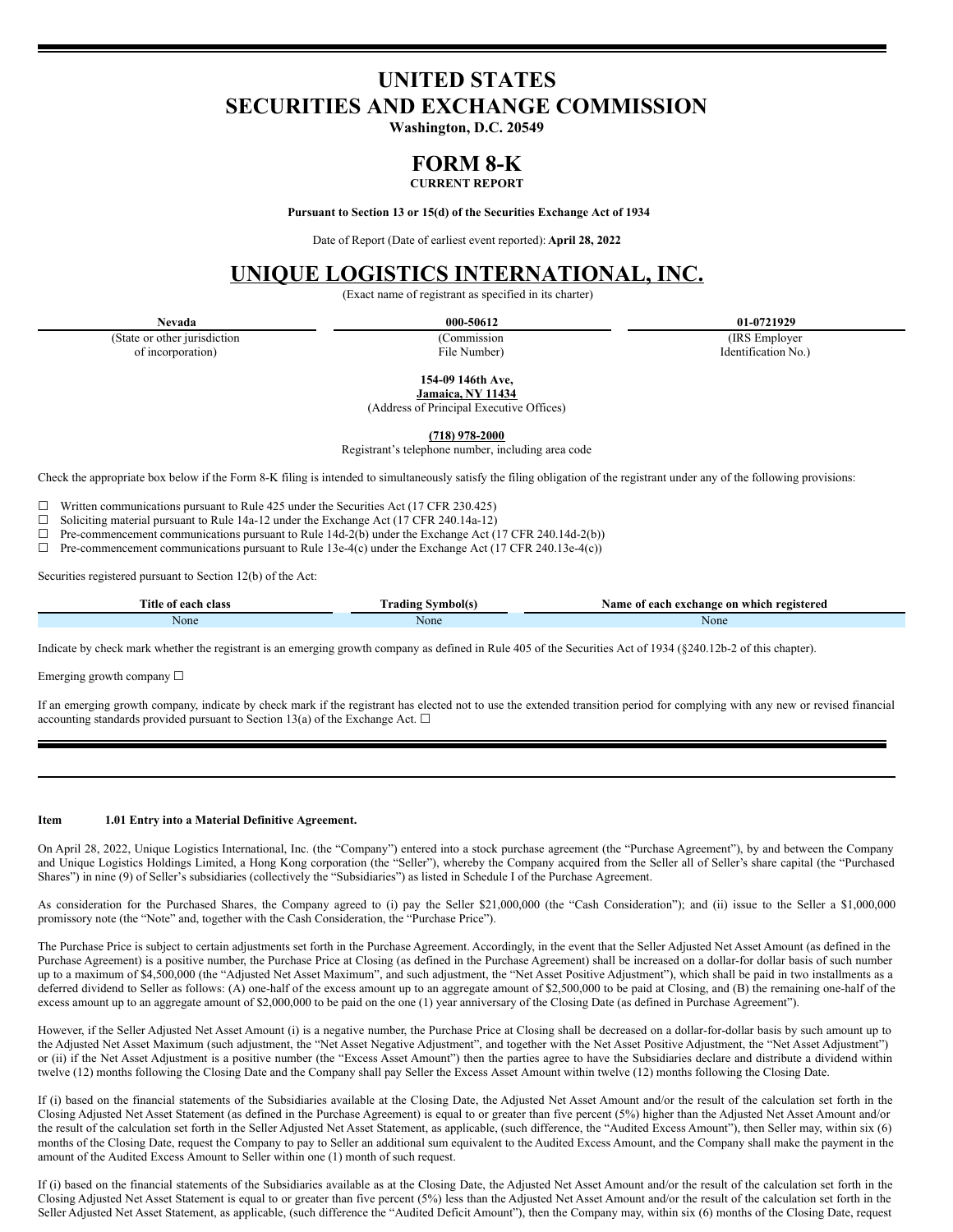the Seller to pay to the Company a sum equivalent to the Audited Deficit Amount, and Seller shall make the payment in the amount of the Audited Deficit Amount to the Company within one (1) month of such request.

In addition to the Purchase Price, Seller will be eligible for an additional one-time cash earn-out payment (the "Earn Out Payment"), in the amount of (i) \$2,500,000, if the EBITDA of the Purchased Shares, in the aggregate, exceeds \$5,000,000 for the one-year period beginning on July 1, 2022 and ending June 30, 2023 (the "Earn Out Period"), or (ii) \$2,000,000, if the EBITDA of the Purchased Shares, in the aggregate is equal to or less than \$5,000,000 but exceeds \$4,500,000, for the Earn Out Period, in each case, to be paid by the Company within 90 days of June 30, 2023.

Further, not less than five (5) Business Days prior to the Closing Date, Seller shall deliver to the Company a statement (the "Seller Estimated Profit Statement") containing Seller's portion of the estimated profit after tax of each Subsidiary for the period beginning on January 1, 2022 and ending on the Closing Reference Date (the "Estimated Profit")(the "Seller Estimated Profit Amount"), being the product of (i) the sum of (1) the Estimated Profit of each Subsidiary multiplied by (2) the corresponding purchased percentage of such Subsidiary. As promptly as reasonably practicable, but in no event later than 90 days following the Closing, the Company shall be entitled to (i) review the Seller Estimated Profit Statement against the latest management accounts of each Subsidiary and (ii) comment on the Seller Estimated Profit Statement and Seller's calculation of the Seller Estimated Profit Amount (together with the Seller Estimated Profit Statement shall collectively be referred to as the "Seller Profit Calculation"), which shall be based upon the Company's review of the latest management accounts of each Subsidiary. Seller shall consider in good faith any such comments and calculations provided to Seller by the Company. The final amount as mutually agreed to by the Company and Seller shall referred to as the "Final Profit Amount". So long as the Company and Seller mutually agree to the Final Profit Amount, within one (1) year from the Closing Date, the Company shall distribute (or cause to be distributed) an amount of immediately available funds equal to the Final Profit Amount to Seller, provided, that no adjustment shall be made to the Seller Estimated Profit Statement unless the calculation of the Seller Estimated Profit Amount by the Company is equal to or greater than a 5% increase or decrease, as applicable, from the Seller Estimated Profit Amount calculated by Seller.

The transactions contemplated by the Purchase Agreement shall be contingent upon and subject to successful completion of the Company's anticipated public offering of securities (the "Financing"). If the Company is unable to obtain the Financing, the Company may provide written notice to Seller stating that the Company has been unable to obtain the Financing and notify Seller that the Company has elected to either (i) waive the condition of the Financing , in which event the Purchase Agreement will continue as if the Financing had been obtained or (ii) terminate the Purchase Agreement.

At Closing, it is anticipated that the Company will enter into separate securities purchase agreements with several of the Subsidiaries. The Purchase Agreement contains customary representations, warranties, covenants, indemnification and other terms for transactions of a similar nature. The closing of the transaction contemplated by the Purchase Agreement is subject to various conditions described herein and set forth in the Purchase Agreement.

Item 1.01 of this Current Report on Form 8-K contains only a brief description of the material terms of and does not purport to be a complete description of the rights and obligations of the parties to the Purchase Agreement, and such description is qualified in its entirety by reference to the full text of the Purchase Agreement, a copy of which is filed as Exhibit 10.1 to this Current Report on Form 8-K and is incorporated herein by reference.

#### **Item 9.01. Exhibits.**

#### **(d) Exhibits**

| <b>Exhibit No.</b> | Exhibit                                                                                                                                   |
|--------------------|-------------------------------------------------------------------------------------------------------------------------------------------|
| 10.1               | Stock Purchase Agreement, dated April 28, 2022, by and between Unique Logistics International, Inc. and Unique Logistics Holdings Limited |
| 104                | Cover Page Interactive Data File (embedded within the Inline XBRL document).                                                              |

#### **SIGNATURES**

Pursuant to the requirements of the Securities Exchange Act of 1934, the Registrant has duly caused this report to be signed on its behalf by the undersigned hereunto duly authorized.

**UNIQUE LOGISTICS INTERNATIONAL, INC.**

Dated: May 3, 2022 By: */s/ Sunandan Ray*

Sunandan Ray Chief Executive Officer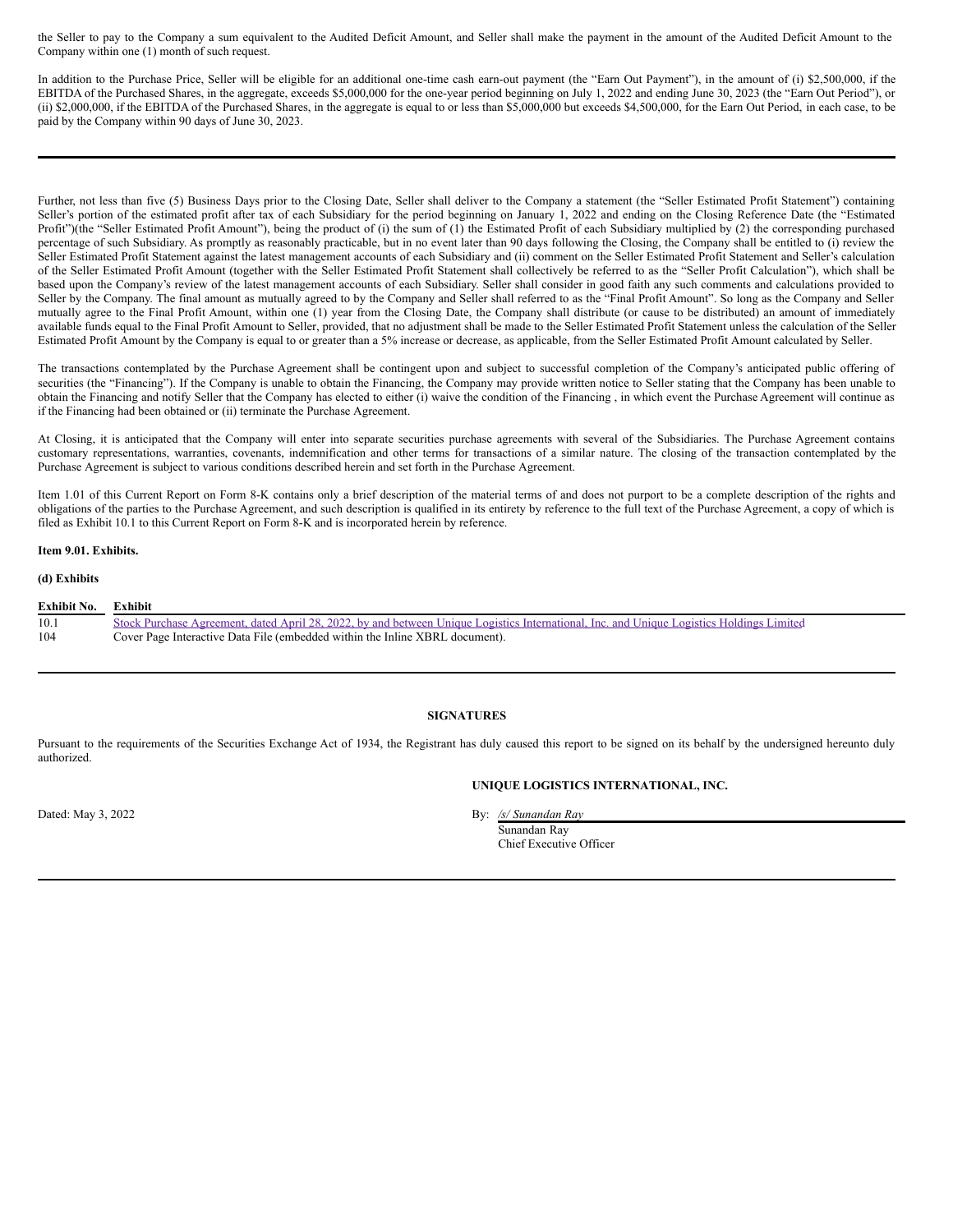*Execution Version Strictly Confidential*

# **STOCK PURCHASE AGREEMENT**

# **BY AND BETWEEN**

# **UNIQUE LOGISTICS HOLDINGS LIMITED**

# **AND**

# **UNIQUE LOGISTICS INTERNATIONAL, INC.**

# **DATED AS OF APRIL 28, 2022**

### **TABLE OF CONTENTS**

| Article I. DEFINED TERMS                                                  | 6  |
|---------------------------------------------------------------------------|----|
| Section 1.01 Defined Terms.                                               | 6  |
| Article II. PURCHASE AND SALE                                             | 12 |
| Section 2.01 Purchase and Sale of Stock.                                  | 12 |
| Article III. PURCHASE PRICE; PURCHASE PRICE ADJUSTMENTS; EARN-OUT; ESCROW | 12 |
| Section 3.01 Purchase Price.                                              | 12 |
| Section 3.02 Purchase Price Adjustments.                                  | 12 |
| Section 3.03 Earn-Out Payments.                                           | 16 |
| Section 3.04 Deferred Profit Share Distribution.                          | 17 |
| Section 3.05 Financing Contingency.                                       | 17 |
| Section 3.06 Seller Note.                                                 | 17 |
| Section 3.07 Escrow Amounts.                                              | 18 |
| Article IV. THE CLOSING                                                   | 18 |
| Section 4.01 Time and Place of the Closing.                               | 18 |
| Section 4.02 Deliveries by ULHL.                                          | 18 |
| Section 4.03 Deliveries by the Buyer.                                     | 19 |
| Article V. REPRESENTATIONS AND WARRANTIES OF ULHL                         | 19 |
| Section 5.01 Capitalization.                                              | 19 |
| Section 5.02 Authority; No Conflict; Required Filings and Consents.       | 20 |
| Section 5.03 Brokerage and Transaction Bonuses.                           | 20 |
| Section 5.04 Purchased Share Certificates.                                | 20 |
| Article VI. REPRESENTATIONS AND WARRANTIES OF THE BUYER                   | 20 |
| Section 6.01 Organization and Good Standing.                              | 20 |
| Section 6.02 Authority; No Conflict; Required Filings and Consents.       | 21 |
| Article VII. CERTAIN COVENANTS AND AGREEMENTS                             | 21 |
| Section 7.01 [Intentionally Omitted.]                                     | 21 |
| Section 7.02 Public Announcements.                                        | 21 |
| Section 7.03 Best Efforts; Further Assurances; Cooperation.               | 22 |
| Section 7.04 Tax Matters.                                                 | 22 |
| Section 7.05 Cooperation with Financial Reporting.                        | 23 |
| Section 7.06 Release.                                                     | 24 |
| Section 7.07 Resignation of Officers and Directors.                       | 24 |
| Section 7.08 Non-Solicitation; Non-Compete.                               | 24 |
| $\overline{c}$                                                            |    |

| Section 7.09 Consent to Manage.                                    | 25 |
|--------------------------------------------------------------------|----|
| Section 7.10 [Intentionally Omitted.]                              | 25 |
| Section 7.11 License.                                              | 25 |
| Section 7.12 Insurance.                                            | 25 |
| Section 7.13 Confidentiality.                                      | 26 |
| Section 7.14 Excluded Interests; Retained Capital Stock.           | 26 |
| Section 7.15 Shareholders' Agreements.                             | 26 |
| Section 7.16 Liability Policies.                                   | 26 |
| Section 7.17 Due Diligence Period.                                 | 26 |
| Section 7.18 UK Statutory Records.                                 | 26 |
| Section 7.19 Access to Information and Authority.                  | 27 |
| Article VIII. CONDITIONS PRECEDENT TO THE OBLIGATIONS OF THE BUYER | 27 |
| Section 8.01 Accuracy of Representations.                          | 27 |
| Section 8.02 Performance of Covenants.                             | 27 |
| Section 8.03 ULHL's Compliance Certificate.                        | 27 |
| Section 8.04 Consents.                                             | 27 |
| Section 8.05 Ancillary Agreements and Deliveries.                  | 28 |
| Section 8.06 Release of Liens.                                     | 28 |
| Section 8.07 No Material Adverse Effect.                           | 28 |
| Section 8.08 No Restraints.                                        | 28 |
| Section 8.09 No Litigation.                                        | 28 |
| Section 8.10 ULHL Subsidiaries' Financial Statements.              | 29 |
| Section 8.11 [Intentionally Omitted.]                              | 29 |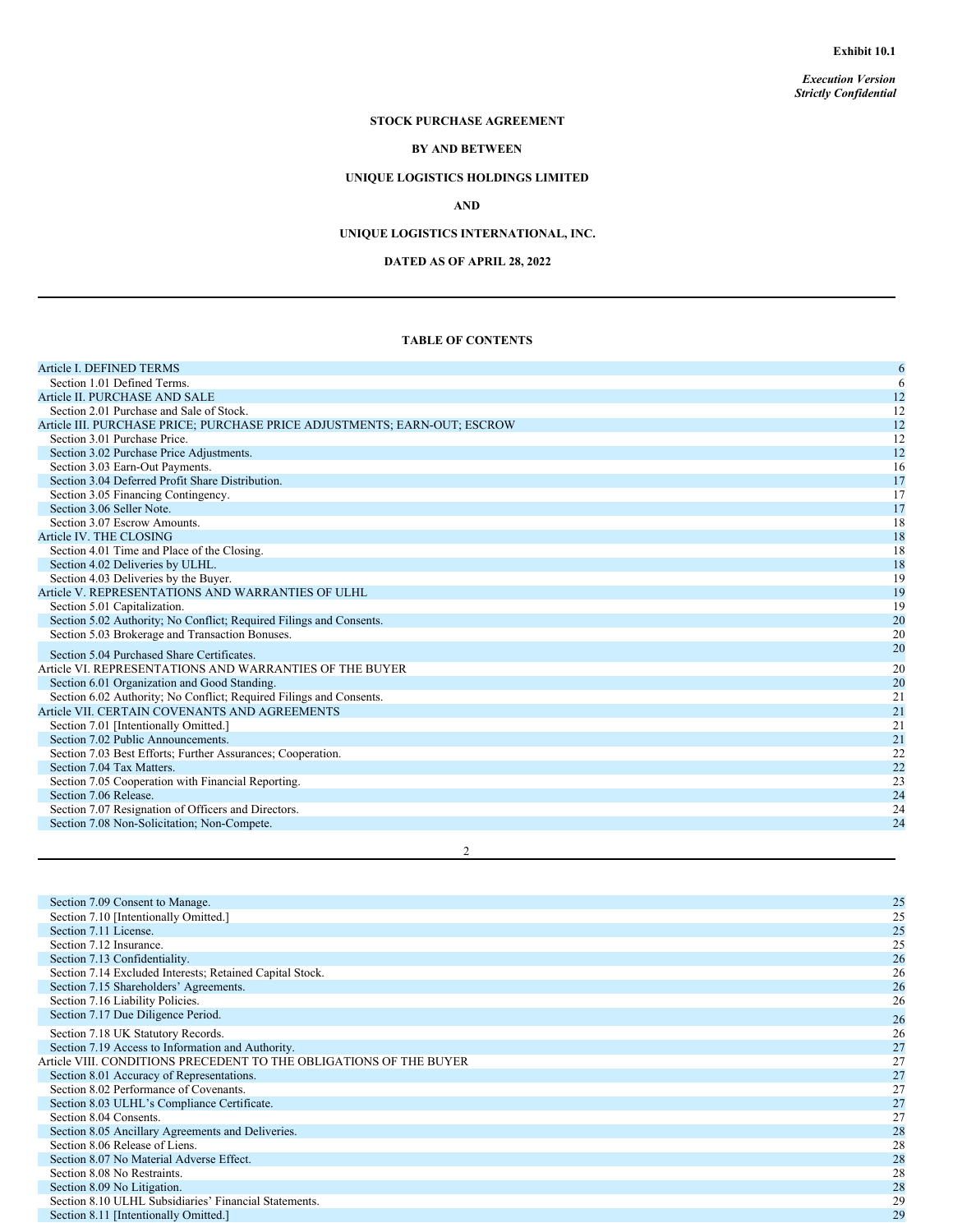| Section 8.12 ULHL's Stockholder Approval.               | 29 |
|---------------------------------------------------------|----|
| Section 8.13 Employment Agreements.                     | 29 |
| Section 8.14 Termination of Officers and Directors.     | 29 |
| Section 8.15 Financing Condition.                       | 29 |
| Section 8.16 Cargowise License.                         | 29 |
| Article IX. CONDITIONS PRECEDENT TO OBLIGATIONS OF ULHL | 29 |
| Section 9.01 Accuracy of Representations.               | 29 |
| Section 9.02 Performance of Covenants.                  | 29 |
| Section 9.03 Buyer Compliance Certificate.              | 29 |
| Section 9.04 Ancillary Agreements and Deliveries.       | 29 |
| Section 9.05 No Restraints.                             | 30 |
|                                                         |    |

3

# Section 9.06 Consents. 30<br>Section 9.07 No Material Adverse Effect. 30 Section 9.07 No Material Adverse Effect.

| Article X. TERMINATION                                                     | 30 |
|----------------------------------------------------------------------------|----|
| Section 10.01 Termination Events.                                          | 30 |
| Article XI. INDEMNIFICATION                                                | 31 |
| Section 11.01 Indemnification Obligations of ULHL.                         | 31 |
| Section 11.02 Indemnification Procedure.                                   | 31 |
| Section 11.03 UK Statutory Indemnity.                                      | 32 |
| Section 11.04 Survival Period.                                             | 33 |
| Section 11.05 Investigations.                                              | 33 |
| Section 11.06 Set-Off.                                                     | 33 |
| Section 11.07 Characterization of Indemnification Payments.                | 33 |
| Section 11.08 Maximum Amount of Indemnity.                                 | 33 |
| Article XII. MISCELLANEOUS                                                 | 33 |
| Section 12.01 Further Assurances.                                          | 33 |
| Section 12.02 Fees and Expenses.                                           | 33 |
| Section 12.03 Waiver; Amendment.                                           | 33 |
| Section 12.04 Entire Agreement.                                            | 33 |
| Section 12.05 Execution of Agreement; Counterparts; Electronic Signatures. | 34 |
| Section 12.06 Governing Law; Exclusive Jurisdiction.                       | 34 |
| Section 12.07 WAIVER OF JURY TRIAL.                                        | 34 |
| Section 12.08 Assignment and Successors.                                   | 34 |
| Section 12.09 Parties in Interest.                                         | 34 |
| Section 12.10 Notices.                                                     | 35 |
| Section 12.11 Construction; Usage.                                         | 35 |
| Section 12.12 Enforcement of Agreement.                                    | 36 |
| Section 12.13 Severability.                                                | 36 |
| Section 12.14 Time of Essence.                                             | 36 |
| Section 12.15 Disclosure Schedule.                                         | 36 |
| Section 12.16 Schedules and Exhibits.                                      | 36 |
| Section 12.17 Maximum Liability Limit.                                     | 36 |
| Section 12.18 Time Limit.                                                  | 36 |
| Section 12.19 Qualifications to Representations and Warranties.            | 36 |
|                                                                            |    |

4

#### **EXHIBITS AND SCHEDULES**

# **EXHIBITS**

| Exhibit A          | Separation and Release Letter Form                       |
|--------------------|----------------------------------------------------------|
| Exhibit B-1        | Executive Employment Agreement Form (P. Lee and TT Wong) |
| <b>Exhibit B-2</b> | Executive Employment Agreement Form (E. Tam and T. Wong) |
|                    |                                                          |

# **SCHEDULES**

| Schedule I    | ULHL's Holdings in the ULHL Subsidiaries |
|---------------|------------------------------------------|
| Schedule II   | Designated Dividends                     |
| Schedule III  | <b>Material GAAP Entries</b>             |
| Schedule IV   | <b>Local Accounting Rules</b>            |
| Schedule V    | Parties to Resign                        |
| Schedule VI   | <b>Consent to Manage Entities</b>        |
| Schedule VII  | <b>Excluded Interests</b>                |
| Schedule VIII | <b>Exchange Rates</b>                    |
|               |                                          |

5

### **STOCK PURCHASE AGREEMENT**

This Stock Purchase Agreement (this "**Agreement**") is made and entered into as of this 28th day of April 2022, by and between Unique Logistics Holdings Limited, a Hong Kong corporation ("**ULHL**") and Unique Logistics International, Inc., a Nevada corporation (the "**Buyer**").

**WHEREAS**, Buyer desires to purchase, directly or, in Buyer's sole discretion, through an affiliate of Buyer (a "**Buyer Affiliate**", and together with Buyer, the "**Buyer**") from ULHL, and ULHL desires to sell to the Buyer ULHL's stockholdings in the form of shares of common stock (the "**Purchased Shares**") in ULHL's subsidiaries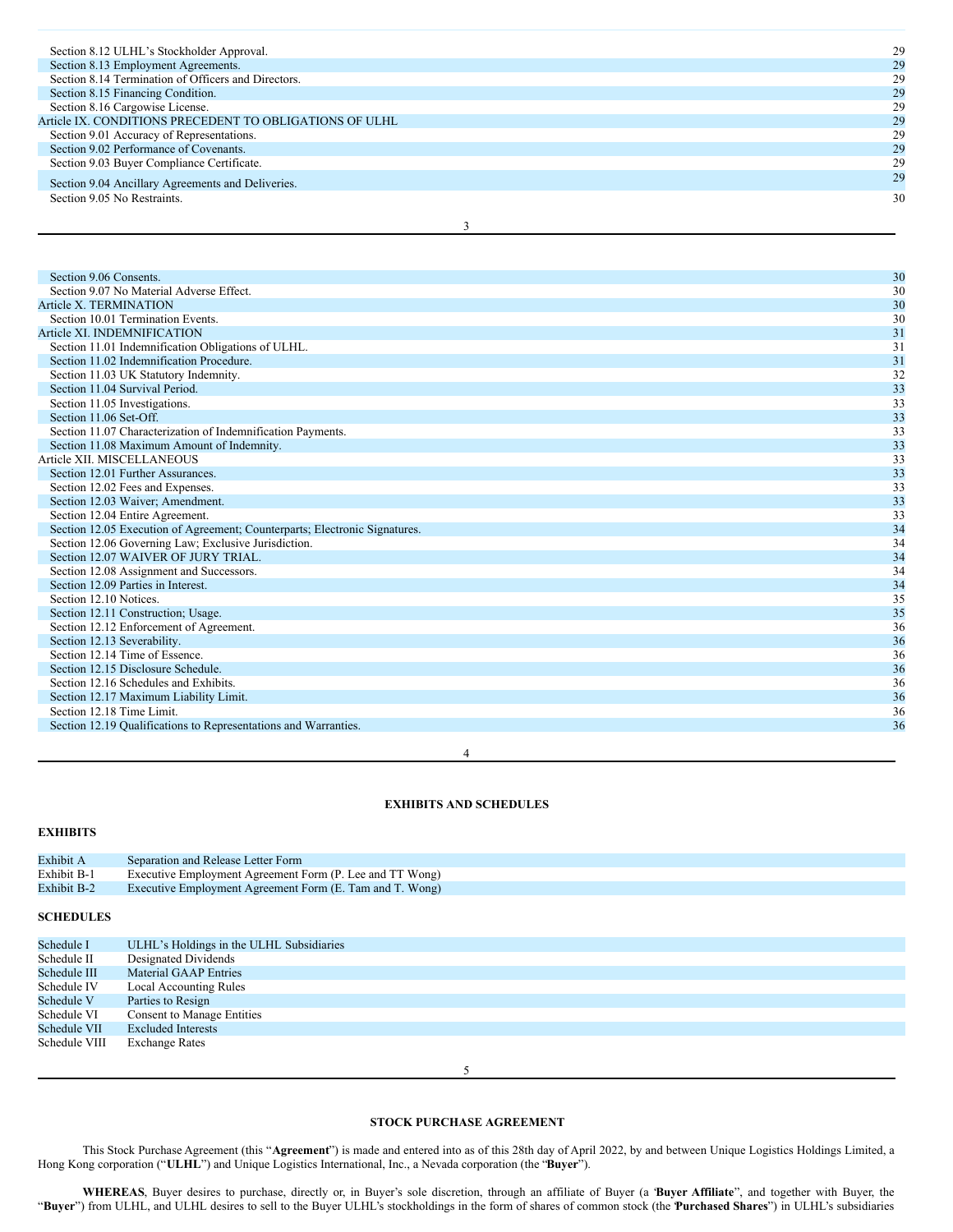(the "**ULHL Subsidiaries**") as set forth onSchedule I of this Agreement, free and clear of Encumbrances (as defined below) (the**"Transaction**"), pursuant to the terms and subject to the conditions set forth herein.

**NOW**, **THEREFORE**, in consideration of the mutual covenants, representations, warranties and agreements hereinafter set forth, and intending to be legally bound hereby, the parties hereto agree as follows:

#### **ARTICLE I. DEFINED TERMS**

#### **Section 1.01 Defined Terms.** For purposes of this Agreement:

"**Across Shenzhen**" means Across Logistics (Shenzhen) Limited, a corporation formed under the laws of the People's Republic of China.

"**Additional Purchase Price Adjustment**" has the meaning ascribed to it in**ARTICLE III.**

"**Adjusted HK Assets**" has the meaning ascribed to it in**ARTICLE III.**

"**Adjusted Net Assets**" means stockholders' equity *less* net book value of fixed assets*less* intangible assets and goodwill, in total, for the ULHL Subsidiaries.

"**Adjusted Net Asset Amount**" has the meaning ascribed to it in**ARTICLE III**.

"**Adjusted Net Asset Maximum**" has the meaning ascribed to it in**ARTICLE III**.

"**Adjusted Shenzhen Assets**" has the meaning ascribed to it in**ARTICLE III.**

"**Adjustment Time**" means 11:59 p.m. on December 31, 2021.

"Affiliate" means, with respect to any specified Person, any other Person who or which, directly or indirectly, controls, is controlled by, or is under common control with such specified Person, including, without limitation, any general partner, limited partner, member, officer, director or manager of such Person. For purposes of this definition, the terms "**controls**," "**controlled by**," or "**under common control with**" means the possession, direct or indirect, of power to direct or cause the direction of management or policies (whether through ownership of voting securities, by contract or otherwise).

"**Agreement**" has the meaning ascribed to it in the introduction paragraph.

"**Agreement Date**" means such date this Agreement has been made and entered into by the parties.

"**Allocated Amounts**" has the meaning ascribed to it in**ARTICLE III.**

"**Applicable Benefit Laws**" means all Laws, including those of a jurisdiction outside of the United States, applicable to any Employee Plan.

"**Audited Deficit Amount**" has the meaning ascribed to it in**ARTICLE III.**

"**Audited Excess Amount**" has the meaning ascribed to it in**ARTICLE III.**

"**Audited Financials**" has the meaning ascribed to it in**ARTICLE III.**

6

"**Business Day**" means a weekday on which banks are open for general banking business in New York, New York and Hong Kong.

"**Buyer Material Adverse Effect**" means any change, effect, event, occurrence, state of facts or development that, individually or in the aggregate, has had or would have a material adverse effect on the ability of Buyer to consummate the transactions contemplated hereby.

"**Cash**" means the aggregate of all cash and cash equivalents, including bank deposits, investment accounts, certificates of deposit, marketable securities, short-term deposits and other similar cash items of the ULHL Subsidiaries as of the Adjustment Time, calculated in accordance with U.S. GAAP or IFRS, as applicable.

"**China Wealth**" means China Wealth Logistics Limited, a company incorporated under the laws of Hong Kong.

"Closing" means the consummation of the purchase and sale of the Purchased Shares, as set forth inSection 4.01 of this Agreement.

"**Closing Date**" means the date on which the Closing occurs.

"**Closing Reference Date**" means the last day of the month immediately preceding the Closing Date.

"**Confidential Information**" means any confidential or proprietary property, knowledge or information of the ULHL Subsidiaries or concerning any of its business, assets or financial condition, other than information that (i) becomes publicly known, except through a breach of this Agreement by such party to it; (ii) is required to be disclosed by a party to this Agreement to comply with the Law, but only to the extent so required (and, in any such event, the party hereto shall, to the extent permitted by Law, give the other parties prior notice of any such disclosure); (iii) is disclosed by such party hereto to his or her attorneys and financial advisors who are subject to a duty to maintain the confidentiality of such Confidential Information (provided that the party shall be liable for any authorized disclosure of the Confidential Information by his or her attorneys and financial advisors); and (iv) is disclosed by or on behalf of such party in connection with the exercise or enforcement of rights or performance of obligations under this Agreement.

"**Constituent Document**" means articles or certificate of incorporation, bylaws or other constitutive documents**.**

"**Contract**" means any written, oral or other agreement, contract, subcontract, lease, understanding, instrument, note, warranty, license, sublicense, insurance policy, benefit plan or legally binding commitment or undertaking of any nature, whether express or implied.

"**Direct Claim**" has the meaning ascribed to it in**ARTICLE XI.**

"**Disclosure Schedule**" means the disclosure schedule (dated as of the date of the Supplemental Agreement) delivered to the Buyer on behalf of ULHL on the date of the Supplemental Agreement. The representations and warranties contained in **ARTICLE V** and **ARTICLE VI** of this Agreement and the Supplemental Agreements are subject to the qualifications and exceptions set forth in the Disclosure Schedule.

"**EBITDA**" means the net income before interest, income taxes, depreciation and amortization, determined in a manner consistent with either IFRS or U.S. GAAP, as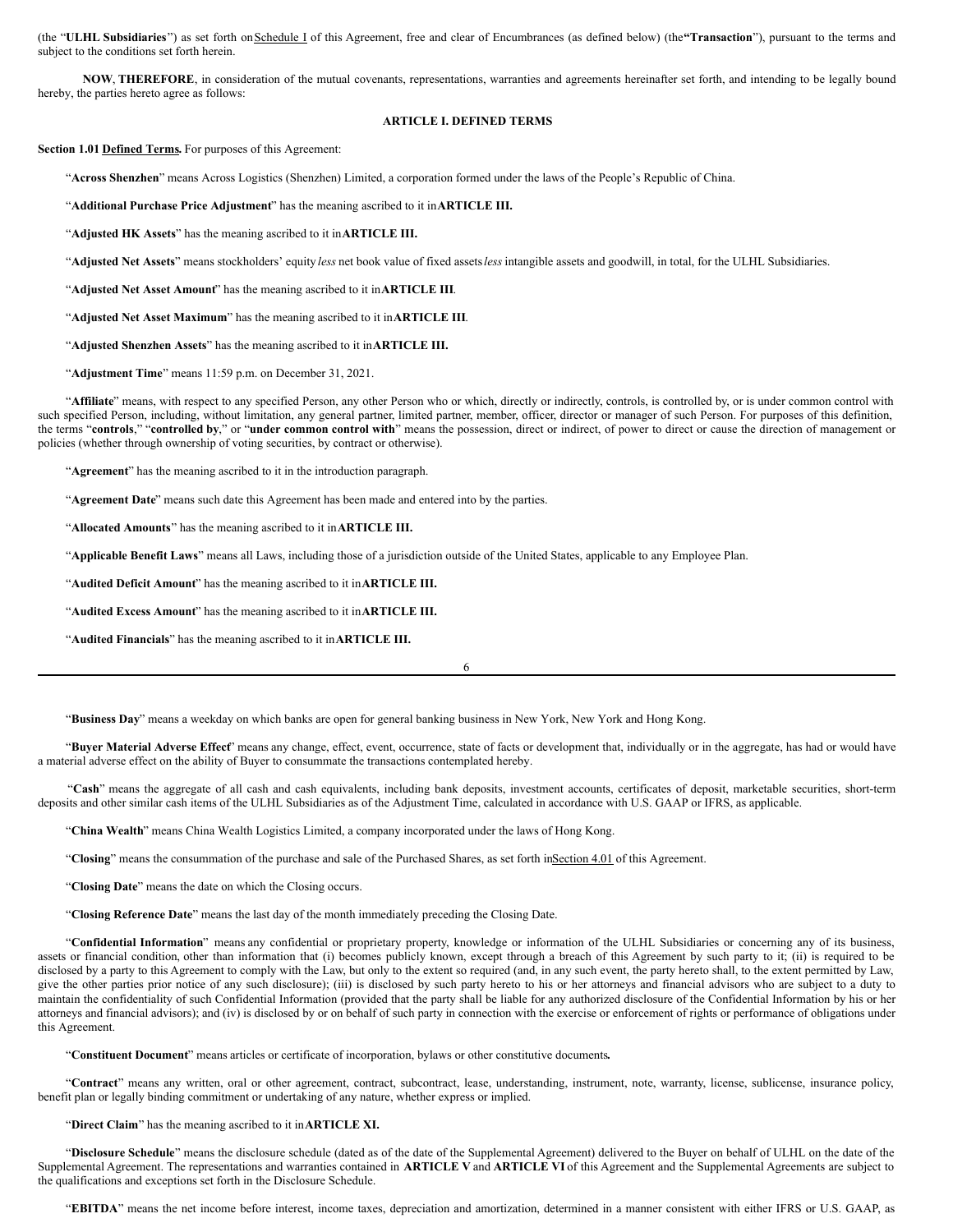#### applicable.

#### "**EBITDA Statement**" has the meaning ascribed to in**ARTICLE III.**

"**Employee**" means each of the employees of each of the ULHL Subsidiaries.

"**Earn-Out Payments**" as defined **ARTICLE III**.

7

"**Employee Plan**" means any employee benefit plan including: (i) any (a) nonqualified deferred compensation or retirement plan or arrangement or superannuation plan; (b) qualified defined contribution retirement plan or arrangement; or (c) qualified defined benefit retirement plan or arrangement, which is an "employee pension benefit plan"; (ii) any "employee welfare benefit plan" or material fringe benefit plan or program; or (iii) any stock purchase, stock option, profit sharing, deferred compensation, welfare, pension, retirement, severance pay, employment, change-in-control, vacation pay, equity awards, salary continuation, sick leave, excess benefit, bonus or other incentive compensation, life insurance, or other employee benefit plan, contract, program, policy or other arrangement.

"**Encumbrance**" means any encumbrances, mortgage, deed of trust, other deeds to secure debt, pledge, security interest, claim, easement, lien, charge, option, restriction on transfer, conditional sale or other title retention agreement, covenants, licenses, easements, rights of way, defect in title or other encumbrances or restrictions of any nature whatsoever.

"**Entity**" means any corporation (including any non-profit corporation), general partnership, limited partnership, limited liability partnership, joint venture, estate, trust (including any limited liability company or joint stock company), firm or other enterprise, association, organization or entity.

"**Escrow Agent**" means Lucosky Brookman LLP.

"**Escrow Agreement**" means such escrow agreement to be entered into by and among the Buyer, ULHL and the Escrow Agent.

"**Estimated Profit**" means the estimated profit after tax of each ULHL Subsidiary for the period beginning on January 1, 2022 and ending on the Closing Reference Date.

"**Excess Amount**" means, for the purpose of Section 3.02(f), (1) in a case where the amount of the Purchase Price Adjustment calculated by ULHL under Section 3.02(d) minus the Purchase Price Adjustment determined pursuant to section 3.02(f)(i) is a positive number, such difference in amount, or (2) in a case where the amount of Additional Purchase Price Adjustment calculated by ULHL under Section 3.02(e) minus the Additional Purchase Price Adjustment determined pursuant to section 3.02(f)(i) is a positive number, such difference in amount.

**"Excess Asset Amount"** has the meaning ascribed to it in**ARTICLE III.**

"**Expiration Date**" means December 31, 2022.

"**Exploit**" means develop, design, test, modify, make, use, sell, have made, used and sold, import, reproduce, market, distribute, commercialize, support, maintain, correct and create derivative works of.

"**Final Purchase Price**" means the Initial Purchase Price after adjusted by the Purchase Price Adjustment and the Additional Purchase Price Adjustment.

"**Financing Condition**" has the meaning ascribed to it in**ARTICLE III**.

"**Fundamental Representations**" means each of the representations and warranties contained in (i) Section 5.01 (*Capitalization*) and Section 5.02 (*Authority; No Conflict;* Required Filings and Consents) of this Agreement, and (ii) paragraph 1.1, paragraph 1.10 (Financial Statements; Books and Records), paragraph 1.11 (No Undisclosed Liabilities; Indebtedness), paragraph 1.12 (No Material Adverse Effect), paragraph 1.13 (Absence of Certain Changes or Events), paragraph 1.18 (Agreements), paragraph 1.29 (*Related Party Transactions*) and paragraph 1.30 (*Customers and Suppliers*) of Schedule 1 to each of the Supplemental Agreements.

"**Governmental Authorization**" means any (a) approval, permit, license, certificate, certificate of approval, franchise, permission, clearance, registration, qualification or other authorization issued, granted, given or otherwise made available by or under the authority of any Governmental Body or pursuant to any Law, or (b) right under any Contract with any Governmental Body.

"**Governmental Body**" means any domestic or foreign multinational, federal, state, provincial, municipal or local government (or any political subdivision thereof) or any domestic or foreign governmental, regulatory or administrative authority or any department, commission, board, agency, court, tribunal, judicial body or instrumentality thereof, or any other body exercising, or entitled to exercise, any administrative, executive, judicial, legislative, police, regulatory or taxing authority or power of any nature (including any arbitral body).

8

"**IFRS**" means the International Financial Reporting Standards.

"**Indebtedness**" means, without duplication, the aggregate of the following: (a) all obligations for borrowed money (including the current portion thereof and all sums due on early termination and repayment or redemption calculated to the Closing Date), whether or not contingent, or issued or incurred in substitution or exchange for any such liability for borrowed money, or extensions of credit (including under credit cards, bank overdraw and advances), (b) all obligations evidenced by bonds, debentures, notes or other similar instruments (and including all sums due on early termination and repayment or redemption calculated to the Closing Date), (c) all obligations to pay the deferred purchase price of property or services, except trade accounts payable arising in the ordinary course of business consistent with past practice, (d) all obligations as lessee under leases that have been or should be, in accordance with IFRS or consistent with the Local Accounting Rules used, recorded as capital leases in respect of which any of the ULHL Subsidiaries is liable as a lessee, (e) all obligations of others secured by a Lien on any asset of the applicable of the ULHL Subsidiaries (including accounts and contract rights), whether or not such obligations are assumed, (f) all obligations, contingent or otherwise, directly or indirectly guaranteeing any obligations of any other Person, all obligations to reimburse the issuer in respect of letters of credit or under performance or surety bonds, or other similar obligations; all obligations under which the applicable of the ULHL Subsidiaries has agreed (contingently or otherwise) to purchase or otherwise acquire the liability of any other Person or in respect of which the applicable of the ULHL Subsidiaries has otherwise assured a creditor against loss, (g) all obligations in respect of bankers' acceptances, note purchases or similar facilities and under reverse repurchase agreements, (h) all obligations in respect of futures contracts, other financial contracts and other similar obligations (determined on a net basis as if such contract or obligation was being terminated early on such date), (i) the amount of any termination payments in connection with the payment in full of any obligations for borrowed money, (j) accrued employment obligations, including without limitation, accrued salary, accrued vacation and accrued bonuses, (k) deferred revenue, (l) all obligations created or arising under any conditional sale or other title retention agreement with respect to property acquired by the applicable of the ULHL Subsidiaries (even though the rights and remedies of ULHL or lender under such agreement in the event of default are limited to repossession or sale of such property), (m) all obligations to purchase, redeem, retire or otherwise acquire for value any ownership interests or capital stock of the applicable of the ULHL Subsidiaries or any rights to acquire any ownership interests or capital stock of the applicable of the ULHL Subsidiaries, valued, in the case of redeemable ownership interests or capital stock, at the greater of its voluntary or involuntary liquidation preference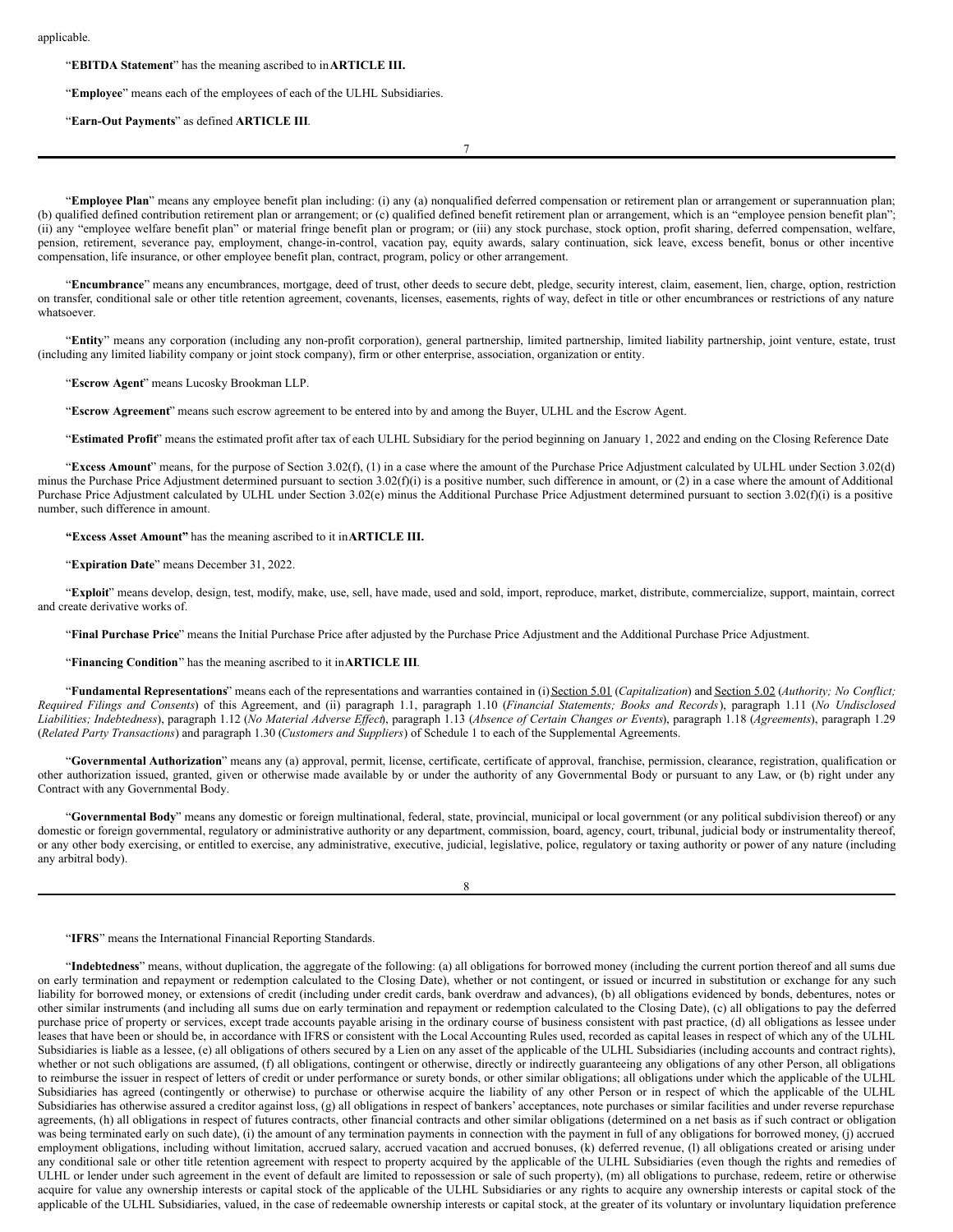plus accrued and unpaid dividends, (n) any obligations under any interest rate, foreign exchange, currency, commodity, credit or equity swap, cap, collar, floor, option, forward or other hedging agreement or derivative contract, net of any obligations to the applicable of the ULHL Subsidiaries thereunder, and (o) amounts due to the Buyer or its subsidiaries and other. For purposes of this Agreement, "**Indebtedness**" includes (i) any and all accrued interest, fees, change of control payments, prepayment premiums, make whole premiums or penalties and fees or expenses actually incurred (including attorneys' fees) associated with the repayment of any Indebtedness, and (ii) any and all amounts of the nature described in clauses (a) through (o) above owed by the applicable of the ULHL Subsidiaries to any of its Affiliates, including any of the stockholders of the ULHL Subsidiaries.

#### "**Initial Purchase Price**" has the meaning ascribed to it in**ARTICLE III**.

"**Intellectual Property Rights**" means all (a) foreign and domestic patents, patent applications, patent disclosures and inventions, (b) Internet domain names, trademarks, service marks, trade dress, trade names, logos and corporate identity of the applicable of the ULHL Subsidiaries names (both foreign and domestic) and registrations and applications for registration thereof together with all of the goodwill associated therewith, (c) copyrights (registered or unregistered) and copyrightable works (both foreign and domestic) and registrations and applications for registration thereof, (d) mask works and registrations and applications for registration thereof, (e) computer software, data, data bases and documentation thereof, including rights to third party software used in the business, (f) trade secrets and other Confidential Information (including ideas, formulas, compositions, inventions (whether patentable or unpatentable and whether or not reduced to practice), know-how, manufacturing and production processes and techniques, research and development information, drawings, specifications, designs, plans, proposals, technical data, copyrightable works, financial and marketing plans and customer and supplier lists and information), (g) other intellectual property rights, and (h) copies and tangible embodiments thereof (in whatever form or medium).

"**Labor Laws**" means all Laws governing or concerning labor relations, unions and collective bargaining, conditions of employment, termination of employment, employee classification, background checks, employment discrimination and harassment, wages, hours, meal and rest periods, accrual and payment of vacation pay and paid time off, or occupational safety and health and the payment and withholding of Taxes and other sums as required by the appropriate Governmental Body.

9

"**Law**" means any federal, national, state, provincial, territorial, local, municipal, foreign or international, multinational other law, statute, constitution, principle of common law, resolution, ordinance, code, edict, decree, rule, regulation, ruling or requirement issued, enacted, adopted, promulgated, implemented or otherwise put into effect by or under the authority of any Governmental Body.

"**Leased Real Property**" means the parcels of real property of which the applicable of the ULHL Subsidiaries is the lessee or sublessee (together with all fixtures and improvements thereon).

"**Legal Proceeding**" means any ongoing or threatened action, suit, litigation, arbitration, proceeding (including any civil, criminal, administrative, investigative or appellate proceeding), hearing, order, inquiry, audit, examination or investigation commenced, brought, conducted or heard by or before, or otherwise involving, any court or other Governmental Body or any arbitrator or arbitration panel.

"**Lien**" means any lien, pledge, hypothecation, charge, mortgage, security interest, encumbrance, claim, infringement, interference, option, right of first refusal, preemptive right, community property interest or restriction of any nature affecting property, real or personal, tangible or intangible, including any restriction on the voting of any security, any restriction on the transfer of any security or other asset, any restriction on the receipt of any income derived from any asset, any restriction on the use of any asset, any restriction on the possession, exercise or transfer of any other attribute of ownership of any asset, any lease in the nature thereof and any filing of or agreement to give any financing statement under the Uniform Commercial Code (or equivalent statute of any jurisdiction).

**"Local Accounting Rules"** means the accounting rules used by the management of each ULHL Subsidiary;provided that ULHL has set forth the applicable accounting rules followed by the management of each ULHL Subsidiary, on Schedule IV.

"Material Adverse Effect" means any state of facts, change, event, effect, occurrence or circumstance that, individually or in the aggregate (considered together with all other state of facts, change, event, effect, occurrence or circumstance) has, has had or could reasonably be expected to have or give rise to a material adverse effect on (a) the business, condition (financial or otherwise), results of operations, prospects, capitalization, assets, liabilities, operations or financial performance of each of the ULHL Subsidiaries, (b) the ability of ULHL to consummate the transactions contemplated by this Agreement or to perform any of its obligations under this Agreement prior to the Termination Date, or (c) the Buyer's ability to vote, receive dividends with respect to or otherwise exercise ownership rights with respect to the shares in each of the ULHL Subsidiaries.

"**Neutral Accounting Firm**" means an independent accounting firm of nationally recognized standing in the U.S. that is not at the time it is to be engaged hereunder rendering services to either party hereto.

"**Notice of Claim**" has the meaning ascribed to it in**ARTICLE XI**.

"**OFAC**" means the Office of Foreign Assets Control of the United States Treasury Department.

"**Permitted Lien**" means any (a) Lien for Taxes not yet due and payable, (b) Liens of carriers, warehousemen, mechanics, materialmen and repairmen incurred in the ordinary course of business consistent with past practice and not yet delinquent, and (c) in the case of real property, zoning, building, occupancy or other restrictions, variances, covenants, rights of way, encumbrances, easements and other minor irregularities in title, none of which, individually or in the aggregate, (i) interfere in any material respect with the present use of or occupancy of the affected parcel by the applicable of the ULHL Subsidiaries, (ii) have more than an immaterial effect on the value thereof or its use, or (iii) would impair the ability of such parcel to be sold for its present use.

"**Person**" means any individual, Entity, trust, Governmental Body or other organization.

10

"**Pre-Closing Period**" means the period between the date of this Agreement and the Closing Date.

"**Remaining Stockholders**" means third-party stockholders of the ULHL Subsidiaries.

"**Representatives**" means, with respect to a Person, the officers, directors, employees, agents, attorneys, accountants, advisors and representatives of such Person.

"**Shortfall Amount**" means, for the purpose of Section 3.02(f), (1) in a case where the Purchase Price Adjustment determined pursuant to section 3.02(f)(i) minus the amount of Purchase Price Adjustment calculated by ULHL under Section 3.02(d) is a positive number, such difference in amount, or (2) in a case where the Additional Purchase Price Adjustment determined pursuant to section 3.02(f)(i) minus the amount of Additional Purchase Price Adjustment calculated by ULHL under Section 3.02(e) is a positive number, such difference in amount.

"**Statutory Books**" means a register of transfers, register of members, register of allotments, register of directors, register of secretaries, register of charges and a register of persons with significant control with respect to Unique UK.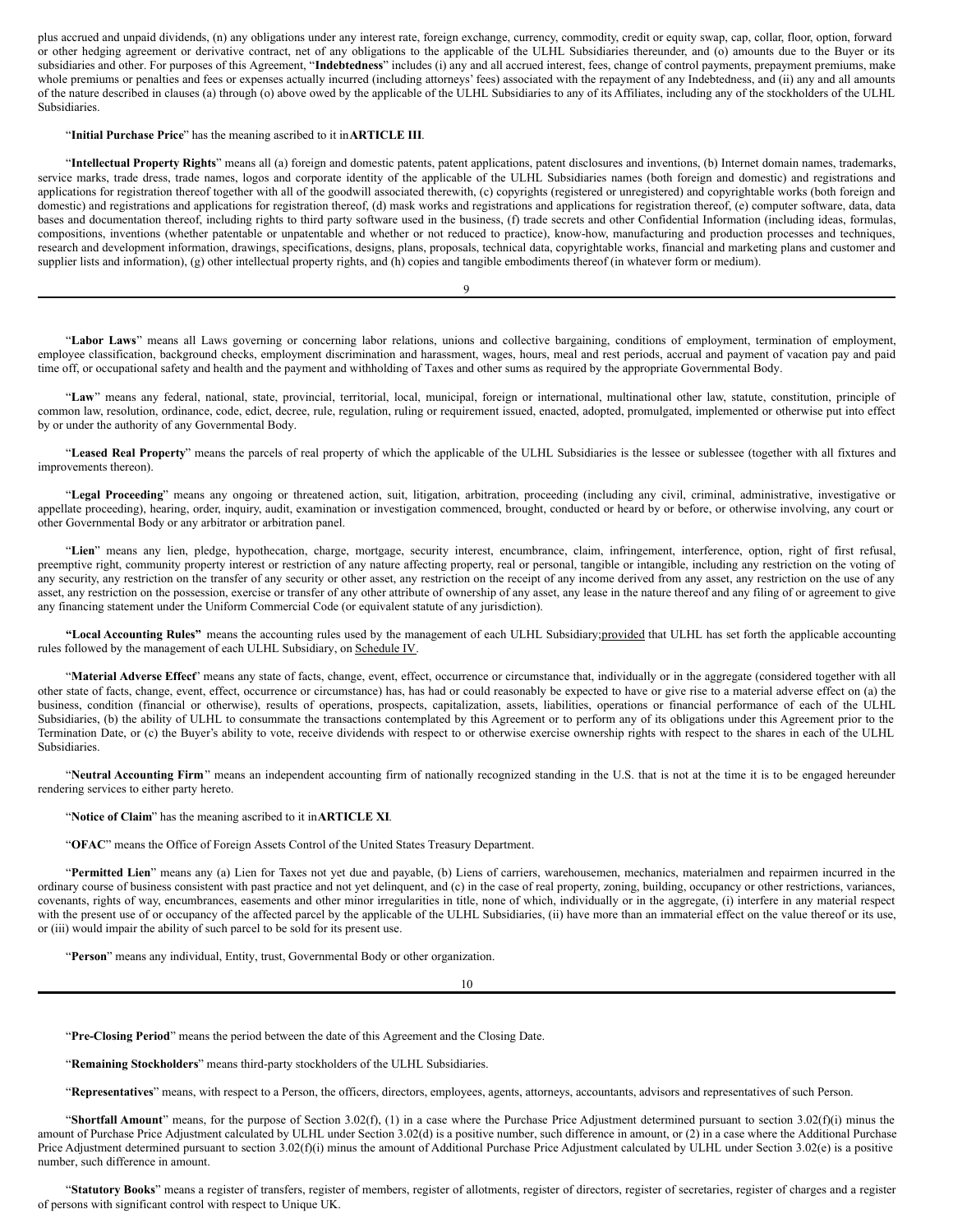"**Stockholder Approval**" means the applicable stockholder approval to effectuate the transactions contemplated therein.

"**Supplemental Agreement**" means those certain Supplemental Agreements to be entered into by and between the parties hereto for each of the ULHL Subsidiaries.

"**Tax**" means any tax (including income, gross receipts, windfall profit, occupation, license, registration, production, intangibles, inventory and merchandise, commercial activities, capital gains, capital stock, capital structure, transfer, value-added, franchise, excise, payroll, employment, severance, social security, unemployment, disability, workers' compensation, environmental, ad valorem, alternative, minimum, add-on, escheat or unclaimed property, sales, use, real and personal property, estimated, stamp, recording, withholding and other taxes), fee, impost, levy, assessment, tariff, duty (including any customs duty) or deficiency, and any other related charge or amount of any kind whatsoever (including any fine, penalty, interest, or addition to tax), whether payable directly or by withholding and whether or not disputed, and any liability for any of the foregoing pursuant to Treas. Reg. §1-1502-6 (or any similar provision of state, local or foreign tax legal requirements), as transferee or successor, by contract or otherwise, imposed, assessed, or collected by or under the authority of any Governmental Body or payable pursuant to any tax-sharing agreement or any other Contract relating to the sharing or payment of any such tax, fee, impost, levy, assessment, tariff, duty or deficiency.

"Tax Returns" means any and all reports, returns, or declarations relating to Taxes filed or required to be filed with any Governmental Body, including any schedule or attachment thereto, including any amendment thereof.

"**Termination Date**" means the date prior to the Closing on which this Agreement is terminated in accordance with**ARTICLE X**.

"**Transaction**" has the meaning ascribed to it in the recitals to this Agreement.

"**Treasury Regulations**" means the temporary and final income Tax regulations promulgated under the Code.

"**ULHL Adjusted Net Asset Amount**" has the meaning ascribed to it in**ARTICLE III.**

"**ULHL Adjusted Net Asset Statement**" has the meaning ascribed to it in**ARTICLE III.**

"**ULHL Closing Calculation**" has the meaning ascribed to it in**ARTICLE III.**

"**ULHL Estimated Profit**" has the meaning ascribed to it in**ARTICLE III.**

"**ULHL Estimated Profit Statement**" has the meaning ascribed to it in**ARTICLE III.**

"**ULHL Subsidiaries**" means each of the subsidiaries of the ULHL listed onSchedule I.

11

"**Unique HK**" means Unique Logistics International (H.K.) Limited, a Hong Kong corporation.

"**Unique India**" means Unique Logistics International (India) Private Ltd., an Indian corporation.

"**Unique Shenzhen**" means Shenzhen Unique Logistics International Limited, a corporation formed under the laws of the People's Republic of China.

"**Unique Taiwan**" means Unique Logistics International Co., Ltd., a corporation formed under the laws of the Republic of China.

"Unique Taiwan Escrow Amount" has the meaning set forth in Section 3.01.

"**Unique UK**" means TGF Unique Limited, a corporation formed under the laws of the England and Wales.

"**Unique Vietnam**" means Unique Logistics International (Vietnam) Co. Ltd., a Vietnam corporation.

"**Unique Vietnam Escrow Amount**" has the meaning set forth in Section 3.01.

"**Uniquorn**" means Uniquorn International Logistics Co., Ltd., a corporation formed under the laws of the People's Republic of China.

"**U.S. GAAP**" means U.S. generally accepted accounting principles.

#### **ARTICLE II. PURCHASE AND SALE**

**Section 2.01 Purchase and Sale of Stock.** Upon the terms and subject to the satisfaction of the conditions contained in this Agreement, at the Closing, ULHL shall sell, assign, convey, transfer and deliver to Buyer or (in the Buyer's sole discretion) a Buyer Affiliate, and Buyer or (in the Buyer's sole discretion) a Buyer Affiliate shall, by Buyer's payment of the Initial Purchase Price, subject to the Purchase Price Adjustment pursuant to Section 3.02(d) and the Additional Purchase Price Adjustment pursuant to Section 3.02(e), purchase and acquire from ULHL (subject to any stamping, registration or approval required post-Closing, if required under local Law), ULHL's right, title and interest, free and clear of all Encumbrances in and to all of the Purchased Shares as set forth on Schedule I hereto.

#### **ARTICLE III. PURCHASE PRICE; PURCHASE PRICE ADJUSTMENTS; EARN-OUT; ESCROW**

Section 3.01 Purchase Price. In consideration for the Purchased Shares, and subject to the terms and conditions of this Agreement, at the Closing, the Buyer, or (in the Buyer's sole discretion) a Buyer Affiliate, shall pay to ULHL (in the manner described in the next sentence) an aggregate sum equal to \$22,000,000 (the "**Initial Purchase Price**"), subject to the Purchase Price Adjustment pursuant to Section 3.02(d) and the Additional Purchase Price Adjustment pursuant to Section 3.02(e), which shall consist of: (a) a payment by the Buyer of \$21,000,000 at the Closing allocated as set forth on Schedule I (the "Cash Payment"); provided, that, the Buyer shall deposit an amount equal to the portion of the Initial Purchase Price allocated to Unique Vietnam (the "**Unique Vietnam Escrow Amount**") and Unique Taiwan (the "**Unique Taiwan Escrow Amount**") on Schedule I to an account designated by the Escrow Agent (the "Escrow Account") pursuant to Section 3.07; and (b) a promissory note in the amount of \$1,000,000, carrying zero interest for a period of 24 months after the Closing, which shall be held by the Buyer until the full satisfaction of ULHL's and ULHL Subsidiaries' material obligations pursuant to this Agreement, and shall be paid, in full or in part, as set forth inSection 3.06 below (the "**Seller Note**"). ULHL shall also be entitled to earn Earn-out Payments as determined pursuant to **Section 3.03** payable to the ULHL after the Closing.

#### **Section 3.02 Purchase Price Adjustments.**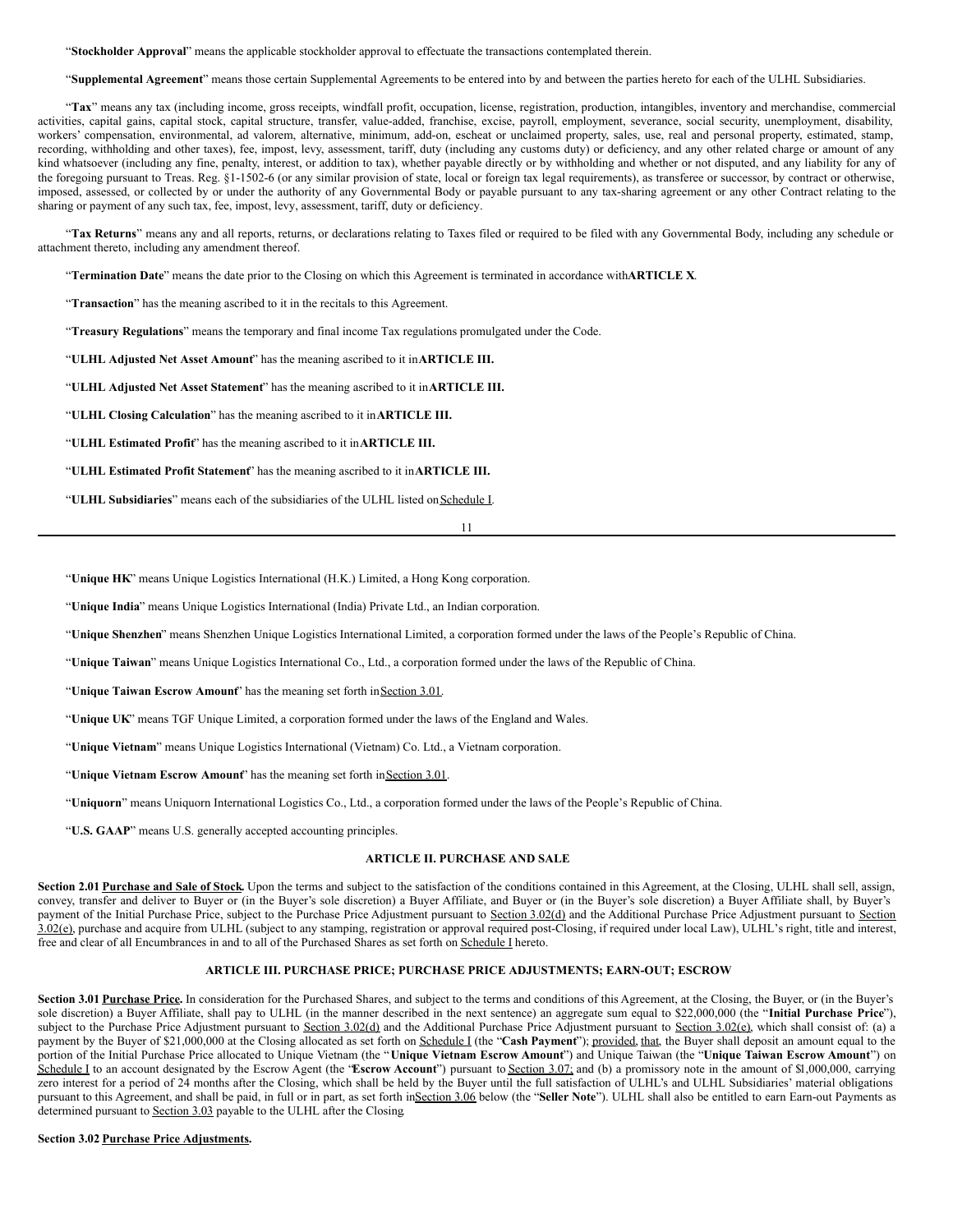- (a) Adjusted Net Asset Statement. Not less than five (5) Business Days prior to the Closing Date, ULHL shall deliver to the Buyer a statement (the "**ULHL Adjusted Net Asset Statement**") containing (1) the latest annual audited financial statements of each of the ULHL Subsidiaries prepared in accordance with U.S. GAAP or IFRS, as applicable, and the latest management accounts of each of the ULHL Subsidiaries as of December 31, 2021 (the "**Audited Financials**") and (2) the calculations, designations or estimations (any such estimation to be calculated in good faith based on the ULHL Subsidiaries' Audited Financials, books and records and other available information), including reasonable details of each calculation, designation or estimation, with respect to each of the following:
	- (i) At the Adjustment Time, the Adjusted Net Assets, *minus* the share capital costs of the Excluded Interests, calculated in accordance or consistent with U.S. GAAP (as adjusted by the material entries as set forth on Schedule III hereto), Local Accounting Rules or IFRS, as applicable (which shall be converted into U.S. dollars) (collectively, the "**Adjusted Net Asset Amount**"). Specifically, in the case of Unique HK, at the Adjustment Time, its Adjusted Net Assets *minus* the share capital costs of the Excluded Interests shall be calculated as the sum of (1) the Adjusted Net Assets at the Adjustment Time of Unique HK *minus* 100% of the share capital costs of China Wealth held by Unique HK and 30% of the share capital costs of Unique Shenzhen (collectively, the "**Adjusted HK Assets**") and (2) the Adjusted Net Assets at the Adjustment Time of Unique Shenzhen *minus* 100% of the share capital costs of Across Shenzhen and Uniquorn held by Unique Shenzhen (collectively, the "**Adjusted Shenzhen Assets**");

- (ii) Allocation of amounts to be determined by ULHL in its sole and absolute discretion to each of the ULHL Subsidiaries (the "**Allocated Amounts**"), provided, that, the sum of such Allocated Amounts of all the ULHL Subsidiaries shall be equal to US\$12,000,000. For the avoidance of doubt, in the case of Unique HK, its Allocated Amount shall be the sum of (1) the Allocated Amount for Unique HK (on an unconsolidated basis) and (2) the Allocated Amount for Unique Shenzhen. The Allocated Amount for Unique HK (on an unconsolidated basis) may be a negative number, so long as the sum of (1) the Allocated Amount for Unique HK (on an unconsolidated basis) and (2) the Allocated Amount for Unique Shenzhen is not less than zero; and
- (iii) ULHL's portion of the Adjusted Net Asset Amount (the " **ULHL Adjusted Net Asset Amount** "), being (1) the sum of the Adjusted Net Asset Amount of each ULHL Subsidiary *minus* its Allocated Amount multiplied by (2) the corresponding purchased percentage as set out in Schedule 1 hereto; provided, that, in the case of Unique HK, ULHL's portion of the Adjusted Net Asset Amount shall be calculated as the sum of (1) (x) 100% multiplied by (y) the Adjusted HK Assets minus the Allocated Amount for Unique HK (on an unconsolidated basis) plus (2) (x) 70% multiplied by (y) the Adjusted Shenzhen Assets *minus* the Allocated Amount for Unique Shenzhen.
- (b) Review of Adjusted Net Asset Statement. As promptly as reasonably practicable, but in no event later than 120 days following the transfer of ULHL's equity interests in Unique Vietnam and the Unique Taiwan, whichever is later, in accordance with Section 3.07, the Buyer shall prepare and deliver to ULHL a statement (the "**Closing Adjusted Net Asset Statement** ") containing a calculation, in reasonable detail, based on the information available as of the Closing Date of (i) Adjusted Net Asset Amount at the Adjustment Time and (ii) ULHL Adjusted Net Asset Amount at the Adjustment Time. The Closing Adjusted Net Asset Statement shall be prepared in accordance or consistent with U.S. GAAP (as adjusted by the material entries as set forth on Schedule III hereto), Local Accounting Rules or IFRS, as applicable, and the provisions of this Agreement. For the avoidance of doubt, the Closing Adjusted Net Asset Statement will be based on the audited financial statements of the applicable ULHL Subsidiaries; provided, however, that in the case where the audited financial statements are not available because the Adjustment Time does not fall on the financial year end of the relevant ULHL Subsidiary, it shall be based on the management accounts of the relevant ULHL Subsidiary as at the Adjustment Time certified by Mr. Patrick Lee or another director designated by ULHL to be true, prepared in good faith based on the available audited financials, books and records and other available information. The Parties hereby acknowledge and agree that any difference between the ULHL Adjusted Net Asset Statement and the Closing Adjusted Net Asset Statement shall be subject to the Additional Purchase Price Adjustment in accordance with Section 3.02(e).
- (c) Currency Exchange Rates. For the purpose of this Agreement and the Supplemental Agreements (including but not limited to all the calculation involving currency exchange under Section 3.02), the currency exchange rates set out in Schedule VIII hereto shall be adopted.
- (d) Purchase Price Adjustment.
	- (i) In the event that the ULHL Adjusted Net Asset Amount is a positive number, as calculated in the ULHL Adjusted Net Asset Statement, the Initial Purchase Price at Closing shall be increased on a dollar-for-dollar basis of such number up to a maximum of \$4,500,000 (the "**Adjusted Net Asset Maximum**", and such adjustment, the "**Net Asset Positive Adjustment**"), which shall be paid in two (2) installments as a deferred dividend to ULHL as follows: (A) one-half of the excess amount up to an aggregate amount of \$2,500,000 to be paid at Closing, and (B) the remaining one-half of the excess amount up to an aggregate amount of \$2,000,000 to be paid on the one (1) year anniversary of the Closing Date;

| I<br>I |  |
|--------|--|
| ×<br>v |  |

- (ii) In the event that such ULHL Adjusted Net Asset Amount is a negative number, the Initial Purchase Price at Closing shall be decreased on a dollar-for-dollar basis by such amount up to the Adjusted Net Asset Maximum (such adjustment, the " **Net Asset Negative Adjustment**", and together with the Net Asset Positive Adjustment, the "**Net Asset Adjustment**"); and
- (iii) In the event that the sum of the ULHL Adjusted Net Asset Amount *minus* the Net Asset Adjustment is a positive number (the "**Excess Asset Amount**"), (1) the parties agree to procure the ULHL Subsidiaries to declare and distribute a dividend in accordance with Schedule II hereto within 12 months following the Closing Date and (2) the Buyer shall pay to ULHL the Excess Asset Amount within 12 months following the Closing Date (such adjustment, together with the Net Asset Adjustment, shall collectively be referred to as the "**Purchase Price Adjustment**").
- (e) Additional Purchase Price Adjustment.
	- (i) If (i) based on the financial statements of the ULHL Subsidiaries available as at the Closing Date, the Adjusted Net Asset Amount as at the Adjustment Time and/or (ii) the result of the calculation set forth in the Closing Adjusted Net Asset Statement is equal to or greater than five percent (5%) higher than the Adjusted Net Asset Amount calculated in accordance with Section 3.02(a)(i) and/or the result of the calculation set forth in the ULHL Adjusted Net Asset Statement, as applicable, (any such difference shall be referred to as the "**Audited Excess Amount**"), then ULHL may, within six (6) months of the Closing Date, request the Buyer to pay to ULHL an additional sum equivalent to the Audited Excess Amount by wire transfer of immediately available funds to one or more accounts designated by ULHL, and the Buyer shall make the payment in the amount of the Audited Excess Amount to ULHL within 1 month of the said request (the "**Additional Excess Adjustment**"); and
	- (ii) If, (i) based on the financial statements of the ULHL Subsidiaries available as at the Closing Date, the Adjusted Net Asset Amount as at the Adjustment Time and/or (ii) the result of the calculation set forth in the Closing Adjusted Net Asset Statement is equal to or greater than five percent (5%) less than the Adjusted Net Asset Amount calculated in accordance with Section 3.02(a)(i) and/or the result of the calculation set forth in the ULHL Adjusted Net Asset Statement, as applicable, (such difference shall be referred to as the "**Audited Deficit Amount**"), then the Buyer may, within six (6) months of the Closing Date, request the ULHL to pay to the Buyer a sum equivalent to the Audited Deficit Amount by wire transfer of immediately available funds to one or more accounts designated by the Buyer, and ULHL shall make the payment in the amount of the Audited Deficit Amount to the Buyer within 1 month of the said request (such adjustment, together with the Additional Excess Adjustment shall collectively be referred to as the "**Additional Purchase Price Adjustment**");

For the purposes of Sections 3.02(e)(i) and (ii), "financial statements of the ULHL Subsidiaries available as at the Closing Date" shall mean the audited financial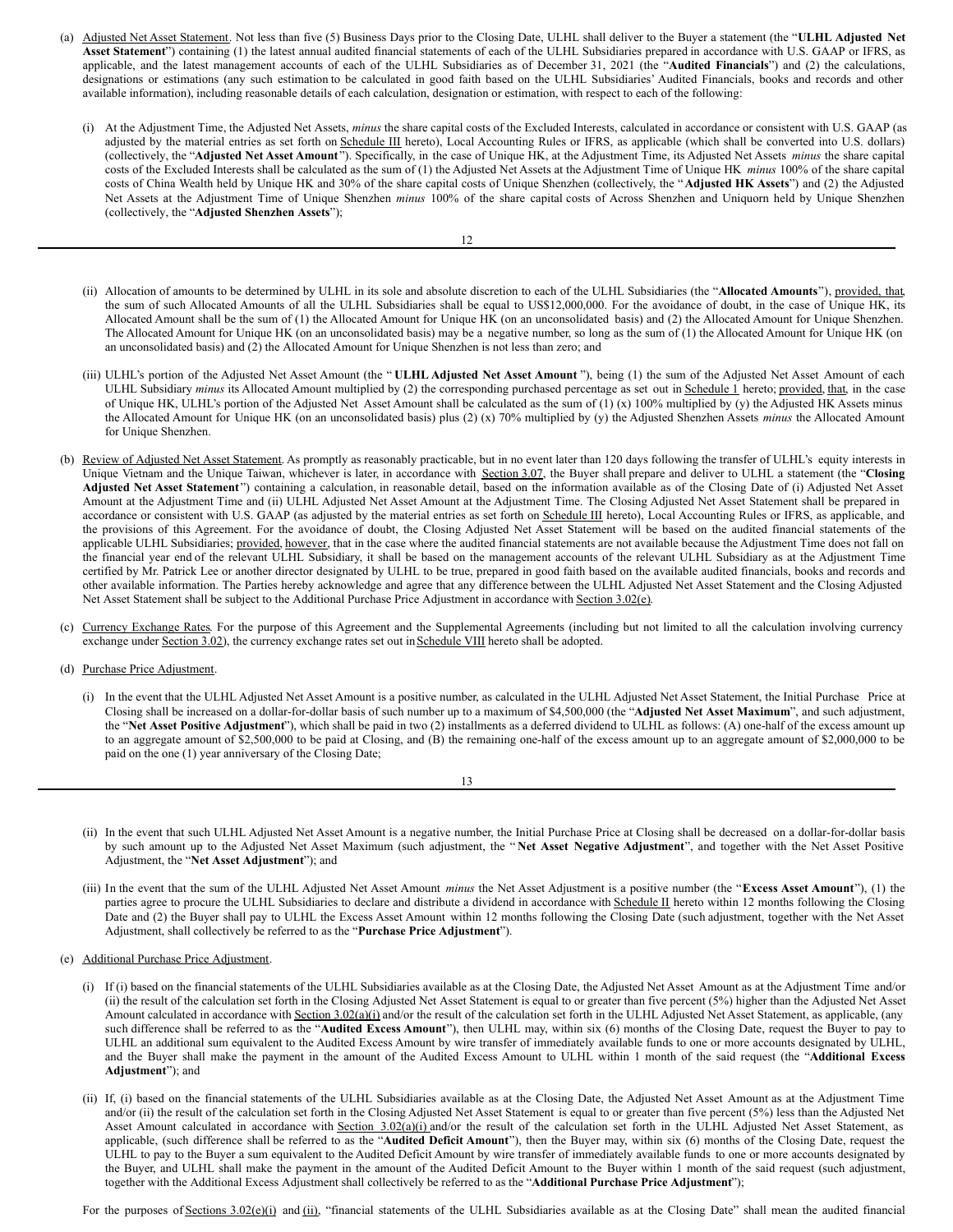statements of the applicable ULHL Subsidiaries, provided, however, where the audited financial statements are not available because the Adjustment Time does not fall on the financial year end of the relevant ULHL Subsidiary, it shall mean the management accounts of the relevant ULHL Subsidiary as at the Adjustment Time certified by Mr. Patrick Lee or another director designated by ULHL to be true, prepared in good faith based on the available audited financials, books and records and other available information.

#### (f) Disagreement and Resolution.

- (i) If the Buyer does not agree with the ULHL Closing Calculation, the Buyer shall as promptly as reasonably practicable, and in any event no later than 120 days following the transfer of ULHL's equity interests in Unique Vietnam and Unique Taiwan, whichever is later, (or in a case where the Buyer does not agree with ULHL's calculation of the Additional Purchase Price Adjustment, it shall within 30 days of receipt of ULHL's calculation of the Additional Purchase Price Adjustment) deliver to ULHL a written notice (a "**Dispute Notice**") specifying in reasonable detail each item or amount that the Buyer disputes (each, a "**Disputed Item**"), the amount in dispute for each Disputed Item and the reasons supporting the Buyer's positions. The Buyer shall be deemed to have agreed with all other items and amounts contained in the ULHL Closing Calculation (or the Additional Purchase Price Adjustment calculation where applicable) other than the Disputed Items. During the 30 days immediately following ULHL's receipt of a Dispute Notice (the "**Resolution Period**"), the Buyer and ULHL shall seek in good faith to resolve any differences that they may have with respect to the matters specified in the Dispute Notice. If ULHL and the Buyer reach agreement with respect to any such Disputed Items, ULHL shall promptly revise the ULHL Closing Calculation (or the Additional Purchase Price Adjustment calculation where applicable) to reflect such agreement. The Buyer and ULHL shall use their respective reasonable best efforts to resolve any disagreements pertaining to the ULHL Closing Calculation (or the Additional Purchase Price Adjustment where applicable); however, if the Buyer and ULHL are unable to resolve all disagreements identified by the Buyer pursuant to this Section 3.02(f)(i) within 30 days after delivery to ULHL of the Dispute Notice, then such disagreements shall be submitted for final and binding resolution to a Neutral Accounting Firm to resolve such disagreements (the "**Accounting Expert**"). During such 30-day period, each side shall notify the other side of the Neutral Accounting Firm that such side proposes to be the Accounting Expert. At the end of such 30-day period: (i) if one side has failed to timely notify the other side in accordance with the previous sentence, then the other side's proposed Neutral Accounting Firm shall act as the Accounting Expert (assuming that the other side provided timely notice in accordance with the previous sentence); (ii) if both sides have mutually agreed on a Neutral Accounting Firm to act as the Accounting Expert, then such Neutral Accounting Firm shall be the Accounting Expert; (iii) if the Buyer and ULHL are unable to agree on a Neutral Accounting Firm to act as the Accounting Expert and each party has timely proposed a Neutral Accounting Firm in accordance with the previous sentence, then the two proposed Neutral Accounting Firms together shall select a third Neutral Accounting Firm within five (5) days to act as the Accounting Expert; (iv) if neither side has timely notified the other side of their proposed Neutral Accounting Firm, such period shall automatically be extended for an additional 30 days. Each party shall be permitted to present a supporting brief to the Accounting Expert (which supporting brief shall also be concurrently provided to the other party) within 10 days following the appointment of the Accounting Expert. Within five (5) days following receipt of a supporting brief, the receiving party may present a responsive brief to the Accounting Expert (which responsive brief shall also be concurrently provided to the other party). No discovery will be permitted and no arbitration hearing will be held. The Accounting Expert shall only consider the briefs of the parties, and shall not conduct any independent review, in determining those items and amounts disputed by the parties, and the Accounting Expert shall consider only those items and amounts which are identified by the parties as being in dispute. The Accounting Expert may ask specific written questions or request specific historical documents from the Buyer or ULHL to clarify its understanding of the submissions (and any document provided by the Buyer or ULHL to the Accounting Expert shall also be concurrently provided to the other party). The Accounting Expert shall resolve the dispute by selecting either the position of the Buyer or ULHL (and may not propose or make any alternative position) for each item that is subject to the Accounting Expert's determination and must resolve the matter in accordance with the terms and provisions of this Agreement. The Accounting Expert shall deliver to the Buyer and ULHL, as promptly as practicable and in any event within 90 days after its appointment, a written report setting forth the resolution of any such disagreement determined in accordance with the terms of this Agreement. The determination of the Accounting Expert shall be final, binding and non-appealable absent fraud or malfeasance. All fees of the Accounting Expert shall be allocated between the Buyer, on the one hand, and ULHL, on the other hand, such that the amount paid by ULHL bears the same proportion that the aggregate dollar amount unsuccessfully disputed by ULHL (on behalf of ULHL) bears to the total dollar amount of the disputed items that were submitted for resolution to the Accounting Expert, and the Buyer shall pay the balance. For purposes of illustration only, if the Purchase Price Adjustment in favor of ULHL is proposed to be \$1,000 by ULHL and \$900 by Buyer and such Purchase Price Adjustment is ultimately determined by the Accounting Expert to be \$960, then ULHL would bear 40% of the fees of the Accounting Expert and Buyer would bear 60%, because the amount disputed was \$100 and the amount unsuccessfully disputed by ULHL (on behalf of ULHL) was \$40.
- (ii) Each party shall use its reasonable best efforts to provide promptly to the other party all information and reasonable access to employees and representatives as such other party shall reasonably request in connection with review of the ULHL Closing Calculation and the calculation of the Additional Purchase Price Adjustment, as the case may be, including all work papers of the accountants who audited, compiled or reviewed such statements or notices (subject to each party and its representatives entering into any customary undertakings required by the other party's accountants in connection herewith), and shall otherwise cooperate in good faith with such other party to arrive at a final determination of the ULHL Closing Calculation (or the Additional Purchase Price Adjustment, where applicable).

#### 15

(iii) Within five (5) Business Days after any alteration to the ULHL Closing Calculation or the Additional Purchase Price Adjustment is (1) mutually agreed to between ULHL and the Buyer or  $(2)$  finalized pursuant to Section  $3.02(f)(i)$ ,  $(A)$  if an Excess Amount exists,  $(x)$  the amount owed by the Buyer pursuant to the Seller Note shall be reduced by the Excess Amount, or (y) in the event that the Excess Amount exceeds the amount of the Seller Note, ULHL shall pay to the Buyer the amount of such deficit by wire transfer of immediately available funds to one or more accounts designated by the Buyer; or (B) if a Shortfall Amount exists, the Buyer shall pay, or cause to be paid, the Shortfall Amount, to ULHL by wire transfer of immediately available funds to one or more accounts designated by ULHL. Any amount to be paid by the Buyer to ULH, or by ULHL to the Buyer, as applicable, pursuant to this Section 3.02(f) shall be paid by wire transfer of immediately available funds to an account designated by the receiving party and treated as an adjustment to the Initial Purchase Price for tax reporting purposes.

### **Section 3.03 Earn-Out Payments.**

- (a) In addition to the Initial Purchase Price (which is subject to any Purchase Price Adjustments and Additional Purchase Price Adjustments pursuant to Section 3.02 above), ULHL shall be eligible to receive a one-time earn-out payment (the "**Earn-Out Payment**"), and the Buyer, guaranties the payment of such Earn-Out Payments, upon achievement of EBITDA as follows:
	- (i) If the EBITDA of the Buyer's acquired portion of the ULHL Subsidiaries, in the aggregate, exceeds \$5,000,000 for the one-year period beginning on July 1, 2022 and ending June 30, 2023, the Buyer shall pay ULHL a one-time Earn-Out Payment in the total amount of \$2,500,000 no later than the date that is 90 days after June 30, 2023 in cash, by wire transfer of immediately available funds to one or more accounts designated by ULHL at least two (2) Business Days prior to such payment date.
	- (ii) If the EBITDA of the Buyer's acquired portion of the ULHL Subsidiaries, in the aggregate, is equal to or less than \$5,000,000 but exceeds \$4,500,000 for the oneyear period beginning on July 1, 2022 and ending June 30, 2023, the Buyer shall pay ULHL a one-time Earn-Out Payment in the total amount of \$2,000,000 no later than the date that is 90 days after June 30, 2023 in cash, by wire transfer of immediately available funds to one or more accounts designated by ULHL at least two (2) Business Days prior to such payment date.
	- (iii) ULHL shall not be entitled to any Earn-Out Payment if the EBITDA of the Purchased Shares, in the aggregate, is equal to or less than \$4,500,000 for the one-year period beginning on July 1, 2022 and ending June 30, 2023.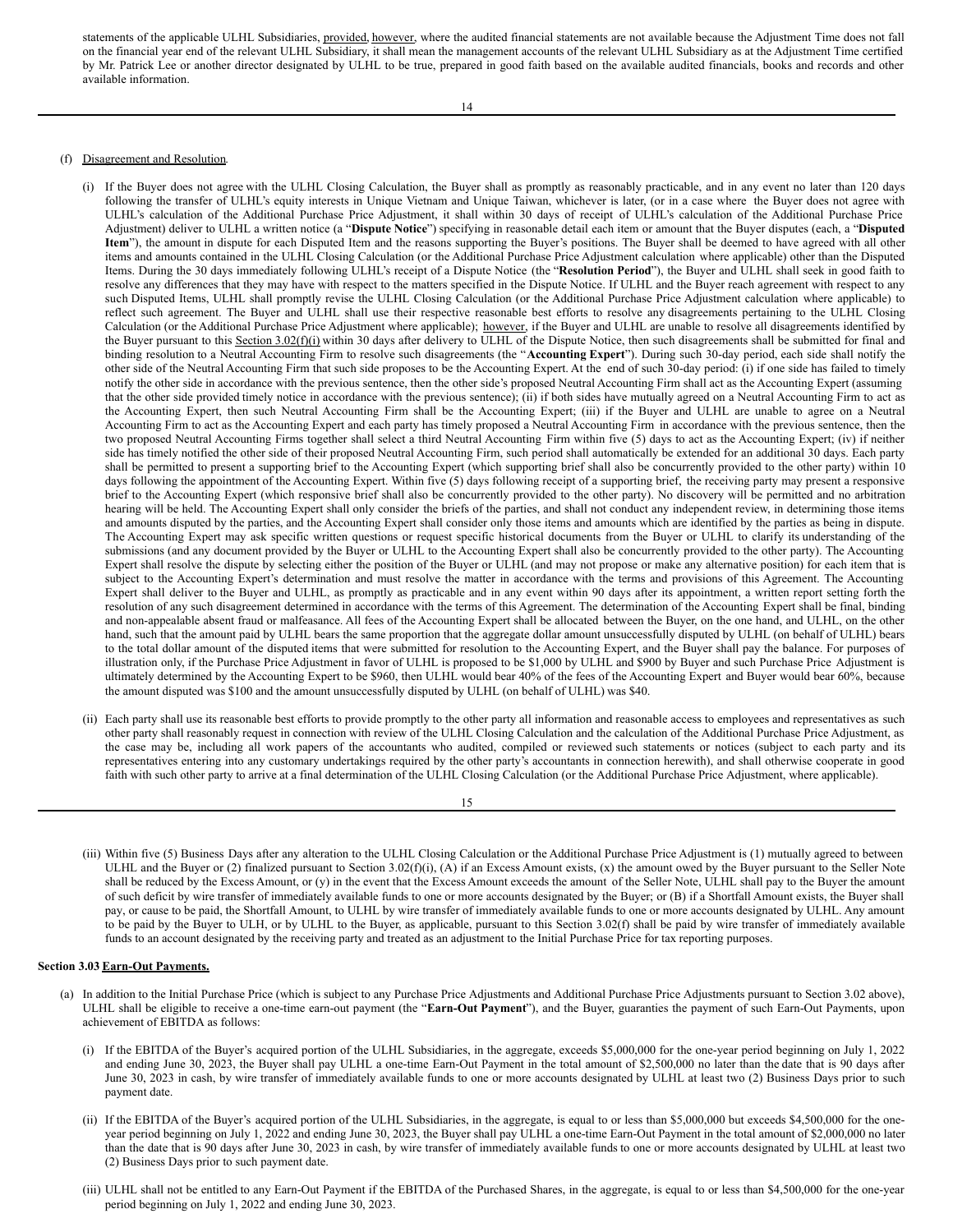(b) Within 90 days following June 30, 2023, the Buyer shall deliver to ULHL a statement setting forth the Buyer's good faith calculation of the aggregate EBITDA of the ULHL Subsidiaries for such year (the "**EBITDA Statement**"). The Buyer shall, and shall cause its representatives (including outside auditors) to, make available to ULHL, at ULHL's expense (without charge for the Buyer's costs) during normal business hours and following reasonable advance notice, the books, records, work papers, and personnel used or involved in the preparation of the EBITDA Statement. If ULHL disagrees with the Buyer's calculation of any Adjusted EBITDA Statement delivered pursuant to this Section 3.03(b), ULHL may, within 30 days after receipt of the EBITDA Statement, deliver a notice to the Buyer disagreeing with such calculation and setting forth ULHL's calculation of such amount. Any such notice of disagreement shall specify in reasonable detail those items or amounts as to which ULHL disagrees. If ULHL's ability to review the books, records, work papers, and personnel used or involved in preparation of the EBITDA Statement is delayed, then the 30-day period previously mentioned shall be adjusted by adding the number of days between the receipt of the EBITDA Statement by ULHL and the date upon which the books, records, work papers, and personnel used or involved are made available to ULHL. If a notice of disagreement shall be duly delivered pursuant to Section 3.03(b), ULHL and the Buyer shall, during the 10 days after such delivery, use their commercially best efforts to reach agreement on the disputed items or amounts in order to determine, as may be required, the EBITDA, which amount shall not be more than the amount thereof shown in ULHL's calculation delivered pursuant to this Section 3.03(b). If following such 10-day period, ULHL and the Buyer are unable to reach such agreement, they shall promptly thereafter (and in any event within 20 days of the end of such 10-day period) cause a nationally recognized independent accounting firm mutually acceptable to them (the "**Accounting Referee**") to review this Agreement and the disputed items or amounts for the purpose of calculating the EBITDA (it being understood that in making such calculation, the Accounting Referee shall be functioning as an expert and not as an arbitrator). The Accounting Referee shall deliver to ULHL and the Buyer as promptly as practicable (but in any case no later than 30 days from the date of engagement of the Accounting Referee), a report setting forth such calculation. Such report shall be final and binding upon ULHL and the Buyer. The cost of such review shall be borne equally by ULHL and the Buyer. The Buyer and ULHL shall, and shall cause their respective representatives to, and the Buyer shall cause the ULHL Subsidiaries and its their respective representatives (including outside auditors) to, cooperate and assist in the determination of the EBITDA and in the conduct of the review set forth in this Section 3.03(b), including making available, to the extent necessary, books, records, work papers and personnel during normal business hours and following reasonable advance notice.

#### 16

#### **Section 3.04 Deferred Profit Share Distribution.**

- (a) Not less than five (5) Business Days prior to the Closing Date, ULHL shall deliver to the Buyer a statement (the "**ULHL Estimated Profit Statement**") containing ULHL's portion of the Estimated Profit (the " **ULHL Estimated Profit Amount**"), being the product of (i) the sum of (1) the Estimated Profit of each ULHL Subsidiary *multiplied* by (2) the corresponding purchased percentage of such ULHL Subsidiary as set out in Schedule 1 hereto; provided, that, in the case of Unique HK, ULHL's portion of the Estimated Profit shall be calculated as the sum of (1)(x) 100% *multiplied* by (y) the Estimated Profit of Unique HK (on an unconsolidated basis), *plus* (2)(x) 70% *multiplied* by (y) the Estimated Profit of Unique Shenzhen,*multiplied* by (ii) 92% (to accounting for the 8% discount).
- (b) As promptly as reasonably practicable, but in no event later than 90 days following the Closing, the Buyer shall be entitled to (i) review the ULHL Estimated Profit Statement against the latest management accounts of each ULHL Subsidiary (any adjustment pursuant to the final audited financials shall be made pursuant to Section 3.02(e)) and (ii) comment on the ULHL Estimated Profit Statement and ULHL's calculation of the ULHL Estimated Profit Amount (together with the ULHL Estimated Profit Statement shall collectively be referred to as the "**ULHL Profit Calculation**"), which shall be based upon Buyer's review of the latest management accounts of each ULHL Subsidiary. ULHL shall consider in good faith any such comments and calculations provided to ULHL by the Buyer. If the Buyer and ULHL are unable to resolve any comments with respect to the ULHL Profit Calculation, any disputes shall be resolved pursuant to Section 3.02(f); provided, that no adjustment shall be made to the ULHL Estimated Profit Statement unless the calculation of the ULHL Estimated Profit Amount by the Buyer is equal to or greater than a 5% increase or decrease, as applicable, from the ULHL Estimated Profit Amount calculated by ULHL in accordance with Section 3.04(a). Such final amount as mutually agreed to by the Parties hereinafter referred to as the "**Final Profit Amount**".
- (c) So long as the Parties have mutually agreed to the Final Profit Amount, within 1 year from the Closing Date, the Buyer shall distribute (or cause to be distributed) an amount of immediately available funds equal to the Final Profit Amount to an account(s) designated by ULHL in writing.

Section 3.05 Financing Contingency. The transactions contemplated by this Agreement shall be contingent upon and subject to successful completion of the Buyer's anticipated public offering, resulting in gross proceeds to the Buyer of at least \$40,000,000 (the "**Financing**") by or before December 31, 2022 (the "**Financing Condition**"). If the Buyer is unable to obtain the Financing, the Buyer may provide written notice to ULHL stating that the Buyer has been unable to obtain the Financing and notify ULHL that the Buyer has elected to either (i) waive the Financing Condition as set forth in this Section 3.05, in which event this Agreement will continue as if the Financing had been obtained or (ii) terminate this Agreement. In the event the contemplated financing is frustrated due to reasons outside of the Buyer's control and through no fault of the Buyer, then Buyer may elect to terminate this Agreement and the Buyer and ULHL shall be released from all further obligations under this Agreement (except those in relation to confidentiality obligations) or the Buyer may elect to proceed to Closing.

**Section 3.06 Seller Note.** At Closing, the Buyer shall execute the Seller Note in the aggregate principal amount of \$1,000,000, bearing no interest, made payable to ULHL, with 100% of the principal payable no later than the date on which is the second (2nd) anniversary of the Closing Date, upon full satisfaction, in Buyer's reasonable discretion, of ULHL's material representations, warranties, covenants and conditions under this Agreement. For the avoidance of doubt, the Seller Note shall be due and payable only upon determination by the Buyer, in the Buyer's reasonable discretion, that ULHL has fully satisfied or received a waiver of all of their material obligations under this Agreement. In the event that the Buyer determined that ULHL satisfied all of their material obligations under this Agreement, immediately following such aforementioned determination by the Buyer, the Buyer shall pay the principal amount of the Seller Note, subject to any adjustment pursuant to Section 3.02 in cash, by wire transfer of immediately available funds to one or more accounts designated by ULHL.

#### 17

#### **Section 3.07 Escrow Amounts.**

(a) At Closing, the Buyer shall deposit the Unique Vietnam Escrow Amount by wire transfer of immediately available U.S. into the Escrow Account until the approvals necessary by the applicable Governmental Body in Vietnam to consummate the transfer of the Purchased Shares of Unique Vietnam pursuant to the terms of the Agreement and the applicable Supplemental Agreement shall have been obtained (the "**Vietnam Approvals**"). Upon the receipt of the Vietnam Approvals, the Buyer and ULHL shall deliver duly executed joint release instruction (a "**Joint Release**") to the Escrow Agent to effectuate the release of the Unique Vietnam Escrow Amount by wire transfer of immediately available U.S. funds to the account designated by ULHL; provided, that, if the Buyer has used its reasonable commercial effort to apply for the Vietnam Approvals and the Vietnam Approvals have not been obtained by the Buyer within 180 days of the Closing Date, the Buyer and ULHL shall, unless otherwise agreed in writing, duly execute and deliver a Joint Release of the Unique Vietnam Escrow Amount to the Escrow Agent in order to release such Unique Vietnam Escrow Amount to the Buyer by wire transfer of immediately available U.S. funds to the account designated by the Buyer. Upon the release of the Unique Vietnam Escrow Amount to ULHL pursuant to the Joint Release, ULHL shall provide the duly endorsed stock certificates and any other documentation required to transfer such Purchased Shares of Unique Vietnam to the Buyer.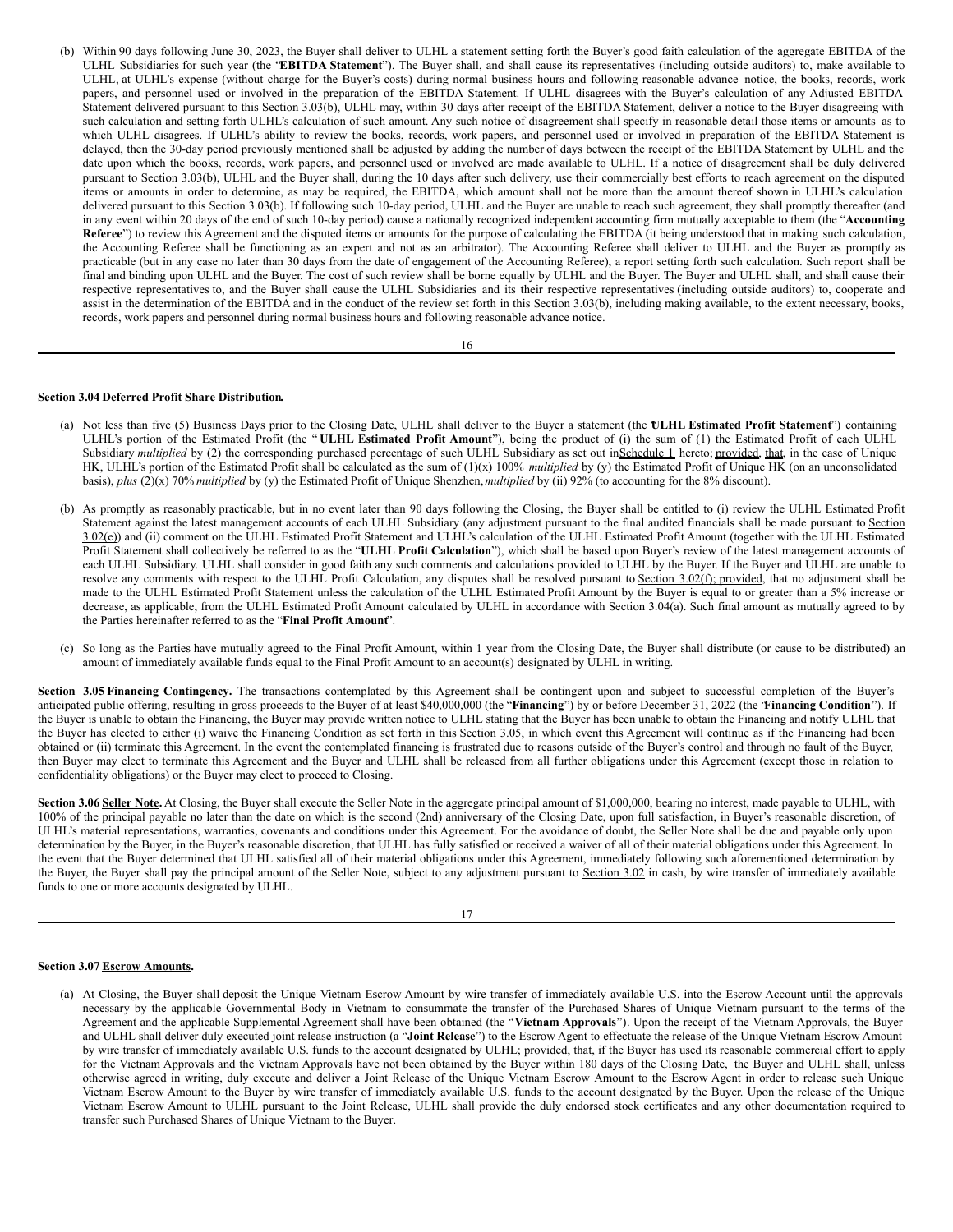(b) At Closing, in the event that the Buyer has not obtained all necessary Taiwan Approvals (as defined below), the Buyer shall deposit the Unique Taiwan Escrow Amount by wire transfer of immediately available U.S. into the Escrow Account until the approvals necessary by the applicable Governmental Body in Taiwan to consummate the transfer of the Purchased Shares of Unique Taiwan pursuant to the terms of the Agreement and the applicable Supplemental Agreement shall have been obtained (the "Taiwan Approvals"). Upon the receipt of the Taiwan Approvals, the Buyer and ULHL shall deliver duly executed Joint Release to the Escrow Agent to effectuate the release of the Unique Taiwan Escrow Amount by wire transfer of immediately available U.S. funds to the account designated by ULHL; provided, that, if the Buyer has used its reasonable commercial effort to apply for the Taiwan Approvals and the Taiwan Approvals have not been obtained by the Buyer within 180 days of the Closing Date, the Buyer and ULHL shall, unless otherwise agreed in writing, duly execute and deliver a Joint Release of the Unique Taiwan Escrow Amount to the Escrow Agent in order to release such Unique Taiwan Escrow Amount to the Buyer by wire transfer of immediately available U.S. funds to the account designated by the Buyer. Upon the release of the Unique Taiwan Escrow Amount to ULHL pursuant to the Joint Release, ULHL shall provide the duly endorsed stock certificates and any other documentation required to transfer such Purchased Shares of Unique Taiwan to the Buyer.

#### **ARTICLE IV. THE CLOSING**

Section 4.01 Time and Place of the Closing. Upon the terms and subject to the satisfaction of the conditions contained in Article VIII and Article IX of this Agreement, the Closing of the sale of the Purchased Shares contemplated by this Agreement (the "**Closing**") shall take place remotely at 10:00 A.M. (New York time) no later than the second Business Day following the date on which the conditions set forth in Article VIII and Article IX have been satisfied (other than the conditions with respect to actions the respective parties hereto will take at the Closing itself) or, to the extent permitted, waived by the applicable party in writing, or at such other place and time as the Buyer and ULHL may mutually agree. The date and time at which the Closing actually occurs is herein referred to as the "**Closing Date**."

**Section 4.02 Deliveries by ULHL.** At or prior to the Closing, ULHL shall deliver the following to the Escrow Agent (which shall be released to the Buyer only upon confirmation of the payment of the Initial Purchase Price to ULHL):

(a) stock certificates representing all of the Purchased Shares in the ULHL Subsidiaries, duly endorsed (or accompanied by duly executed stock powers, instrument of transfer, bought and sold notes, and/or other appropriate instruments necessary to transfer ULHL's equity interests therein to the Buyer or a Buyer Affiliate) by the ULHL owning such Purchased Shares to the Buyer free and clear of all Encumbrances, subject to the transfer of the Unique Vietnam and the Unique Taiwan Purchased Shares pursuant to Section 3.07;

|  | I<br>× |
|--|--------|
|  | w<br>۹ |

- (b) all such instruments of assignment or conveyance as shall be reasonably necessary to transfer to the Buyer and/or (in the Buyer's sole discretion) a Buyer Affiliate good and valid title, free and clear of all Encumbrances, to all of the Purchased Assets in accordance with this Agreement, subject to the transfer of the Unique Vietnam and the Unique Taiwan Purchased Shares pursuant to Section 3.07;
- (c) the duly tendered resignations of the individuals listed on Schedule V, on the separation and release form as set forth on Exhibit A;
- (d) the ULHL Closing Calculation;
- (e) certified copies of the resolutions duly adopted by the ULHL's board of directors authorizing the execution, delivery and performance of this Agreement and each of the other transactions contemplated hereby, and
- (f) all other documents, instruments or writings required to be delivered by ULHL at or prior to the Closing pursuant to this Agreement that are reasonably necessary for the Closing.

**Section 4.03 Deliveries by the Buyer.** At or prior to the Closing, the Buyer shall deliver the following to the ULHL:

- (a) the Initial Purchase Price in accordance with Sections 3.01, as adjusted in accordance with Section 3.02;
- (b) certified copy of the duly executed Seller Note as set forth in Section 3.06;
- (c) certified copies of the resolutions duly adopted by the Buyer's board of directors authorizing the execution, delivery and performance of this Agreement and each of the other transactions contemplated hereby;
- (d) duly executed instruments that are necessary to transfer the ULHL's equity interests in the Purchased Shares to the Buyer or a Buyer Affiliate;
- (e) duly executed Buyer Compliance Certificate; and
- (f) all other documents, instruments or writings required to be delivered by Buyer at or prior to the Closing pursuant to this Agreement that are reasonably necessary for the Closing.

#### **ARTICLE V. REPRESENTATIONS AND WARRANTIES OF ULHL**

ULHL represents and warrants to the Buyer, as of the date of this Agreement and as of the Closing Date, as set forth below.

#### **Section 5.01 Capitalization.**

- (a) The Purchased Shares have been duly authorized and validly issued and are fully paid and nonassessable.
- (b) The Purchased Shares have been issued and granted in material compliance with all applicable securities laws and other applicable Laws.
- (c) None of the Purchased Shares are entitled or subject to any purchase option, call option, right of first refusal, preemptive right, right of participation, subscription right or any similar right (including pursuant to any of the respective ULHL Subsidiaries' Constituent Documents or any statute to which any ULHL Subsidiary is subject) and there is no Contract relating to information rights, financial statement requirements, the voting or registration of, or restricting any Person from purchasing, selling, pledging, transferring or otherwise disposing of (or granting any option or similar right with respect to), any of the Purchased Shares. None of the ULHL Subsidiaries are under any obligation, or bound by any Contract pursuant to which it may become obligated (i) to repurchase, redeem or otherwise acquire any outstanding capital stock of the ULHL Subsidiaries; or (ii) make any investment (in the form of a loan or capital contribution) in any other Entity.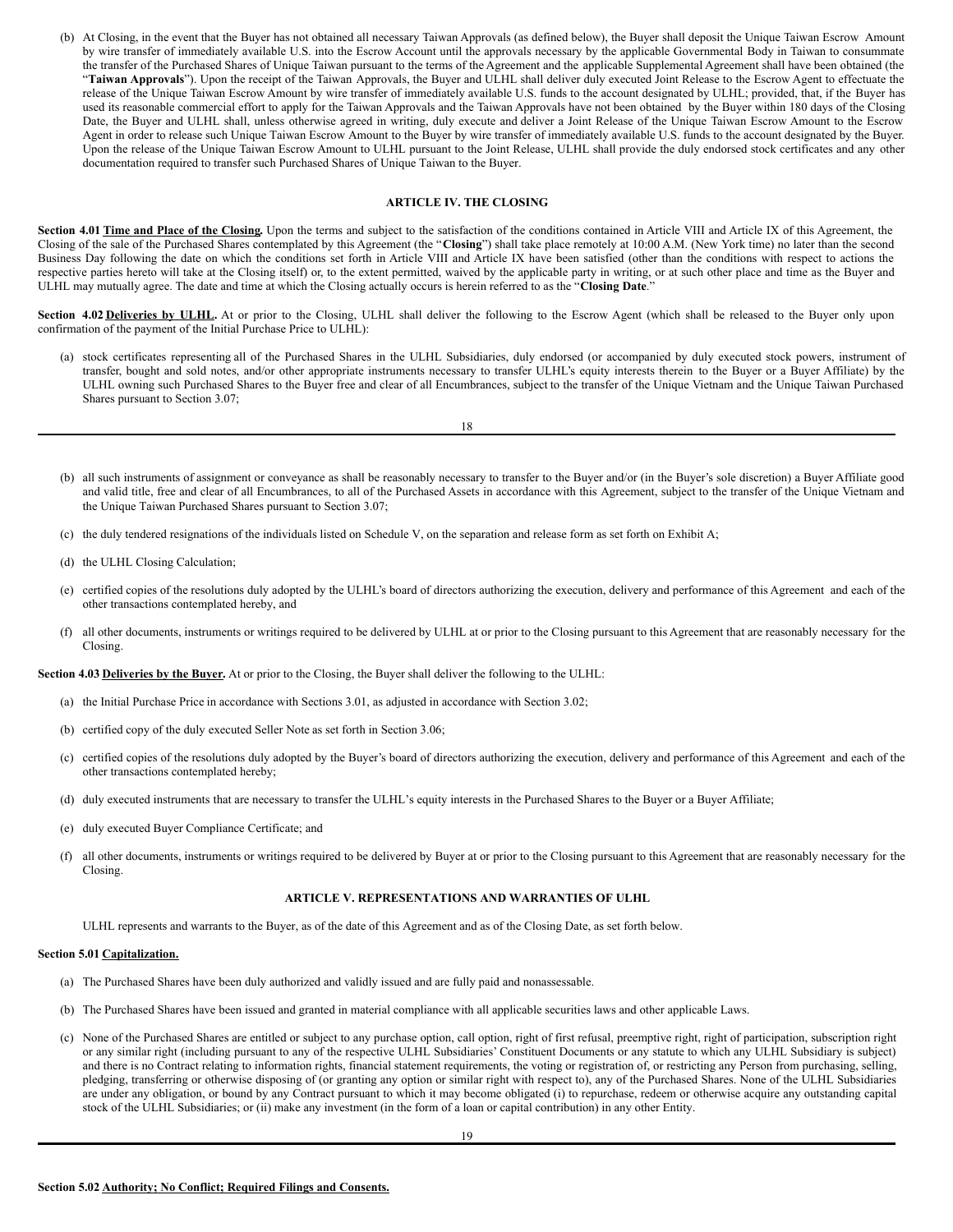- (a) ULHL (i) holds all right, title and interest in all of the Purchased Shares, and (ii) has all requisite corporate power and authority to enter into this Agreement to which it is a party, perform its obligations under this Agreement and to consummate the transactions contemplated by this Agreement.
- (b) The execution, delivery and performance of this Agreement and the consummation of the transactions contemplated by this Agreement by ULHL have been duly authorized by all necessary corporate action on the part of ULHL, and, other than obtaining ULHL's Stockholder Approval, no other corporate action or proceeding on the part of ULHL or its board of directors is necessary to authorize the execution, delivery or performance of this Agreement or the consummation of the transactions contemplated by this Agreement. This Agreement has been duly executed and delivered by ULHL and constitutes the legal, valid and binding obligation of ULHL, enforceable against ULHL in accordance with its terms, except as such enforceability may be limited by (i) bankruptcy, insolvency, reorganization, moratorium or other similar laws affecting or relating to creditors' rights generally; and (ii) the availability of injunctive relief and other equitable remedies.
- (c) Neither the execution, delivery or performance by ULHL of this Agreement nor the consummation of the transactions contemplated by this Agreement will directly or indirectly (with or without notice or lapse of time, or both) materially: (i) contravene, conflict with, or result in any material violation or breach of, ULHL's Constituent Document; (ii) contravene, conflict with, or result in any material violation or breach of, or constitute (with or without notice or lapse of time, or both) a default (or give rise to a right of modification, termination, cancellation or acceleration of any obligation or loss of any material benefit) under, require notice to any Person or a consent or waiver under, constitute a change in control under, require the payment of a fee or penalty under or result in the creation or imposition of any Lien under any Contract to which ULHL is a party; (iii) contravene, conflict with or violate, or give any Person the right to challenge any of the transactions contemplated by this Agreement or to exercise any remedy or obtain any relief under, any Law or any order, writ, injunction, judgment or decree to which ULHL or any of its assets is subject; or (iv) contravene, conflict with, or result in a violation of any of the terms or requirements of, or give any Governmental Body the right to revoke, withdraw, suspend, cancel, terminate or modify, any Governmental Authorization that relates to the business of ULHL or to any of the assets owned, used or controlled by ULHL.
- (d) No Governmental Authorization, or registration, declaration, notice or filing with, any Governmental Body is required by or with respect to ULHL in connection with the execution and delivery of this Agreement or the consummation of the transactions contemplated by this Agreement (except for payment of any stamp duty).

**Section 5.03 Brokerage and Transaction Bonuses.** There are no claims for brokerage commissions, finders' fees or similar compensation in connection with the transactions contemplated by this Agreement based on any arrangement or agreement binding upon ULHL. ULHL's stockholders shall pay, and hold the Buyer and its Affiliates harmless against, any liability, loss or expense (including reasonable attorneys' fees and out of pocket expenses) arising in connection with any such claim, brokerage commission, finders' fee or special bonus or other similar compensation.

**Section 5.04 Purchased Share Certificates.** All of the information contained in the shares certificates representing the Purchased Shares will be complete and accurate immediately prior to the Closing.

#### **ARTICLE VI. REPRESENTATIONS AND WARRANTIES OF THE BUYER**

The Buyer represents and warrants to ULHL, as of the date of this Agreement and as of the Closing Date, as set forth below.

**Section 6.01 Organization and Good Standing.** The Buyer is a corporation duly organized, validly existing and in good standing under the laws of the jurisdiction of its incorporation, has all requisite and necessary power and authority to own, lease, use and operate its properties and assets and to carry on and conduct its business as now being conducted and as proposed to be conducted as of the Closing Date. The Buyer has full corporate power and authority to do and perform all acts and things to be done by it under this Agreement.

#### 20

#### **Section 6.02 Authority; No Conflict; Required Filings and Consents.**

- (a) The Buyer has all requisite corporate power and authority to enter into this Agreement, perform its obligations under this Agreement and to consummate the transactions contemplated by this Agreement. The execution and delivery of this Agreement and the consummation of the transactions contemplated by this Agreement have been duly authorized by all necessary corporate action on the part of the Buyer, and no other corporate action or proceeding on the part of the Buyer or its boards of directors is necessary to authorize the execution, delivery or performance of this Agreement or the consummation of the transactions contemplated by this Agreement. This Agreement has been duly executed and delivered by the Buyer and constitutes the legal, valid and binding obligations of the Buyer, enforceable against the Buyer in accordance with its terms, except as such enforceability may be limited by (i) bankruptcy, insolvency, reorganization, moratorium or other similar laws affecting or relating to creditors' rights generally; and (ii) the availability of injunctive relief and other equitable remedies.
- (b) Neither the execution, delivery or performance by the Buyer of this Agreement nor the consummation of the transactions contemplated by this Agreement will directly or indirectly (with or without notice or lapse of time, or both) materially: (i) contravene, conflict with, or result in any violation or breach of, any of the Constituent Documents of the Buyer; (ii) contravene, conflict with, or result in any material violation or breach of, or constitute (with or without notice or lapse of time, or both) a default (or give rise to a right of modification, termination, cancellation or acceleration of any obligation or loss of any material benefit) under, require notice to any Person or a consent or waiver under, constitute a change in control under, require the payment of a fee or penalty under or result in the creation or imposition of any Lien upon or with respect to any asset owned or used by the Buyer under, any of the terms, conditions or provisions of any note, bond, mortgage, indenture, lease, license, Contract or other agreement, instrument or obligation to which the Buyer is a party or by which it or any of its properties or assets may be bound; (iii) contravene, conflict with or violate, or give any Person the right to challenge any of the transactions contemplated by this Agreement or any of the Supplemental Agreements or to exercise any remedy or obtain any relief under, any Law or any order, writ, injunction, judgment or decree to which the Buyer is subject; or (iv) contravene, conflict with or result in a violation of any of the terms or requirements of, or give any Governmental Body the right to revoke, withdraw, suspend, cancel, terminate or modify, any Governmental Authorization that is held by the Buyer or that otherwise relates to the business of the Buyer or to any of the assets owned, used or controlled by the Buyer.
- (c) No Governmental Authorization, or registration, declaration, notice or filing with, any Governmental Body is required by or with respect to the Buyer in connection with the execution and delivery of this Agreement or the consummation of the transactions contemplated by this Agreement (except for payment of any stamp duty).

#### **ARTICLE VII. CERTAIN COVENANTS AND AGREEMENTS**

#### **Section 7.01 [Intentionally Omitted.]**

Section 7.02 Public Announcements. During the Pre-Closing Period, ULHL shall not (and ULHL shall not permit any of its Representatives or any ULHL Subsidiaries to) issue any press release or make any public statement regarding this Agreement or any of the transactions contemplated by this Agreement without the Buyer's prior written consent (which shall not be unreasonably withheld); provided, that without the prior written consent of the Buyer (which shall not be unreasonably withheld), ULHL shall not at any time disclose to any Person the fact that this Agreement has been entered into or any of the terms of this Agreement other than to the ULHL Subsidiaries or Representatives of ULHL or the ULHL Subsidiaries, such parties' advisors who each of the ULHL Subsidiaries or ULHL, as applicable, reasonably determines needs to know such information for the purpose of advising each of the ULHL Subsidiaries or ULHL with respect to the matters set forth herein, it being understood that such advisor will be informed of the confidential nature of this Agreement and the terms of this Agreement and will be directed to treat such information as confidential in accordance with the terms of this Agreement. During the Pre-Closing Period, in connection with any press release or other public statement or disclosure regarding this Agreement or any of the transactions contemplated by this Agreement to be issued by the Buyer, the Buyer shall consult in good faith with ULHL with respect to the form and substance of such release or other statement or disclosure and shall consider reasonable changes requested by each of the ULHL Subsidiaries or ULHL prior to release of the statement or disclosure.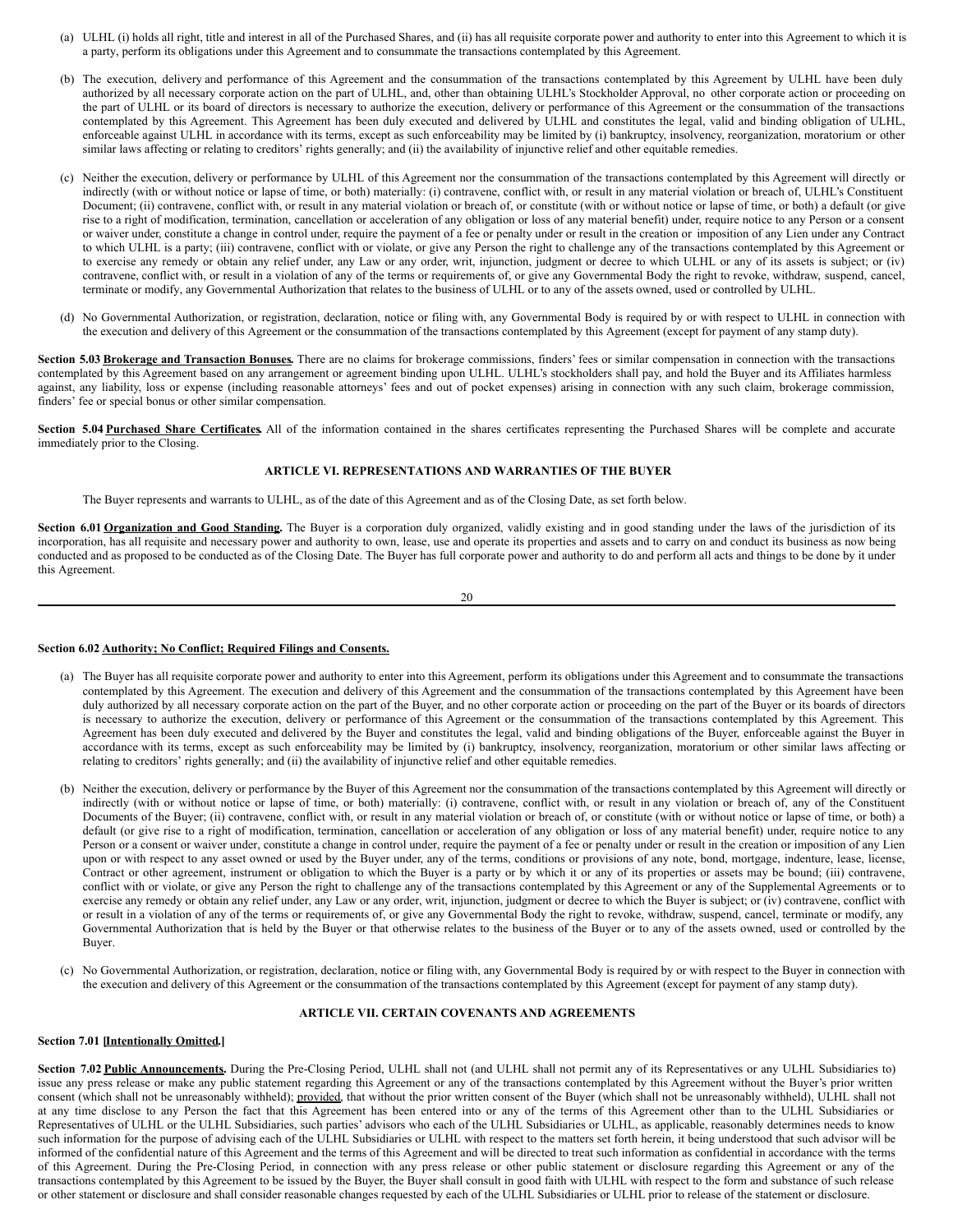<span id="page-13-0"></span>**Section 7.03 Best Efforts; Further Assurances; Cooperation.** Subject to the other provisions of this Agreement, each party shall use its best, good faith efforts to perform its obligations under this Agreement and to take, or cause to be taken, and do, or cause to be done, all things necessary, proper or advisable under applicable Law to cause the transactions contemplated by this Agreement to be effected as soon as practicable, but in any event on or prior to the Expiration Date, in accordance with the terms of this Agreement, and shall cooperate fully with each other party and its Representatives in connection with any step required to be taken as a part of its obligations under this Agreement, including the following:

- (a) Each party shall promptly make its filings and submissions and shall take all actions necessary, proper or advisable under applicable Laws to obtain any required approval of any Governmental Body with jurisdiction over the transactions contemplated by this Agreement (except that the Buyer shall have no obligation to take or consent to the taking of any action required by any such Governmental Body that could adversely affect the business or assets of the Buyer or the transactions contemplated by this Agreement or the Supplemental Agreements). ULHL shall provide to the Buyer all information reasonably required for any application or other filing to be made pursuant to any applicable Law in connection with the transactions contemplated by this Agreement;
- (b) Each party shall promptly notify the other party of (and provide written copies of) any communications from or with any Governmental Body in connection with the transactions contemplated by this Agreement;
- (c) In the event any claim, action, suit, investigation or other proceeding by any Governmental Body or other Person is commenced that questions the validity or legality of the transactions contemplated by this Agreement or seeks damages in connection therewith, the parties shall (i) cooperate and use all reasonable efforts to defend against such claim, action, suit, investigation or other proceeding, (ii) in the event an injunction or other order is issued in any such action, suit or other proceeding, use all reasonable efforts to have such injunction or other order lifted, and (iii) cooperate reasonably regarding any other impediment to the consummation of the transactions contemplated by this Agreement; and
- (d) ULHL shall, at ULHL's sole cost and expense, give all notices to third parties and use their commercially reasonable efforts (in consultation with the Buyer) to obtain all third-party consents (i) necessary, proper or advisable to consummate the transactions contemplated by this Agreement; (ii) required to be given or obtained; or (iii) required to prevent a ULHL Material Adverse Effect, whether prior to, on or following the Closing Date. For the purpose of this Section 7.03(d), the terms "third parties" and "third-party" (i) include only parties to which ULHL has any direct contractual relationship, and (ii) do not include any Governmental Body.

#### **Section 7.04 Tax Matters.**

- (a) Tax Periods Ending on or Before the Closing Date. ULHL shall procure that each of the ULHL Subsidiaries shall prepare or cause to be prepared and timely file or cause to be timely filed all Tax Returns for all Tax periods ending on or prior to the Closing Date that are due after the Closing Date. Subsequent to the Closing Date, the Buyer shall procure that each of the ULHL Subsidiaries provide reasonable assistance to ULHL for the preparation and filing of all such Tax Returns.
- (b) Tax Periods Beginning Before and Ending After the Closing Date. ULHL shall procure that each of the ULHL Subsidiaries shall prepare or cause to be prepared and timely file or cause to be timely filed any Tax Returns for Tax periods that begin on or before the Closing Date and end after the Closing Date. Subsequent to the Closing Date, the Buyer shall procure that each of the ULHL Subsidiaries provide reasonable assistance to ULHL for the preparation and filing of all such Tax Returns.
- (c) Consistency of Tax Returns. Each Tax Return described in Sections 7.04(a) or 7.04(b) shall be prepared in a manner consistent with the respective ULHL Subsidiary's past practices except to the extent it is not "more likely than not" to be upheld under applicable Law. Each such Tax Return shall be submitted to Buyer for review no later than 30 days prior to the due date for filing such Tax Return (taking into account applicable extensions). ULHL or its respective ULHL Subsidiary shall incorporate, or cause to be incorporated, all reasonable comments received from the Buyer no later than five (5) days prior to the due date for filing any such Tax Return (taking into account applicable extensions) and ULHL or its respective ULHL Subsidiary will cause such Tax Returns to be timely filed and will provide a copy of such filed Tax Returns to Buyer. For the avoidance of doubt, subsequent to the Closing Date, the Buyer shall procure that each of the ULHL Subsidiaries provide reasonable assistance to ULHL for the preparation and filing of all such Tax Returns.

#### 22

- (d) Cooperation. Each party shall reasonably cooperate (and cause its Affiliates to reasonably cooperate) as and to the extent reasonably requested by each other party, in connection with the preparation and filing of Tax Returns and any examination or other Proceeding with respect to Taxes or Tax Returns of any of the ULHL Subsidiaries. Such cooperation shall include the provision of records and information that are reasonably relevant to any such audit or other Legal Proceeding and making employees available on a mutually convenient basis to provide additional information and explanation of any material provided hereunder. Following the Closing, ULHL shall (and ULHL shall cause its Affiliates to) retain all books and records with respect to Tax matters pertinent to each of the ULHL Subsidiaries relating to any taxable period beginning before the Closing Date until the expiration of the statute of limitations of the respective taxable periods, and to abide by all record retention agreements entered into with any taxing authority. Each party shall furnish the other party with copies of all relevant correspondence received from any taxing authority in connection with any Tax audit or information request with respect to any Taxes for which the other may have an indemnification obligation under this Agreement. ULHL shall (and shall cause its Affiliates to) provide any information reasonably requested to allow the Buyer to comply with any information reporting or withholding requirements or to compute the amount of payroll or other employment Taxes due with respect to any payment made in connection with this Agreement. For the avoidance of doubt, this Section 7.04(d) shall not apply to any dispute or threatened dispute among the Parties.
- (e) Indemnification by ULHL of Buyer. ULHL shall be responsible for the cost of defending and the cost of any tax payments for any tax adjustments relating to any periods prior to Closing. ULHL agrees to indemnify, save and hold the Buyer harmless from and against any and all losses incurred in connection with, arising out of, resulting from or incident to (i) any Taxes of any of the ULHL Subsidiaries with respect to any Pre-Closing Tax period, (ii) Taxes of ULHL (including, without limitation, capital gains Taxes arising as a result of the transactions contemplated by this Agreement) or any of their Affiliates for any Tax period; (iii) Taxes attributable to any restructuring or reorganization undertaken by ULHL or any of the ULHL Subsidiaries prior to the Closing; (iv) Taxes for which any of the ULHL Subsidiaries (or any predecessor of the foregoing) is held liable by reason of such entity being included in any consolidated, affiliated, combined or unitary group at any time on or before the Closing Date; and (vi) Taxes imposed on or payable by third parties with respect to which any of the ULHL Subsidiaries (or any predecessor of the foregoing) has an obligation to indemnify such third party pursuant to a transaction consummated on or prior to the Closing.
- (f) Tax Contests. In the event of any proposed audit, adjustment, assessment, examination, claim or other controversy or proceeding relating for any Pre-Closing Tax period (a "**Tax Contest** "), the Buyer will, or will cause its applicable ULHL Subsidiary, within 15 days of becoming aware of such Tax Contest, notify ULHL of such Tax Contest; provided, that no failure or delay of the Buyer in providing such notice shall reduce or otherwise affect the obligations of ULHL pursuant to this Agreement, except to the extent that ULHL is materially and adversely prejudiced as a result of such failure or delay. The Buyer or its applicable ULHL Subsidiary shall endeavor in good faith to include, to the extent reasonably practicable, in such notice any written notice or other documents received from any taxing authority with respect to such Tax Contest. ULHL will control the contest or resolution of any such Tax Contest.
- (g) Indemnification Payments. Payment in full of any amount due from ULHL and its Affiliates under this Section 7.04 shall be made to the Buyer in immediately available funds at least ten 10 days before the date payment of the Taxes to which such payment relates is due, or, if no Tax is payable, within 15 days after written demand is made for such payment. The provisions of this Section 7.04 shall survive Closing and remain in effect for a period of three (3) years following Closing.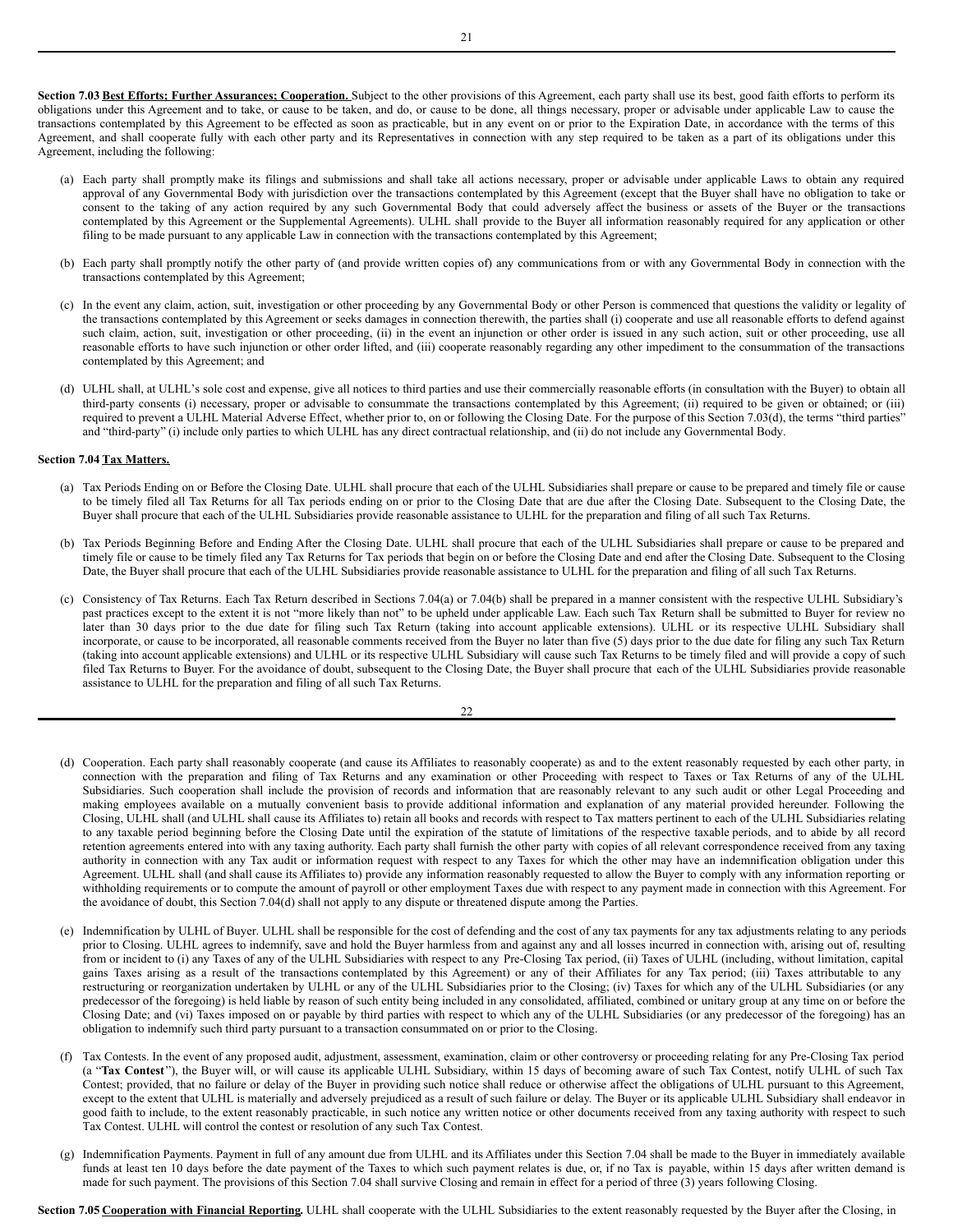connection with the preparation and auditing of financials for each of the ULHL Subsidiaries in respect of the period prior to the Closing. ULHL and the Buyer shall procure that the ULHL Subsidiaries shall provide all of the financial records and supporting documentation of each of the ULHL Subsidiaries within 10 days following the Closing and shall make employees or agents available on a mutually convenient basis to provide additional information and explanation of any information provided under this Section 7.05.

23

**Section 7.06 Release.** In consideration for the Purchase Price, and by executing this Agreement, as of and following the Closing Date, ULHL, voluntarily and unconditionally releases, forever discharges, and covenants not to sue the Buyer or any other Affiliates from or for any and all claims, causes of action, demands, suits, debts, obligations, liabilities, damages, losses, costs and expenses (including attorneys' fees) of every kind or nature whatsoever, known or unknown, actual or potential, suspected or unsuspected, fixed or contingent, that ULHL has or may have, now or in the future, arising out of, relating to, or resulting from any act or omission, error, negligence, breach of contract, tort, violation of law, matter or cause whatsoever from the beginning of time to the Closing Date. ULHL acknowledges that any claims it may have against the Buyer or its Affiliates are fully settled and compromised by this Agreement. ULHL acknowledges that it may discover facts in addition to or different from those that it now knows or believes to be true with respect to the subject matter of this release, but that it is ULHL's intention to fully and finally settle and release any and all claims released hereby, known or unknown, suspected or unsuspected, which now exist, or heretofore existed, or may hereafter exist, and without regard to subsequent discovery or existence of such additional or different facts. ULHL acknowledges that the release of unknown claims was separately bargained for, constitutes separate consideration for, and was a material inducement and was relied upon by the Buyer in entering into this Agreement. As of and following the Closing Date, the Buyer, voluntarily and unconditionally releases, forever discharges, and covenants not to sue ULHL or any other Affiliates from or for any and all claims, causes of action, demands, suits, debts, obligations, liabilities, damages, losses, costs and expenses (including attorneys' fees) of every kind or nature whatsoever, known or unknown, actual or potential, suspected or unsuspected, fixed or contingent, that such stockholder has or may have, now or in the future, arising out of, relating to, or resulting from any act or omission, error, negligence, breach of contract, tort, violation of law, matter or cause whatsoever from the beginning of time to the Closing Date. Neither shall the Buyer procure any third party to bring any of the aforementioned claims or other actions. The Buyer acknowledges that any claims it may have against ULHL or its Affiliates are fully settled and compromised by this Agreement. The Buyer acknowledges that it may discover facts in addition to or different from those that it now knows or believes to be true with respect to the subject matter of this release, but that it is the Buyer's intention to fully and finally settle and release any and all claims released hereby, known or unknown, suspected or unsuspected, which now exist, or heretofore existed, or may hereafter exist, and without regard to subsequent discovery or existence of such additional or different facts. The Buyer acknowledges that the release of unknown claims was separately bargained for, constitutes separate consideration for, and was a material inducement and was relied upon by ULHL in entering into this Agreement. For the avoidance of doubt, this Section 7.06 does not release either party from any claim (i) in relation to breach of this Agreement or any Supplemental Agreement, (ii) that is unrelated to the ULHL Subsidiaries or (iii) that arises in the ordinary course of business.

**Section 7.07 Resignation of Officers and Directors.** At the request of the Buyer, ULHL shall cause, and obtain and deliver to the Buyer, at or prior to the Closing, the written resignation (in form and substance reasonably satisfactory to the Buyer) of each officer and director set forth on Schedule V from such officer's and director's corporate offices, including such person's employment. Each such resignation shall include a separation and release letter, substantially in the form of Exhibit A, dated as of the Closing Date, by the resigning party.

#### **Section 7.08 Non-Solicitation; Non-Compete.**

(a) As an inducement for the Buyer to enter into this Agreement and to consummate the transactions contemplated by this Agreement, ULHL shall not, and shall cause each other Affiliate of such stockholder not to, at any time prior to the three (3) year anniversary of the Closing Date, directly or indirectly, solicit, induce or attempt to solicit or induce the employment or services (whether as an employee, consultant, independent contractor or otherwise) of, or hire, engage or attempt to hire or engage in any capacity (whether as an employee, consultant, independent contractor or otherwise), in each case, any employee or independent contractor of any of the ULHL Subsidiaries or the Buyer as of Closing or seek to persuade any such employee or any such independent contractor to discontinue or adversely alter his or her employment or engagement, in each case without the Buyer's prior written consent. For purposes of this Section 7.08(a), the terms "solicit the employment or services" shall not be deemed to include generalized searches for employees through media advertisements of general circulation, employment search firms, open job fairs or otherwise which are not targeted at such persons.

| I |
|---|
|---|

- (b) As an inducement for the Buyer to enter into this Agreement and to consummate the transactions contemplated by this Agreement and the ancillary agreements, for a period of three (3) years from the Closing Date, without the prior written consent of Buyer, ULHL shall not, and shall cause each other Affiliate of ULHL not to, cause or encourage any of its respective representatives to, engage in the line of business of the ULHL Subsidiaries in the United States (such business, a "Competing Business"); provided that nothing in this Agreement shall restrict ULHL at any time from:
	- (i) owning 10% or less of the outstanding voting stock or other voting securities of any Person that is engaged in a Competing Business, provided that (A) ULHL does not have the right to appoint any member of the Board of Directors or similar governing body of such Competing Business, (B) the ULHL does not control, and is not a member of a group that controls, such Competing Business, and (C) the ULHL does not have information rights with respect to the Competing Business that are not available to all holders of such securities or stock; or
	- (ii) acquiring and, after such acquisition, owning any interest in a Person that is engaged in a Competing Business and operating such Competing Business if such Competing Business generated less than 20% of such Person's consolidated annual revenues in the last completed fiscal year of such Person.
- (c) If, at the time of enforcement of this Section 7.08 a court of competent jurisdiction holds that the restrictions stated herein are unreasonable under circumstances then existing, the parties agree that the maximum period, scope or geographical area reasonable under such circumstances shall be substituted for the stated period, scope or area and that the court of competent jurisdiction shall be allowed to revise the restrictions contained herein to cover the maximum period, scope and area permitted by Law. The parties agree that they would suffer irreparable harm from a breach of this Section 7.08 by the other party or its representatives and that money damages would not be an adequate remedy for any such breach of this Agreement. Therefore, in the event of a breach or threatened breach of this Agreement, the parties and their successors or assigns, in addition to other rights and remedies existing in their favor, shall be entitled to specific performance and/or injunctive or other equitable relief from a court of competent jurisdiction in order to enforce, or prevent any violations of, the provisions hereof (without posting a bond or other security). In addition, in the event of a breach or violation by the parties or their representatives of this Section 7.08, the applicable period of restriction pertaining to such breach or violation shall be automatically extended by the amount of time between the initial occurrence of the breach or violation and when such breach or violation has been duly cured. Each party (on behalf of itself and its Representatives) acknowledges that the restrictions contained in this Section 7.08 are reasonable.
- (d) Each party acknowledges (on behalf of itself and its representatives) that (i) the enforcement of any covenants set forth in this Section 7.08 against the other party or its representatives would not impose any undue burden upon such party or its representatives and (ii) none of the covenants set forth in this Section 7.08 are unreasonable as to duration or scope.

**Section 7.09 Consent to Manage.** Notwithstanding anything herein, the Buyer hereby expressly and irrevocably consents to ULHL (and its affiliates, management or officers) to directly or indirectly, own, manage, control or participate in the ownership, management or control of, or be related or otherwise affiliated in any manner with, any existing business of the entities set forth on Schedule VI; provided, that the Buyer shall assess the time commitment required by such employees of the ULHL Subsidiaries to provide such management or other such services to the entities set forth on Schedule VI in order to set a management fee to ULHL for such employees' time and expense to be mutually agreed between ULHL and the Buyer.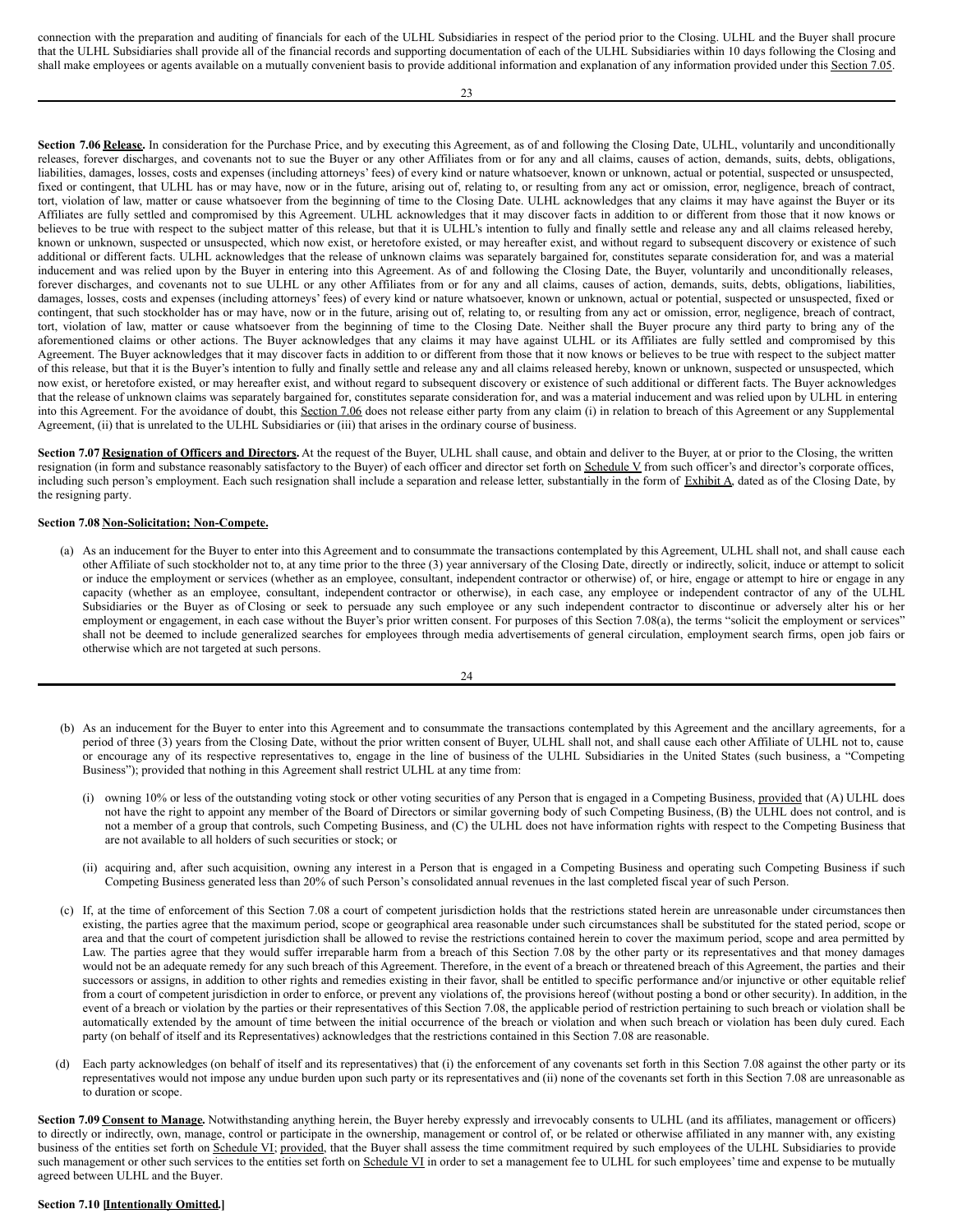Section 7.11 License. Prior to the Closing, ULHL agrees that it shall assign, or shall cause to be assigned, the Cargowise license agreement, all rights thereunder, and such data related thereto to the Buyer. The Buyer agrees to use its best efforts to procure that Unique HK will license to any of the entities owned, controlled or managed by ULHL outside of the U.S. or any of the jurisdictions of entities that are being sold to the Buyer, the Cargowise system, initially at the rate that is similar to the rates that are currently being charged to users of Cargowise.

Section 7.12 Insurance. The insurance that is being transferred via Unique HK is valid and binding, and the Buyer will allow other parties that are not a part of this purchase but are owned by ULHL, to access the policy for the duration of such policy, as allowed by the insurance policy (the "**Insurance Policies**"). Prior to the expiration of such insurance policies, the Buyer and ULHL shall agree to use good faith efforts to obtain a new policy on similar terms thereto.

Section 7.13 Confidentiality. The Buyer undertakes to keep the Confidential Information confidential, and not to directly or indirectly (a) disclose or make available to any Person, provided, that, the Buyer may disclose or make available such Confidential Information to Buyer's Representatives that Buyer, in Buyer's reasonable discretion, who need to know such Confidential Information, and shall not use any Confidential Information for any purpose other than in connection with, or in furtherance of, the transactions contemplated by this Agreement; or (b) through any failure to exercise due care and diligence, cause any unauthorized disclosure of any Confidential Information in whole or in part to any person, except as expressly permitted by, and in accordance with this Agreement.

**Section 7.14 Excluded Interests; Retained Capital Stock.** Notwithstanding anything to the contrary herein, the Parties agree that whilst Unique HK currently holds 50% of the beneficial interest over the shares of China Wealth and 100% of the equity interest in Unique Shenzhen, and Unique Shenzhen currently holds 100% of the equity interest of Across Shenzhen and 50% of the equity interest in Uniquorn, (a) all of the equity interest in China Wealth held by Unique HK, (b) 30% of the equity interest in Unique Shenzhen held by Unique HK, and (c) all of the equity interest held by Unique Shenzhen in each of Across Shenzhen and Uniquorn as set forth on Schedule VII hereto (collectively, the "**Excluded Interests**") will be transferred to a Person or Person(s) nominated by ULHL prior, at or subsequent to the Closing. Each of Buyer and ULHL hereby agree to execute and cause to be delivered to each other Party to this Agreement such instruments and other documents, and shall take such other actions, as such other Party may reasonably request (prior to, at or after the Closing) for the purpose of carrying out or evidencing the transfer of the Excluded Entities. ULHL and the Buyer agree that they shall use their reasonable commercial efforts to procure Unique HK and Unique Shenzhen to pay to ULHL any purchase price received in respect of the transfer of the Excluded Interests. Other than in this Section 7.14 and except for the purpose of Section 3.02, all references to the ULHL Subsidiaries (including through any representations and warranties) in this Agreement shall be deemed to exclude such Excluded Interests.

**Section 7.15 Shareholders' Agreements.** ULHL hereby agrees to execute and cause to be delivered to the Buyer (or any other relevant Person) any such instruments and other documents, and shall take any and all actions (or cause such actions to be taken), as the Buyer may reasonably request (prior to, at or after the Closing) for the purpose of replacing ULHL as a party to any shareholder agreement of any of the ULHL Subsidiaries.

Section 7.16 **Liability Policies**. ULHL hereby agrees to continue its current practice of recharging the ULHL Subsidiaries, as applicable, in accordance with its ordinary practices for its airfreight and sea freight liability policies until ULHL and the Buyer mutually agree to discontinue such practice.

Section **7.17** Due Diligence Period. The parties hereto acknowledge that the Buyer and its representatives, as of the date hereof, has not yet fully completed the legal diligence review of the ULHL Subsidiaries and additional requests have arose from the Buyer's and its representatives' review of the disclosure schedules to the Supplemental Agreements. ULHL hereby agrees that the Buyer and its representatives shall have the right to conduct, at their own expenses, additional due diligence review of the ULHL Subsidiaries in respect of issues identified by the Buyer to ULHL on or prior to the date of this Agreement and request any such documents in respect of issues identified by the Buyer to ULHL on or prior to the date of this Agreement that Buyer or its representatives deem reasonably necessary to complete its review, on or prior to 11:59 p.m., New York Time, on the date that is 30 days after the date hereof (the "Due Diligence Expiration Date"). ULHL further agrees to provide (or cause to be provided) responses to the Buyer's or its representatives' reasonable requests for additional documentation and/or information in order to complete its legal diligence review with the scope set out in this Section 7.17.

Section 7.18 UK Statutory Records. Subject always to Section 7.19, immediately following the execution of this Agreement, ULHL shall (i) take any and/or all of the following actions, as necessary, (at the sole expense of ULHL) and (ii) provide evidence of the same (in a form reasonably satisfactory to the Buyer) as soon as reasonably practicable following execution of this Agreement and in any event no later than the date which is 30 days after the Closing Date:

(i) do (or procure to be done) all such acts and things, take all reasonably necessary steps and/or execute or procure the execution of all such other documents as may be reasonably required, necessary or desirable for the purpose of updating, correcting, remediating, reconstituting and/or preparing the Statutory Books of Unique UK to properly, completely and accurately record all transactions and matters required by applicable law (or otherwise) to be reflected in such Statutory Books and, in particular, to record that ULHL (as at Closing) owns 49.99% of the entire issued share capital of Unique UK; and

26

(ii) make all filings at the Registrar of Companies as reasonably necessary to amend, update and/or remediate the public record of Unique UK in order to reflect the transactions and matters undertaken by Unique UK during any period prior to Closing.

**Section 7.19 Access to Information and Authority.** For the purposes of Sections 7.18 and 11.03, the Buyer shall and shall procure that Unique UK shall:

- (i) provide to ULHL such access to the Statutory Books and to all books and records of Unique UK and all officers and employees and the auditors of Unique UK, as reasonably necessary to allow and enable ULHL to comply with its obligations under Section 7.18, as appropriate, and shall authorize and permit ULHL on its behalf and/or on behalf of Unique UK and in its name and/or the name of Unique UK (as required) to:
	- (a) write up the Statutory Books in accordance with the requirements of Section 7.18; and
	- (b) make and complete all such filings at the Registrar of Companies in accordance with the requirements of Section 7.18; and
	- (c) take all such steps and perform all such acts as reasonably necessary for compliance with the requirements of Section 7.18; and
	- (d) execute all such documents required to be executed by or on behalf of Unique UK, as may be reasonably required, necessary or desirable for the purpose of updating, correcting, remediating, reconstituting and/or preparing the Statutory Books of Unique UK; and
- (ii) co-operate and provide all reasonable assistance and act as may be necessary to allow ULHL to comply with its obligations under Section 7.18 (at the sole expense of ULHL) and subject always to Section 11.03.

# **ARTICLE VIII. CONDITIONS PRECEDENT TO THE OBLIGATIONS OF THE BUYER**

The obligations of Buyer to consummate the transactions contemplated by this Agreement are subject to the satisfaction (or written waiver by the Buyer), at or prior to the Closing, of each of the following conditions: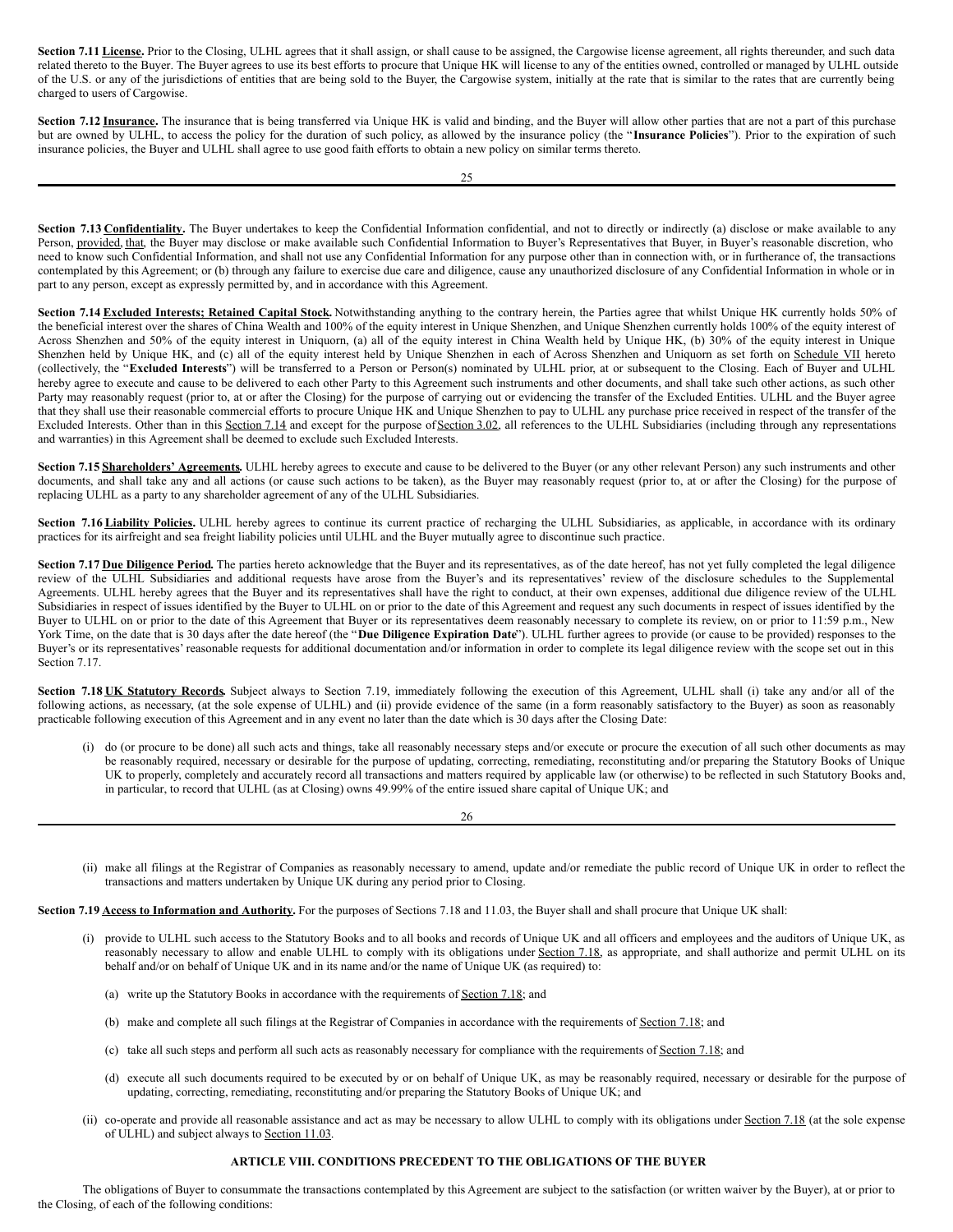**Section 8.01 Accuracy of Representations.** Each of the representations and warranties of ULHL in this Agreement that are qualified as to materiality shall be true and correct in all material respects, and each of the representations and warranties of ULHL contained in this Agreement that are not so qualified shall be true and correct in all respects, in each case as of the date of this Agreement and as of the Closing Date with the same force and effect as though made as of the Closing Date (except to the extent that any such representation and warranty expressly speaks as of a specific date, in which case the accuracy of such representation and warranty shall be determined as of such date).

Section 8.02 Performance of Covenants. Each of the covenants and obligations set forth in this Agreement that ULHL is required to comply with or perform at or prior to the Closing shall have been complied with or performed in all material respects.

**Section 8.03 ULHL's Compliance Certificate.** ULHL shall have delivered, or caused to be delivered, to the Buyer a certificate executed by the Chief Executive Officer or Chief Financial Officer of ULHL as to compliance with the conditions set forth in Section 8.01, Section 8.02, Section 8.09 and Section 8.14 (the "**ULHL Compliance Certificate**").

Section 8.04 Consents. All consents, approvals, orders or authorizations of, or registrations, declarations or filings with, any Person required in connection with the execution, delivery or performance of this Agreement by ULHL have been obtained by each of the ULHL Subsidiaries, as applicable, or made by or on behalf of the ULHL Subsidiaries, as applicable, and shall be in full force and effect, in each case in form and substance reasonably satisfactory to the Buyer. For the avoidance of doubt, this does not include any approval or consent required from any Governmental Body for the Buyer to become a shareholder of the relevant ULHL Subsidiary.

27

#### **Section 8.05 Ancillary Agreements and Deliveries.**

ULHL shall have delivered, or caused to be delivered, to the Buyer the following agreements and documents, each of which shall be in full force and effect as of the Closing and shall not have been amended or modified as of the Closing:

- (i) certificates representing the Purchased Shares, duly endorsed in blank or accompanied by duly executed stock powers or other instruments of assignment requested by and in form and substance reasonably satisfactory to the Buyer, subject to the transfer of the Unique Vietnam and the Unique Taiwan Purchased Shares pursuant to Section 3.07;
- (ii) written resignations of the directors and officers of each of the ULHL Subsidiaries, as requested by the Buyer in Schedule V, and effective as of the Closing Date;
- (iii) a certificate in such form as may be reasonably requested by counsel to the Buyer that complies with Treasury Regulation Section 1.1445-2(c)(3), accompanied by any appropriate notice to the Internal Revenue Service pursuant to Treasury Regulations Section 1.897-2(h);
- (iv) evidence, in form and substance reasonably satisfactory to the Buyer, that each consent, approval, order or authorization of, or registration, declaration or filing with any Person required in connection with the execution, delivery or performance of this Agreement by ULHL has been obtained or made and is in full force and effect;
- (v) written evidence, reasonably satisfactory to the Buyer, that ULHL shall have complied with the covenants and agreements set forth in this Agreement;
- (vi) a duly executed transition services agreement, by and between the Buyer and ULHL;
- (vii) a duly executed Supplemental Agreement with respect to each ULHL Subsidiary, by and between the Buyer and ULHL;
- (viii) the duly executed Escrow Agreement; and
- (ix) all other documents required to be entered into by ULHL pursuant to this Agreement or reasonably requested by the Buyer to convey the Purchased Shares to the Buyer or to otherwise consummate the transactions contemplated by this Agreement.

Section 8.06 Release of Liens. ULHL shall have delivered, or caused to be delivered, to the Buyer evidence reasonably satisfactory to the Buyer that all Liens (other than Permitted Liens) affecting any of the Purchased Shares have been released.

**Section 8.07 No Material Adverse Effect.** There shall not have occurred Material Adverse Effect, and no event shall have occurred or circumstance exist that, in combination with any other events or circumstances, could reasonably be expected to have a Material Adverse Effect to any of the ULHL Subsidiaries.

Section 8.08 No Restraints. No temporary restraining order, preliminary or permanent injunction or other order preventing the consummation of the transactions contemplated by this Agreement shall have been issued by any Governmental Body, and there shall not be any Law enacted or deemed applicable to the transactions contemplated by this Agreement that makes the transactions contemplated by this Agreement illegal or unduly burdensome to the Buyer or would subject the Buyer or each of the ULHL Subsidiaries to sanctions if the transactions contemplated by this Agreement are consummated.

Section 8.09 No Litigation. There shall not be pending or threatened any Legal Proceeding by or before any Governmental Body or any other Person against the Buyer, or any of the ULHL Subsidiaries (a) seeking to restrain or prohibit the consummation of the transactions contemplated by this Agreement or any agreement entered into in connection with this Agreement; (b) seeking to restrain or prohibit the Buyer's direct or indirect ownership or operation of all or a significant portion of the business and assets of any of the ULHL Subsidiaries, or to compel the Buyer or any of its subsidiaries or Affiliates to dispose of or hold separate any significant portion of the business or assets of any of the ULHL Subsidiaries; (c) seeking to restrain or prohibit or make materially more costly the consummation of the transactions contemplated by this Agreement, or seeking to obtain from the Buyer or any of the ULHL Subsidiaries any damages in excess of \$25,000; (d) seeking to impose limitations on the ability of the Buyer to acquire or hold, or exercise full rights of ownership of any of the ULHL Subsidiaries' common stock; or (e) which otherwise could reasonably be expected to have Material Adverse Effect on any of the ULHL Subsidiaries.

**Section 8.10 ULHL Subsidiaries' Financial Statements.** ULHL hereby covenants with and undertakes to the Buyer that it shall use its commercially reasonable efforts to cause each of the ULHL Subsidiaries' independent registered public accounting firm to: deliver to the Buyer any consent that the Buyer is obligated to file with the SEC with respect to each of the ULHL Subsidiaries' financial statements, and any quarterly financial statements and the reference to them as "experts" in any filing of the Buyer with the SEC that includes each of the ULHL Subsidiaries' financial statements and any quarterly financial statements. ULHL hereby covenants with and undertakes to the Buyer that it shall use its reasonable efforts to cooperate with the Buyer to permit the Buyer to prepare and file, in compliance with SEC reporting requirements (Rule 3-05 Regulation S-X of the Exchange Act), a Current Report on Form 8-K with respect to the transactions contemplated by this Agreement. In addition, ULHL hereby covenants with and undertakes to the Buyer that it shall use its reasonable efforts to cooperate with the Buyer to provide the information necessary for the Buyer's preparation of pro forma financial statements specified and described in Article 11 of Regulation S-X of the Exchange Act.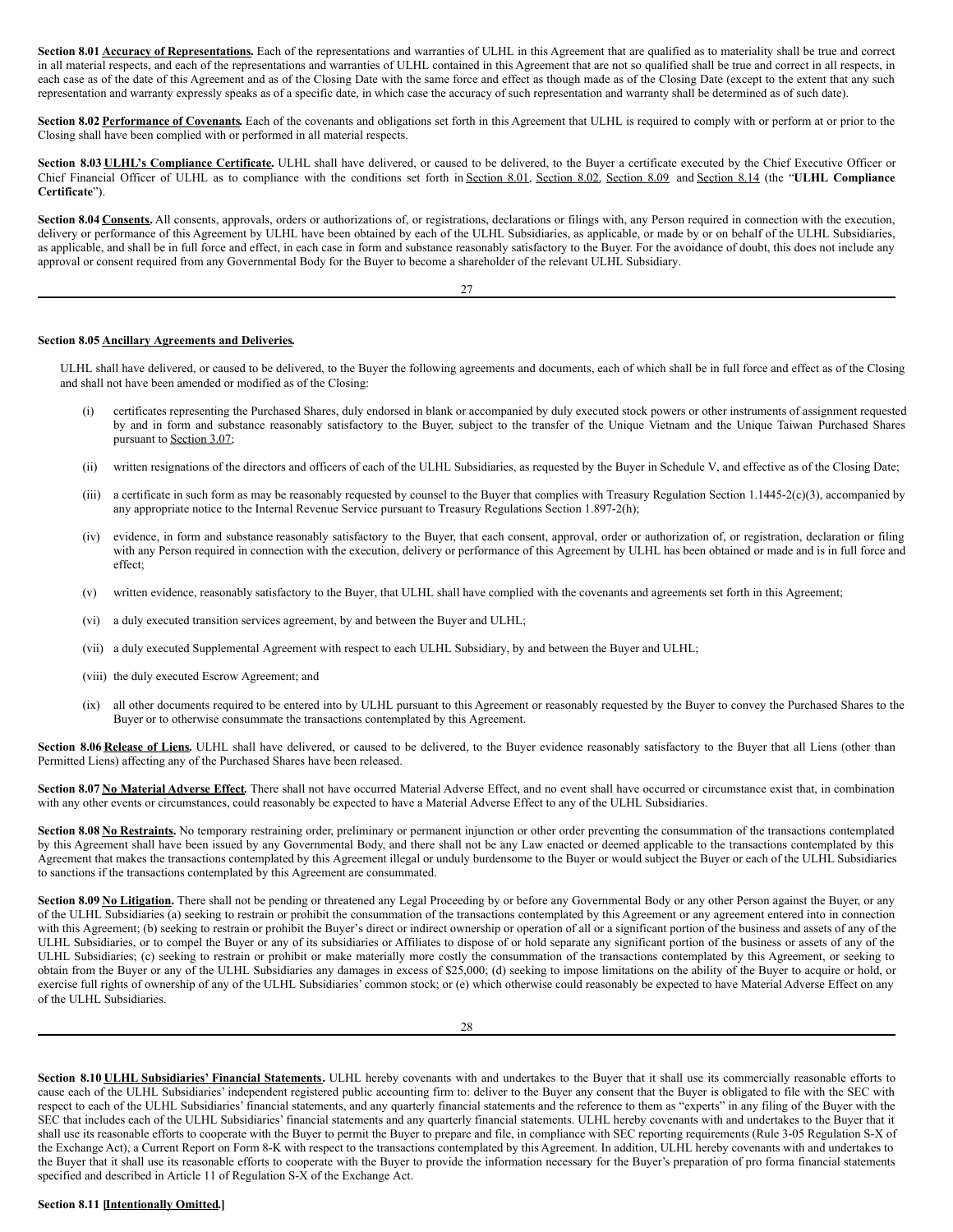**Section 8.12 ULHL's Stockholder Approval.** ULHL's Stockholder Approval shall have been obtained prior to the Closing.

**Section 8.13 Employment Agreements.** On or prior to Closing, ULHL will deliver to the Buyer, and the Buyer shall have received, signed employment agreements of Messrs. (i) Patrick Lee and TT Wong, substantially in the form of Exhibit B-1 attached hereto, and Thomas Wong and Edmund Tam, substantially in the form of Exhibit B-2 attached hereto.

**Section 8.14 Termination of Officers and Directors.** On or prior to Closing, ULHL will deliver to the Buyer, and the Buyer shall have received, signed separation and release letter of those directors and officers as set forth on  $S$ chedule V hereto, substantially in the form of  $\overline{Exhibit}$  A attached hereto.

**Section 8.15 Financing Condition.** On or prior to Closing, the Financing Condition shall be satisfied or be waived in accordance withSection 3.05.

**Section 8.16 Cargowise License.** On or prior to Closing, ULHL shall have, or shall have caused, the Cargowise license and such data related thereto to be assigned to Unique HK.

#### **ARTICLE IX. CONDITIONS PRECEDENT TO OBLIGATIONS OF ULHL**

The obligations of ULHL to consummate the transactions contemplated by this Agreement are subject to the satisfaction (or written waiver by ULHL), at or prior to the Closing, of the following conditions:

Section 9.01 **Accuracy of Representations**. Each of the representations and warranties of the Buyer contained in this Agreement that are qualified as to materiality shall be true and correct in all material respects, and each of the representations and warranties of the Buyer contained in this Agreement that are not so qualified shall be true and correct in all respects, in each case as of the date of this Agreement and as of the Closing Date with the same force and effect as though made as of the Closing Date (except to the extent that any such representation and warranty expressly speaks as of a specific date, in which case the accuracy of such representation and warranty shall be determined as of such date).

Section 9.02 Performance of Covenants. Each of the covenants and obligations set forth in this Agreement that the Buyer is required to comply with or perform at or prior to the Closing shall have been complied with or performed in all material respects.

**Section 9.03 Buyer Compliance Certificate.** The Buyer shall have delivered, or caused to be delivered, to ULHL a certificate executed by the Chief Executive Officer or Chief Financial Officer of the Buyer as to compliance with the conditions set forth in Section 9.01 and Section 9.02 (the "**Buyer Compliance Certificate**").

**Section 9.04 Ancillary Agreements and Deliveries.** The Buyer shall have delivered, or caused to be delivered, to ULHL all other documents required to be entered into or delivered by the Buyer at or prior to the Closing pursuant to this Agreement, each of which shall be in full force and effect as of the Closing and shall not have been amended or modified as of the Closing, including but not limited to: (a) a duly executed Supplemental Agreement with respect to each ULHL Subsidiary, by and between the Buyer and ULHL, and (b) the duly executed Escrow Agreement.

29

Section 9.05 No Restraints. No temporary restraining order, preliminary or permanent injunction or other order preventing the consummation of the transactions contemplated by this Agreement shall have been issued by any Governmental Body, and there shall not be any Law enacted or deemed applicable to the transactions contemplated by this Agreement that makes the transactions contemplated by this Agreement illegal or unduly burdensome to the Buyer or would subject the Buyer or ULHL to sanctions if the transactions contemplated by this Agreement are consummated.

Section 9.06 Consents. All consents approvals, orders or authorizations of, or registrations, declarations or filings with, any Governmental Body shall have been obtained, except for such Vietnam Approvals provided in Section 3.07. All consents, approvals, orders or authorizations of, or registrations, declarations or filings with, any Person required in connection with the execution, delivery or performance of this Agreement by the Buyer have been obtained, and shall be in full force and effect, in each case in form and substance reasonably satisfactory to ULHL.

**Section 9.07 No Material Adverse Effect.** There shall not have occurred a Buyer Material Adverse Effect.

#### **ARTICLE X. TERMINATION**

#### **Section 10.01 Termination Events.**

- (a) This Agreement may be terminated prior to the Closing:
	- (i) by mutual written consent of the Buyer and ULHL;
	- (ii) by written notice from the Buyer to ULHL, if there has been a breach of any representation, warranty, covenant or agreement by either ULHL, or any such representation or warranty shall become untrue after the date of this Agreement, such that the conditions in **ARTICLE VIII** or Section 5.04 would not be satisfied and such breach is not curable or, if curable, is not cured within the earlier of (A) 10 days after written notice thereof is given by Buyer to ULHL, and (B) the Expiration Date;
	- (iii) by written notice from ULHL to the Buyer, if there has been a material breach of any representation, warranty, covenant or agreement by the Buyer, or any such representation or warranty shall become untrue after the date of this Agreement, such that the conditions in **ARTICLE IX** would not be satisfied and such breach is not curable or, if curable, is not cured within the earlier of (A) 10 days after written notice thereof is given by ULHL to the Buyer; and (B) the Expiration Date;
	- (iv) by the Buyer pursuant to Section 3.05; or
	- (v) by five (5) days' prior written notice by ULHL to the Buyer or the Buyer to ULHL, as the case may be, in the event the Closing has not occurred on or prior to December 31, 2022 (the "**Expiration Date**") for any reason other than delay or nonperformance of or breach by the party seeking such termination; provided that the parties may mutually agree, in writing, to extend the Expiration Date.
- (b) In the event of termination of this Agreement pursuant to this **ARTICLE X**, this Agreement shall forthwith become void and there shall be no liability on the part of any party to this Agreement or its partners, officers, directors, stockholders, members or other equity holders, except for obligations under Section 7.02 (*Public Announcements*), Section 7.13 (*Confidentiality*), Section 12.02 (*Fees and Expenses*), Section 12.03 (*Waiver; Amendment*), Section 12.04 (*Entire Agreement*), Section 12.05 (Execution of Agreement; Counterparts; Electronic Signatures), Section 12.06 (Governing Law; Exclusive Jurisdiction), Section 12.07 (WAIVER OF JURY TRIAL), Section 12.08 (Assignment and Successors), Section 12.10 (Notices), Section 12.11 (Construction; Usage), Section 12.12 (Enforcement of Agreement), Section 12.13 (*Severability*), Section 12.16 (*Schedules and Exhibits*) and this Section 10.01(b) and the definitions used in each of the foregoing sections, all of which shall survive such termination and the Termination Date. Notwithstanding the foregoing, nothing contained in this Agreement shall relieve any party from liability for any breach of this Agreement.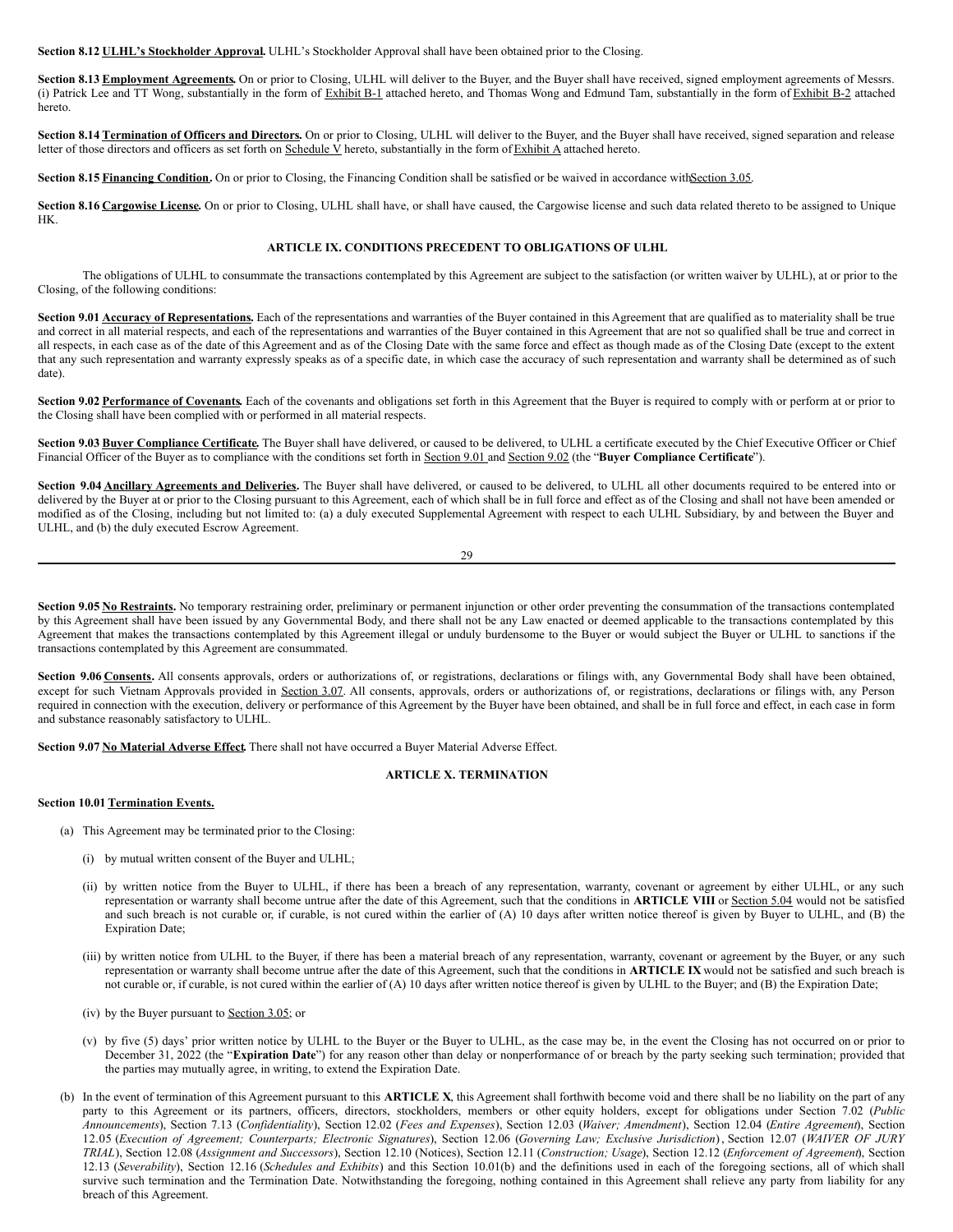#### **ARTICLE XI. INDEMNIFICATION**

Section 11.01 Indemnification Obligations of ULHL. ULHL (for purposes of ARTICLE XI, the "Indemnifying Party"), shall indemnify the Buyer, the officers and directors of the Buyer, and its respective successors and assigns (other than Persons who were officers, directors, managers, employees, agents, partners, Representatives, successors and assigns of each of the ULHL Subsidiaries immediately prior to the Closing) (collectively, the "**Indemnified Parties**") and save and hold each of them harmless against and pay on behalf of or reimburse such Indemnified Parties as and when incurred for any loss, liability, demand, claim, action, cause of action, cost, damage, deficiency, Tax, penalty, fine or expense, whether or not arising out of third-party claims (including interest, penalties, reasonable attorneys' fees and expenses and all amounts paid in investigation, defense or settlement of any of the foregoing) (collectively, "**Losses**"), which any such Indemnified Party may suffer, sustain or become subject to, as a result of, in connection with, arising out of, relating or incidental to or by virtue of:

- (a) any inaccuracy in or breach of any representation or warranty by ULHL set forth in **ARTICLE V** or any of the Schedules or Exhibits attached to this Agreement, any of the Supplemental Agreements, ULHL Compliance Certificate, whether such representation or warranty is made as of the date of this Agreement or as of the Closing Date (without giving effect to any materiality, Material Adverse Effect or other similar qualification contained in such representation or warranty);
- (b) any non-fulfillment or breach of any covenant, agreement or undertaking made by ULHL in this Agreement or any of the Schedules or Exhibits attached to this Agreement;
- (c) any fraud or intentional misrepresentation by ULHL with respect to any representation, warranty or covenant of ULHL contained in this Agreement, or the ULHL Compliance Certificate;
- (d) any liability or obligation of each of the ULHL Subsidiaries for (i) any Taxes incurred in any Tax period beginning after the Closing Date but arising from the settlement or other resolution with any Governmental Body of an asserted Tax liability which relates to any Tax period or portion thereof ending on or before the Closing Date, or (ii) the unpaid Taxes of any Person under Treasury Regulations Section 1.1502-6 (or any similar provision of other federal, provincial, state, local or foreign Law), as a transferee or successor, by Contract or otherwise, in each case whether or not disclosed to the Buyer in any Exhibits or Schedules attached to this Agreement, the ULHL Subsidiaries' Financial Statements or otherwise; or
- (e) any Legal Proceedings directly or indirectly relating to any breach, alleged breach, liability or other matter of the type referred to in clauses (a) through (d) above (including any Legal Proceeding commenced by any Indemnified Party for the purpose of enforcing any of its rights under this Section 11.01).

#### **Section 11.02 Indemnification Procedure.**

(a) Promptly following receipt by an Indemnified Party of notice by a third-party (including any Governmental Body) of any complaint, dispute or claim or the commencement of any audit, investigation, action or proceeding with respect to which such Indemnified Party may be entitled to indemnification pursuant to this Agreement (a "**Third-Party Claim**"), or upon realization of a Loss by an Indemnified Party for which the Indemnified Party is entitled to indemnification under this **ARTICLE XI**, such Indemnified Party shall provide written notice thereof to ULHL; The Indemnifying Party shall have the right, assuming full responsibility for any Losses resulting from such Third-Party Claim, to assume the defense of such Third-Party Claim, including the employment of counsel reasonably satisfactory to the Indemnified Party and the payment of the fees and disbursements of such counsel. In the event, however, that the Indemnifying Party declines or fails to assume the defense of such Third-Party Claim on the terms of this Section 11.2(a) or to employ counsel reasonably satisfactory to the Indemnified Party, in either case within such 20 Business Day period, or thereafter defaults in continuing to defend the Indemnified Party, then any Losses shall include the reasonable fees and disbursements of counsel for the Indemnified Party as incurred. In addition, Losses shall include, as incurred, the reasonable fees and disbursements of counsel for the Indemnified Party: (A) that are incurred prior to the date the Indemnifying Party effectively assumes control of such defense, (B) if the Indemnified Party employs separate counsel due to the Indemnified Party being advised by counsel that a reasonable likelihood exists of a conflict of interest between the Indemnified Party and the Indemnifying Party, (C) if the Indemnified Party employs separate counsel because there are one or more legal or equitable defenses available to the Indemnified Party that are different from or in addition to those available to the Indemnifying Party, or (D) if the Indemnified Party employs separate counsel because such audit, investigation, action or proceeding involves, or could have a material effect on, any matter beyond the scope of the indemnification or defense obligations of the Indemnifying Party.

- (b) In any Third-Party Claim for which indemnification is being sought under this **ARTICLE XI**, the Indemnified Party or the Indemnifying Party, whichever is not assuming the defense of such Third-Party Claim, shall have the right to participate in such matter and to retain its own counsel at such party's own expense. The Indemnifying Party or the Indemnified Party (as the case may be) shall at all times use reasonable efforts to keep the Indemnifying Party or Indemnified Party (as the case may be) reasonably apprised of the status of the defense of any matter, the defense of which it is maintaining, and to cooperate in good faith with the other party with respect to the defense of any such matter.
- (c) No Indemnified Party may settle or compromise any Third-Party Claim or consent to the entry of any judgment with respect to which indemnification is being sought under this **ARTICLE XI** without the prior written consent of ULHL (which may not be unreasonably withheld, conditioned or delayed), unless (i) the Indemnifying Party fails to assume and maintain diligently the defense of such Third-Party Claim pursuant to Section 11.02(a) or fails to reimburse the Indemnified Party within 90 days for expenses incurred by the Indemnified Party in defending itself against any Third-Party Claim in the circumstance where the Indemnifying Party fails to assume the defense of the Indemnified Party or as required under the last sentence of Section 11.02(a) or, having assumed the defense, thereafter defaults in pursuing such defense, or (ii) such settlement, compromise or consent includes an unconditional release of the Indemnifying Party and its officers, directors, employees and Affiliates from all liability arising out of, or related to, such Third-Party Claim without further actual or potential monetary liability to the Indemnifying Party. An Indemnifying Party may not, without the prior written consent of the Indemnified Party, settle or compromise any Third-Party Claim or consent to the entry of any judgment with respect to which indemnification is being sought under this **ARTICLE XI** unless such settlement, compromise or consent (A) includes an unconditional release of the Indemnified Party and its officers, directors, employees and Affiliates from all liability arising out of, or related to, such Third-Party Claim, (B) does not contain any admission or statement suggesting any wrongdoing or liability on behalf of the Indemnified Party, and (C) does not contain any equitable order, judgment or term that in any manner affects, restrains or interferes with the business of the Indemnified Party or any of the Indemnified Party's Affiliates.
- (d) In the event an Indemnified Party claims a right to payment pursuant to this Agreement with respect to any Loss or other matter not involving a Third-Party Claim (a "**Direct Claim**"), such Indemnified Party shall send written notice of such claim to ULHL (a "**Notice of Claim**"). Such Notice of Claim shall specify the basis for such Direct Claim. The failure by any Indemnified Party to so notify ULHL shall not relieve the Indemnifying Party from any liability that it may have to such Indemnified Party with respect to any Direct Claim made pursuant to this Section 11.02(d), it being understood that Notices of Claim in respect of a breach of a representation or warranty must be delivered prior to the expiration of the survival period for such representation or warranty under Section 11.03. In the event ULHL does not notify the Indemnified Party within 30 Business Days following its receipt of such Notice of Claim that ULHL disputes the Indemnifying Parties' liability to the Indemnified Party under this **ARTICLE XI** or the amount thereof, the Direct Claim specified by the Indemnified Party in such Notice of Claim shall be conclusively deemed a liability of the Indemnifying Party under this **ARTICLE XI**. In the event the Indemnifying Party has timely disputed its liability with respect to such Direct Claim as provided in this Section 11.02(d), as promptly as reasonably practicable, such Indemnified Party and the Indemnifying Party shall establish the merits and amount of such Direct Claim (by mutual agreement, litigation or otherwise) and, within 10 Business Days following the final determination of the merits and amount of such Direct Claim, and if any amount is payable, the Indemnifying Party shall pay to the Indemnified Party in accordance with the offset mechanism pursuant to Section 11.05 an amount equal to such Direct Claim as determined pursuant to this Section 11.02(d).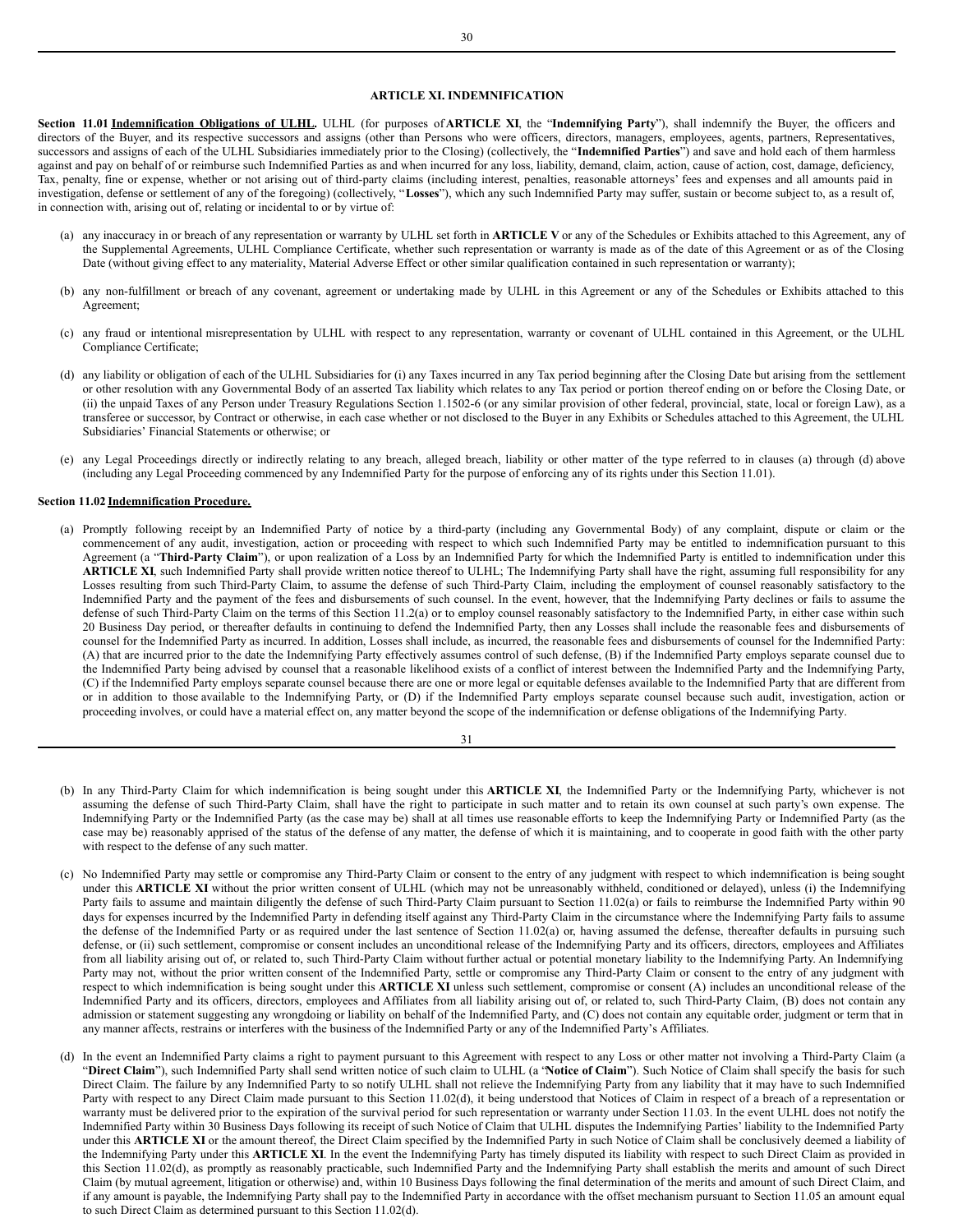**Section 11.03 UK Statutory Indemnity.** Subject to Section 7.19, without prejudice to any and all other rights and remedies of the Buyer, ULHL undertakes to the Buyer that it shall pay to the Buyer an amount equal to the amount of all losses relating to all liabilities (including, without limitation tax liabilities), debts, demands, damages, costs and expenses incurred by, or made or brought against, the Buyer, any subsidiary of the Buyer and/or TGF Unique Limited ("Unique UK") as a result of, or in connection with, (i) any failure of Unique UK (or its officers from time to time) to maintain Statutory Books in accordance with applicable law and/or (ii) any failure of Unique UK (or its officers from time to time) to maintain complete and accurate Statutory Books (and including in respect of any legal and/or administrative error, discrepancy or inaccuracy in respect thereof), and/or (iii) any notice, allegation, claim or proceedings that the Statutory Books of Unique UK are incorrect, incomplete or should be rectified and/or (iv) any failure of Unique UK (or its officers from time to time) to deliver to the Registrar of Companies all filings required to be made with the Registrar of Companies in accordance with applicable legal requirements and/or any error, discrepancy or inaccuracy in respect of any such filings.

Section 11.04 **Survival Period**. The representations, warranties and covenants made by ULHL in this Agreement and the Supplemental Agreement shall not be extinguished by the Closing, but shall survive the Closing for, and all claims for indemnification in connection therewith shall be asserted not later than, 24 months following the Closing Date; provided, however, that each of the Fundamental Representations shall survive for 7 years, and the period during which a claim for indemnification may be asserted in connection therewith shall continue up to 7 years after the date of this Agreement. Notwithstanding the foregoing, if, prior to the close of business on the last day a claim for indemnification may be asserted under this **ARTICLE XI**, the Indemnifying Party shall have been properly notified of a claim for indemnity under this**ARTICLE XI** and such claim shall not have been finally resolved or disposed of as of such date, such claim shall continue to survive and shall remain a basis for indemnity under this **ARTICLE XI** until such claim is finally resolved or disposed of in accordance with the terms of this Agreement. All representations, warranties and covenants made by the Buyer shall continue in accordance with their respective terms. Subject at all times to the limitations set forth in this **ARTICLE XI**, the covenants and agreements of the parties pursuant to this **ARTICLE XI** shall survive without limitation as to time, and the period during which a claim for indemnification may be asserted in connection therewith shall continue indefinitely, subject to applicable statutes of limitations.

Section 11.05 Investigations. The respective representations and warranties of the parties contained in this Agreement or any certificate or other document delivered by any party at or prior to the Closing and the rights to indemnification set forth in this **ARTICLE XI**shall be subject to any investigation made, or knowledge acquired, by the Buyer (or its Affiliates or Representatives) prior to Closing.

**Section 11.06** Set-Off. The Buyer shall be entitled to set-off any amount or right it may be entitled to pursuant to this Agreement against any amount, right or obligations owed to ULHL under this Agreement.

**Section 11.07 Characterization of Indemnification Payments.** The Buyer and ULHL agree to treat any payment made under this**ARTICLE XI** as an adjustment to the Purchase Price.

**Section 11.08 Maximum Amount of Indemnity.** Notwithstanding anything else contained in this Agreement, the maximum amount of indemnity to be provided by ULHL in aggregate shall be capped at the Final Purchase Price.

#### **ARTICLE XII. MISCELLANEOUS**

Section 12.01 Further Assurances. Each party to this Agreement shall execute and cause to be delivered to each other party to this Agreement such instruments and other documents, and shall take such other actions, as such other parties may reasonably request (prior to, at or after the Closing) for the purpose of carrying out or evidencing any of the transactions contemplated by this Agreement.

Section 12.02 Fees and Expenses. Each party to this Agreement shall bear and pay all fees, costs and expenses (including legal fees and accounting fees) that have been incurred or that are incurred by such party in connection with the transactions contemplated by this Agreement.

Section 12.03 Waiver; Amendment. Any agreement on the part of a party to this Agreement to any extension or waiver of any provision of this Agreement shall be valid only if set forth in an instrument in writing signed on behalf of such party. A waiver by a party to this Agreement of the performance of any covenant, agreement, obligation, condition, representation or warranty shall not be construed as a waiver of any other covenant, agreement, obligation, condition, representation or warranty. A waiver by any party to this Agreement of the performance of any act shall not constitute a waiver of the performance of any other act or an identical act required to be performed at a later time. Prior to the Closing, this Agreement may not be amended, modified or supplemented except by written agreement among the Buyer and ULHL.

Section 12.04 Entire Agreement. This Agreement, each of the separate Supplemental Agreements with each of the entities listed on Schedule I, and the other agreements referred to in this Agreement constitute the entire agreement among the parties to this Agreement and supersede all other prior agreements and understandings, both written and oral, among or between any of the parties with respect to the subject matter of this Agreement and thereof, except for each of the Supplemental Agreements. For the avoidance of doubt, this Agreement shall remain effective notwithstanding any entire agreement clause in the Supplemental Agreement(s).

|                  | ĉ                  |
|------------------|--------------------|
| I<br>۹<br>$\sim$ | I<br>I<br>. .<br>v |

# **Section 12.05Execution of Agreement; Counterparts; Electronic Signatures.**

- (a) This Agreement may be executed in several counterparts, each of which shall be deemed an original and all of which, when taken together, shall constitute one and the same instrument, and shall become effective when counterparts have been signed by each of the parties to this Agreement and delivered to the other parties to this Agreement; it being understood that all parties to this Agreement need not sign the same counterparts.
- (b) This Agreement and any amendments to this Agreement may be executed in one or more counterparts, each of which shall be enforceable against the parties to this Agreement that execute such counterparts, and all of which together shall constitute one and the same instrument. Facsimile and ".pdf" copies of signed signature pages shall be deemed binding originals and no party to this Agreement shall raise the use of facsimile machine or electronic transmission in ".pdf" as a defense to the formation of a contract.

# **Section 12.06 Governing Law; Exclusive Jurisdiction.**

(a) This Agreement and the relationship of the parties hereto shall be governed by and construed in accordance with the internal laws (and not the law of conflicts) of the State of New York.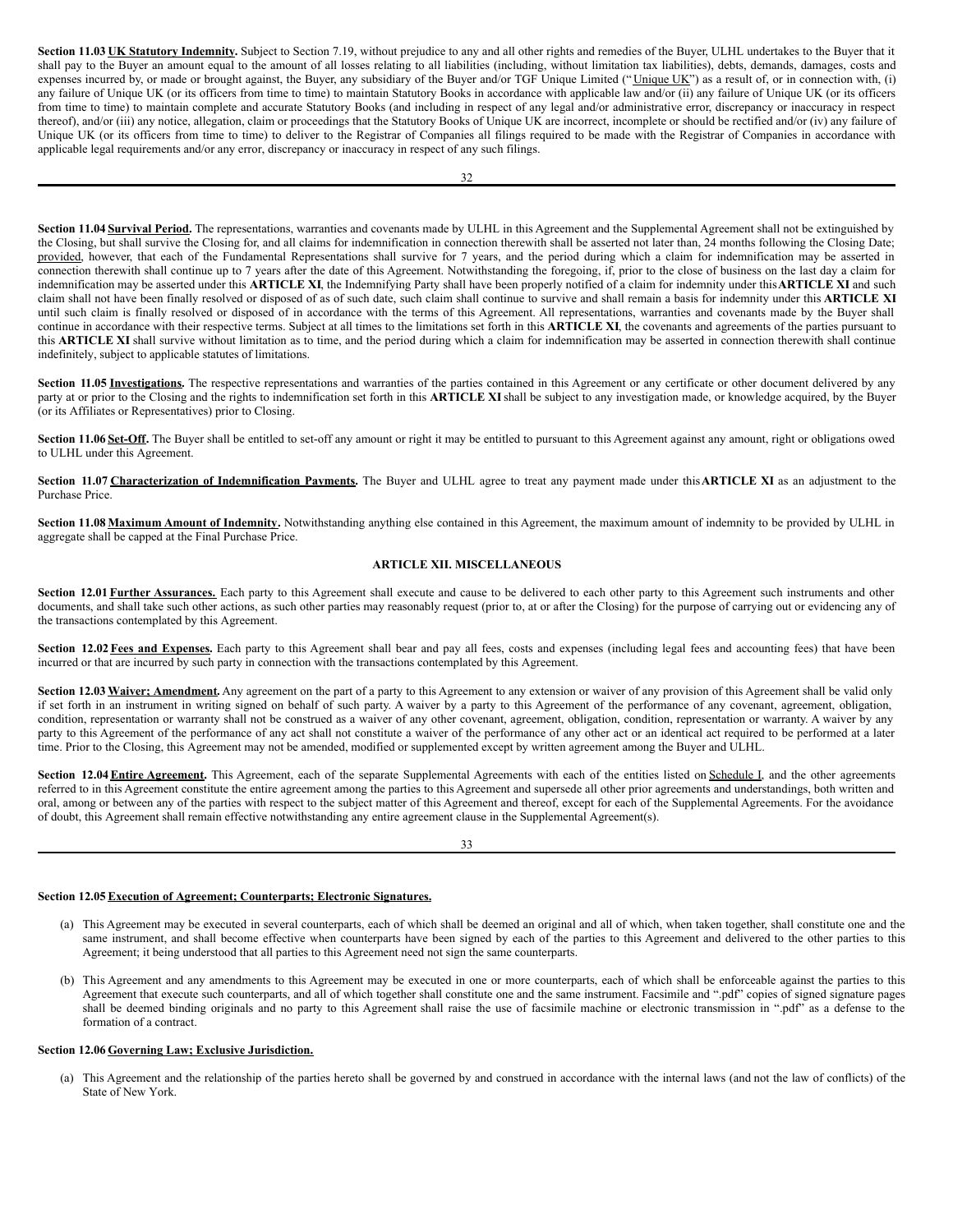(b) All Actions arising out of or relating to this Agreement shall be heard and determined exclusively in any state or federal court located in New York, New York (or in any appellate court thereof) (the "Specified Courts"). Each party hereto hereby (a) submits to the exclusive jurisdiction of any Specified Court for the purpose of any action arising out of or relating to this Agreement brought by any party hereto and (b) irrevocably waives, and agrees not to assert by way of motion, defense or otherwise, in any such action, any claim that it is not subject personally to the jurisdiction of the above-named courts, that its property is exempt or immune from attachment or execution, that the action is brought in an inconvenient forum, that the venue of the action is improper, or that this Agreement or the transactions contemplated hereby may not be enforced in or by any Specified Court. Each party agrees that a final judgment in any action shall be conclusive and may be enforced in other jurisdictions by suit on the judgment or in any other manner provided by Law. Each party irrevocably consents to the service of the summons and complaint and any other process in any other action relating to the transactions contemplated by this Agreement, on behalf of itself, or its property, by personal delivery of copies of such process to such party at the applicable address set forth in this Agreement or is delivered via email attachment at the e-mail address as set forth in this Agreement. Nothing in this Section 12.6(b) shall affect the right of any party to serve legal process in any other manner permitted by Law.

**Section 12.07WAIVER OF JURY TRIAL.** EACH OF THE PARTIES TO THIS AGREEMENT HEREBY IRREVOCABLY WAIVES, TO THE FULLEST EXTENT PERMITTED BY LAW, ALL RIGHTS TO A TRIAL BY JURY IN ANY ACTION, PROCEEDINGS OR COUNTERCLAIM (WHETHER BASED ON CONTRACT, TORT OR OTHERWISE) ARISING OUT OF OR RELATING TO THIS AGREEMENT OR ANY OF THE TRANSACTIONS CONTEMPLATED HEREBY.

Section 12.08 **Assignment and Successors**. This Agreement shall be binding upon and inure to the benefit of the parties named herein and their respective successors and permitted assigns. No party may assign either this Agreement or any of its rights, interests, or obligations hereunder without the prior written approval of the other parties.

Section 12.09 Parties in Interest. Except for the provisions of ARTICLE XI, none of the provisions of this Agreement is intended to provide any rights or remedies to any Person other than the parties to this Agreement and their respective successors and assigns (if any). Each of the Indemnified Parties is an express third-party beneficiary of **ARTICLE XI**.

34

Section 12.10 Notices. All notices, requests, claims, demands, consents, waivers and other communications required or permitted by this Agreement shall be in writing and shall be deemed given to a party to this Agreement when (a) delivered to the appropriate address by hand or by nationally recognized overnight courier service (or other reputable courier service if there is no nationally recognized overnight courier service in the local jurisdiction of the sender) (costs prepaid), or (b) sent e-mail with confirmation of transmission by the transmitting equipment confirmed with a copy delivered as provided in clause (a), in each case to the following addresses, or e-mail addresses and marked to the attention of the Person (by name or title) designated below (or to such other address, facsimile number, e-mail address or Person as a party may designate by notice to the other parties to this Agreement):

If to ULHL:

Unique Logistics Holdings Limited Unit 5-6, 3/F, Tower 2, Enterprise Square, 9 Sheung Yuet Road Kowloon Bay, Hong Kong Attention: Patrick Lee Email:

If to the Buyer:

Unique Logistics Holdings, Inc. 154-09 146th Ave. Jamaica, NY 11434 Attention: Sunandan Ray Email:

with a mandatory copy to (which copy shall not constitute notice):

Lucosky Brookman, LLP 101 S Wood Ave. Iselin, New Jersey, 08830 Attention: Lawrence Metelitsa, Esq.; Adele Hogan, Esq. Email:

#### **Section 12.11 Construction; Usage.**

- (a) Interpretation. In this Agreement, unless a clear contrary intention appears:
	- (i) the singular number includes the plural number and vice versa;
	- (ii) reference to any Person includes such Person's successors and assigns but, if applicable, only if such successors and assigns are not prohibited by this Agreement, and reference to a Person in a particular capacity excludes such Person in any other capacity or individually;
	- (iii) reference to any gender includes each other gender;
	- (iv) reference to any agreement, document or instrument means such agreement, document or instrument as amended or modified and in effect from time to time in accordance with the terms thereof;
	- (v) reference to any Law means such Law as amended, modified, codified, replaced or reenacted, in whole or in part, and in effect from time to time, including rules and regulations promulgated thereunder, and reference to any section or other provision of any Law means that provision of such Law from time to time in effect and constituting the substantive amendment, modification, codification, replacement or reenactment of such section or other provision;
	- (vi) "hereunder," "hereof," "hereto" and words of similar import shall be deemed references to this Agreement as a whole and not to any particular Article, Section or other provision of this Agreement;

(vii) "including" means including without limiting the generality of any description preceding such term;

(viii)references to documents, instruments or agreements shall be deemed to refer as well to all addenda, exhibits, schedules or amendments thereto; and

(ix) reference to a "Section" or "Article" in this Agreement shall mean a Section or Article, respectively, of this Agreement unless otherwise provided.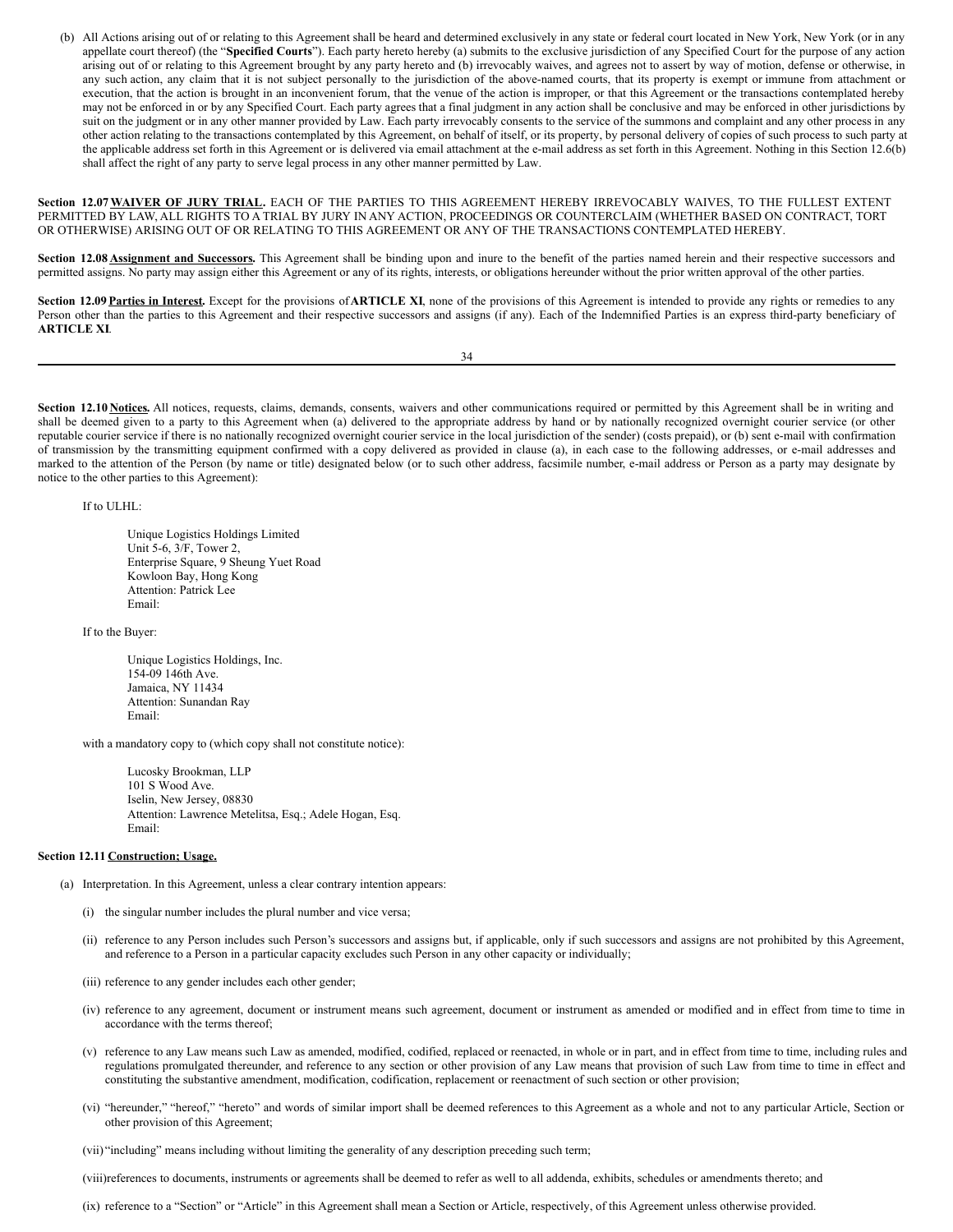- (b) Legal Representation of the Parties. This Agreement was negotiated by the parties to this Agreement with the benefit of legal representation and any rule of construction or interpretation otherwise requiring this Agreement to be construed or interpreted against any party to this Agreement shall not apply to any construction or interpretation of this Agreement.
	- 35
- (c) Headings. The headings contained in this Agreement are for the convenience of reference only, shall not be deemed to be a part of this Agreement and shall not be referred to in connection with the construction or interpretation of this Agreement.
- (d) Accounting Terms. All accounting terms not specifically defined in this Agreement shall be construed in accordance with U.S. GAAP, IFRS or local accounting rules, as applicable, unless otherwise stated.
- (e) Dollar Amounts. All references to "\$" contained in this Agreement shall refer to United States Dollars unless otherwise stated.

Section 12.12 Enforcement of Agreement. The parties to this Agreement acknowledge and agree that the Buyer and ULHL may be irreparably damaged if any of the provisions of this Agreement are not performed in accordance with their specific terms and that any breach of this Agreement by the Buyer or ULHL may not be adequately compensated in all cases by monetary damages alone. Accordingly, in addition to any other right or remedy to which the Buyer or ULHL may be entitled, at law or in equity, each of the Buyer and ULHL shall be entitled to enforce any provision of this Agreement by a decree of specific performance and temporary, preliminary and permanent injunctive relief to prevent breaches or threatened breaches of any of the provisions of this Agreement, without posting any bond or other undertaking. The rights and remedies of the parties to this Agreement shall be cumulative (and not alternative).

Section 12.13 Severability. If any provision of this Agreement is held invalid or unenforceable by any court of competent jurisdiction, the other provisions of this Agreement shall remain in full force and effect. Any provision of this Agreement held invalid or unenforceable only in part or degree shall remain in full force and effect to the extent not held invalid or unenforceable.

**Section 12.14Time of Essence.** With regard to all dates and time periods set forth or referred to in this Agreement, time is of the essence.

Section 12.15 Disclosure Schedule. The Disclosure Schedule constitutes formal disclosure to the Buyer for the purposes of this Agreement of the facts and circumstance which are or may be inconsistent with the representations and warranties under **ARTICLE V**. Such facts and circumstances will be deemed to qualify the representations and warranties accordingly. Notwithstanding that reference may in some cases be made in the Disclosure Schedule to particular warranties or other provisions of this Agreement, all disclosures are made on the basis that they are made against all of the warranties and representations and the Buyer shall not be entitled to claim that any fact or matter has not been disclosed to it by reason of the relevant disclosure not being specifically related to any one or more of the representations or warranties or other provisions.

**Section 12.16 Schedules and Exhibits.** The Schedules and Exhibits attached to this Agreement (including the Disclosure Schedule) are hereby incorporated into this Agreement and are hereby made a part of this Agreement as if set out in full in this Agreement.

**Section 12.17 Maximum Liability Limit.** The maximum aggregate liability of ULHL for all claims under this Agreement (including all Supplemental Agreements) shall in no event exceed the Final Purchase Price. ULHL shall not be liable for a claim unless ULHL's liability in respect of such claim exceeds \$25,000. For the avoidance of doubt, it is hereby expressly acknowledged that ULHL's share of liability in relation to a particular ULHL's Subsidiary howsoever caused shall, in any event, not exceed ULHL's percentage shareholding in the relevant ULHL's Subsidiary immediately prior to Closing.

Section 12.18 Time Limit. ULHL has no liability for any claim under this Agreement unless it receives written notice specifying the matter which gives rise to the claim, the nature of the claim and the amount claimed within 2 years after the Closing Date.

**Section 12.19 Qualifications to Representations and Warranties.** Notwithstanding any contrary provision in this Agreement, any representation or warranty set forth in this Article is qualified by the conditions that all representation and warranties are made and given to the best of knowledge and belief of the party giving the relevant representation and warranties.

[Signature page follows]

36

**IN WITNESS WHEREOF**, the parties hereto have caused this Stock Purchase Agreement to be duly executed, as of the date first above written.

#### **THE BUYER:**

#### **UNIQUE LOGISTICS HOLDINGS, INC.**

By:

Name: Sunandan Ray<br>Title: Chief Executiv Chief Executive Officer

**ULHL:**

#### **UNIQUE LOGISTICS HOLDINGS LIMITED**

By:

Name: Richard Lee Chi Tak Title: Chief Executive Officer

*[Signature Page to the Stock Purchase Agreement]*

#### SCHEDULE I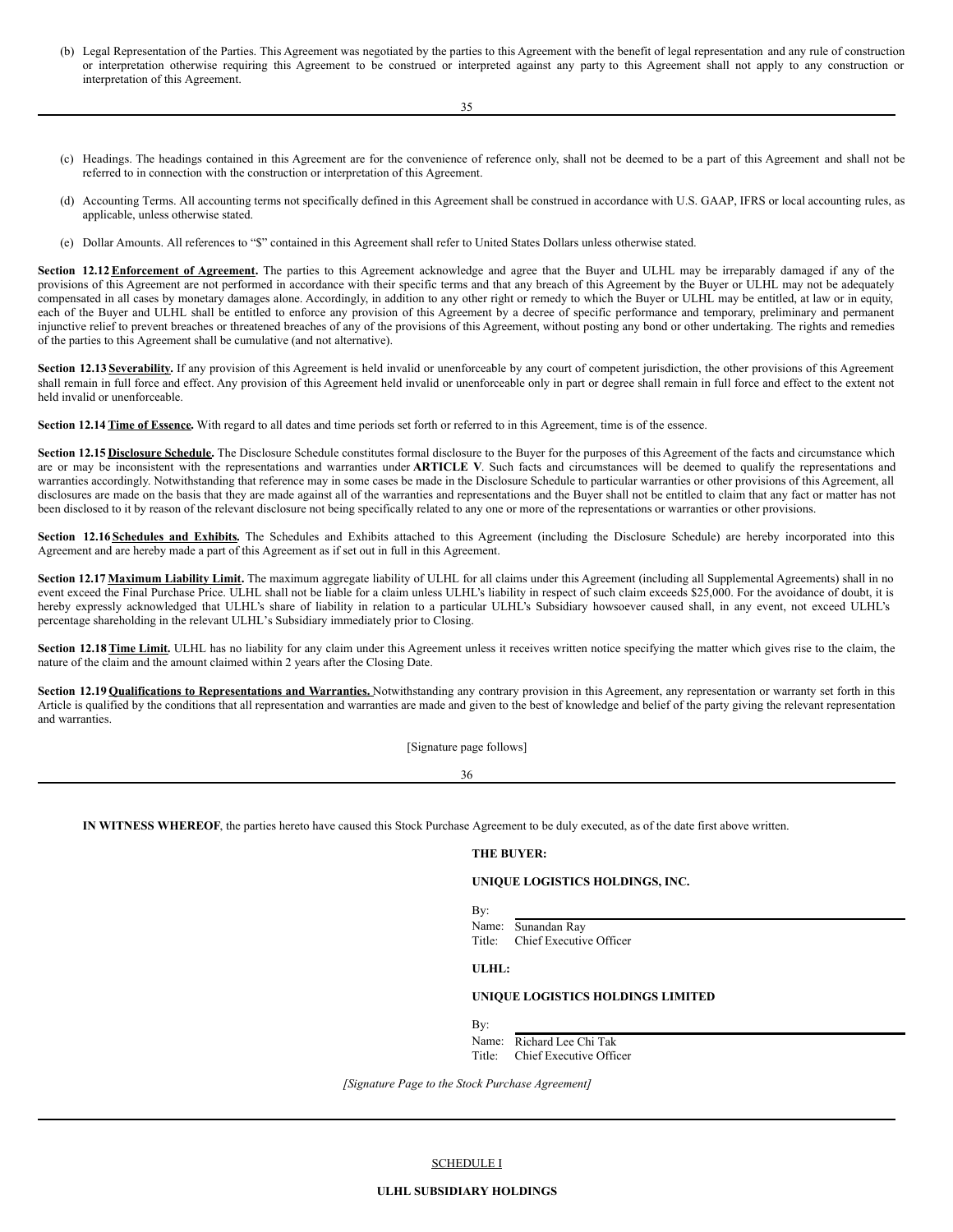| <b>ULHL Subsidiary Name</b>                          | <b>Purchased Percentage</b> | <b>Purchased Shares</b>  | <b>Allocation (USD)</b> |
|------------------------------------------------------|-----------------------------|--------------------------|-------------------------|
| Unique Logistics International (India) Private Ltd.  | $65\%$ *                    | 850.261                  | 1,000,000               |
| ULI (North & East China) Company Limited             | 50%                         | 75,000                   | 4,500,000               |
| Unique Logistics International Co., Ltd.             | 50%                         | 500,000                  | 2,000,000               |
| TGF Unique Limited                                   | 49.99%                      | 99,999                   | 2,000,000               |
| Unique Logistics International (H.K.) Limited        | $100\%$                     | 1.000.000                | 2,300,000               |
|                                                      |                             | 65% of the total charter |                         |
| Unique Logistics International (Vietnam) Co., Ltd.   | 65%                         | capital                  | 4,000,000               |
| ULI (South China) Limited                            | 70%                         | 7.000                    | 4,000,000               |
| Unique Logistics International (South China) Limited | 70%                         | 630,000                  | 2,200,000               |

**Purchase Price**

\* The actual purchased percentage should be 850,261/ 1,308,631 (64.97%) but for ease of calculation 65% is adopted for the purpose of this Agreement.

#### SCHEDULE II

#### **DESIGNATED DIVIDENDS**

Dividend to be declared by Unique Logistics International (Vietnam) Co., Ltd., ULI (North & East China) Company Limited, ULI (South China) Limited and Unique Logistics International (South China) Limited (or in such other manner as may be mutually agreed by the Buyer and ULHL) (the **"Declaring Entities"**) (allocation of the dividend among individual Declaring Entities shall be determined by ULHL at its sole and absolute discretion) such that the total dividend received by the Buyer (or the Buyer Affiliate designated in Section 3.01) from the Declaring Entities within 12 months following the Closing Date shall be no less than the Excess Asset Amount.

### SCHEDULE III

#### **MATERIAL GAAP ENTRIES**

| <b>Material deviation from US GAAP</b>                                                  | <b>Shenzhen Unique Logistics International</b><br>Limited                                                                           | <b>Unique Logistics International</b><br>(Vietnam) Co., Ltd.                                   | Unique Logistics International (India)<br><b>Private Limited</b>                                                                   |
|-----------------------------------------------------------------------------------------|-------------------------------------------------------------------------------------------------------------------------------------|------------------------------------------------------------------------------------------------|------------------------------------------------------------------------------------------------------------------------------------|
| Other Comprehensive Income Statement as<br>a component of the financial statement       | Not required                                                                                                                        | Not required                                                                                   | Not required                                                                                                                       |
| Statement of Changes in Equity as a<br>component of the financial statement             | Required                                                                                                                            | - No separate Statement required<br>- enclosed in the Notes                                    | No separate Statement required                                                                                                     |
| Tax Effect Accounting Method (i.e.<br>Recognize the effect of temporary<br>differences) | Tax Payable Method adopted<br>(i.e. Tax expense for the current period is<br>equal to the current tax provision for the<br>period.) | Required                                                                                       | Required                                                                                                                           |
| Lease Recognition                                                                       | Required to capitalize lease payments as<br>Right of Use Assets and Lease Liabilities<br>from 1 Jan 2021                            | - Not required to capitalize lease<br>payments as Right of Use Assets and<br>Lease Liabilities | - Not required to capitalize lease<br>payments as Right of Use Assets and<br>Lease Liabilities<br>- No Lease Commitment Disclosure |
| <b>Impairment of Assets</b>                                                             | Required                                                                                                                            | Not required                                                                                   | Required                                                                                                                           |
| Correction of Prior Years' Errors                                                       | No reinstatement required                                                                                                           | If the error is not significant, no<br>reinstatement required                                  | No reinstatement required                                                                                                          |
| <b>Other Regulations</b>                                                                |                                                                                                                                     |                                                                                                |                                                                                                                                    |
| Uniform Chart of Accounts and Standard<br><b>Financial Statement Formats</b>            | Required                                                                                                                            | Required                                                                                       | Not required                                                                                                                       |
| <b>Accounting Year</b>                                                                  | Determined according to the calendar year,<br>i.e. 1 January to 31 December                                                         | Generally determined according to<br>the calendar year, i.e. 1 January to 31<br>December       | Accounting period be 1 April to 31<br>March as per Indian Companies Law                                                            |

Unique Logistics International (H.K.) Limited, Unique Logistics International (South China) Limited, ULI (South China) Limited and ULI (North & East China) Company Limited adopt IFRS

TGF Unique Limited adopts UK GAAP, no material deviation from IFRS/US GAAP.

Unique Logistics International Co., Ltd adopt local GAAP, no material deviation from IFRS/US GAAP.

### SCHEDULE IV

#### **LOCAL ACCOUNTING RULES**

ULHL Subsidiary **Applicable** Accounting Rules<sup>1</sup>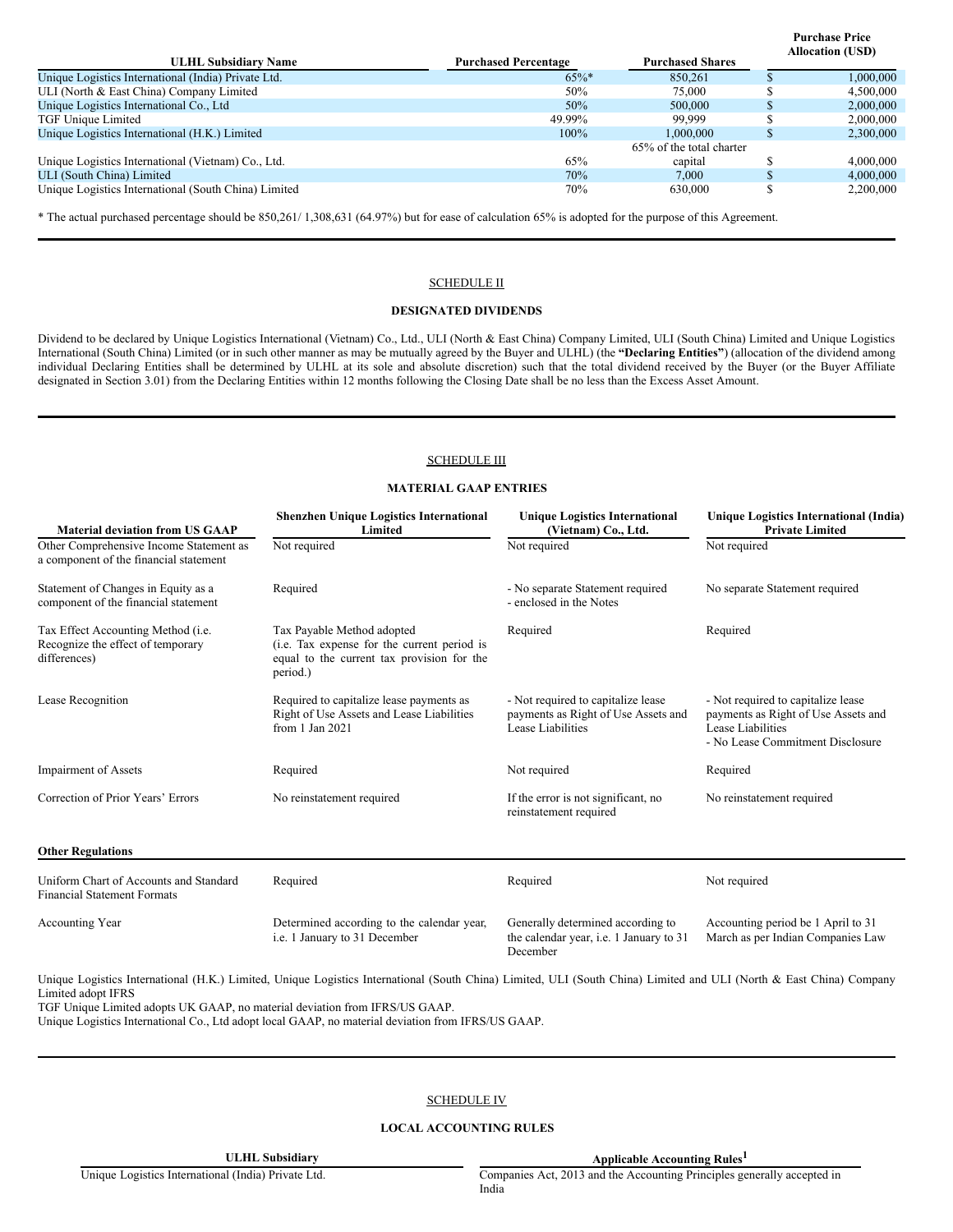| ULI (North & East China) Company Limited             | International Financial Reporting Standards and Hong Kong Financing<br><b>Reporting Standards</b>                                                       |
|------------------------------------------------------|---------------------------------------------------------------------------------------------------------------------------------------------------------|
| Unique Logistics International Co., Ltd.             | Business Entity Accounting Act and the Regulation on Business Entity<br>Accounting Handling and Enterprise Account Standard in the Republic of<br>China |
| TGF Unique Limited                                   | UK Accounting Standards and applicable law (UK Generally Accepted<br>Accounting Practice) including FRS101 Reduced Disclosure Framework                 |
| Unique Logistics International (H.K.) Limited        | International Financial Reporting Standards and Hong Kong Financing<br><b>Reporting Standards</b>                                                       |
| Unique Logistics International (Vietnam) Co., Ltd.   | Vietnamese Account Standards and Vietnamese Accounting System                                                                                           |
| ULI (South China) Limited                            | International Financial Reporting Standards and Hong Kong Financing<br><b>Reporting Standards</b>                                                       |
| Unique Logistics International (South China) Limited | International Financial Reporting Standards and Hong Kong Financing<br><b>Reporting Standards</b>                                                       |
|                                                      |                                                                                                                                                         |

<sup>1</sup> The financial statements of the entities incorporated in Mainland China are governed by the Accounting Standards for Business Enterprises.

# SCHEDULE V

# **PARTIES TO RESIGN**

| <b>Entity Name</b>                                   | <b>Resigning Directors and Officers</b> |
|------------------------------------------------------|-----------------------------------------|
| Unique Logistics International (India) Private Ltd.  | Richard Lee Chi Tak, director           |
|                                                      | Thomas To Wong, director                |
|                                                      | Tam Ping Hong                           |
| ULI (North & East China) Company Limited             | Richard Lee Chi Tak, director           |
| Unique Logistics International Co., Ltd.             | Richard Lee Chi Tak, director           |
|                                                      | Thomas To Wong, director                |
| TGF Unique Limited                                   | Richard Lee Chi Tak, director           |
| Unique Logistics International (H.K.) Limited        | Richard Lee Chi Tak, director           |
|                                                      | Wong Hon Man, director                  |
| Unique Logistics International (Vietnam) Co., Ltd.   | N/A                                     |
| ULI (South China) Limited                            | Richard Lee Chi Tak, director           |
| Unique Logistics International (South China) Limited | Richard Lee Chi Tak, director           |
| Shenzhen Unique Logistics International Limited      | Richard Lee Chi Tak, director           |
|                                                      | Thomas To Wong, director                |
| Unique Logistics (Shanghai) Co., Ltd.                | Richard Lee Chi Tak, director           |

# SCHEDULE VI

# **CONSENT TO MANAGE ENTITIES**

| <b>Entity Name</b> |
|--------------------|
|                    |
|                    |

| (i) ULI Singapore                                 |
|---------------------------------------------------|
| (ii) ULI Malaysia                                 |
| (iii) ULI Korea                                   |
| (iv) ULI Indonesia                                |
| (v) UFS Thailand                                  |
| (vi) Green Trident Logistics, Hangzhou, PRC       |
| (vii) Power Link Logistic, Inc., Los Angeles, USA |
| (viii) Uniquorn International Logistics, PRC      |
| $(ix)$ Across Logistics, HKG & PRC                |
| (x) Asia Freight Solutions, HKG                   |
| (xi) China Wealth Logistics Ltd., HKG             |
| (xii) Unison Logistics (H.K.) Ltd., HKG           |

(xiii) Great Eagle Freight Ltd., HKG